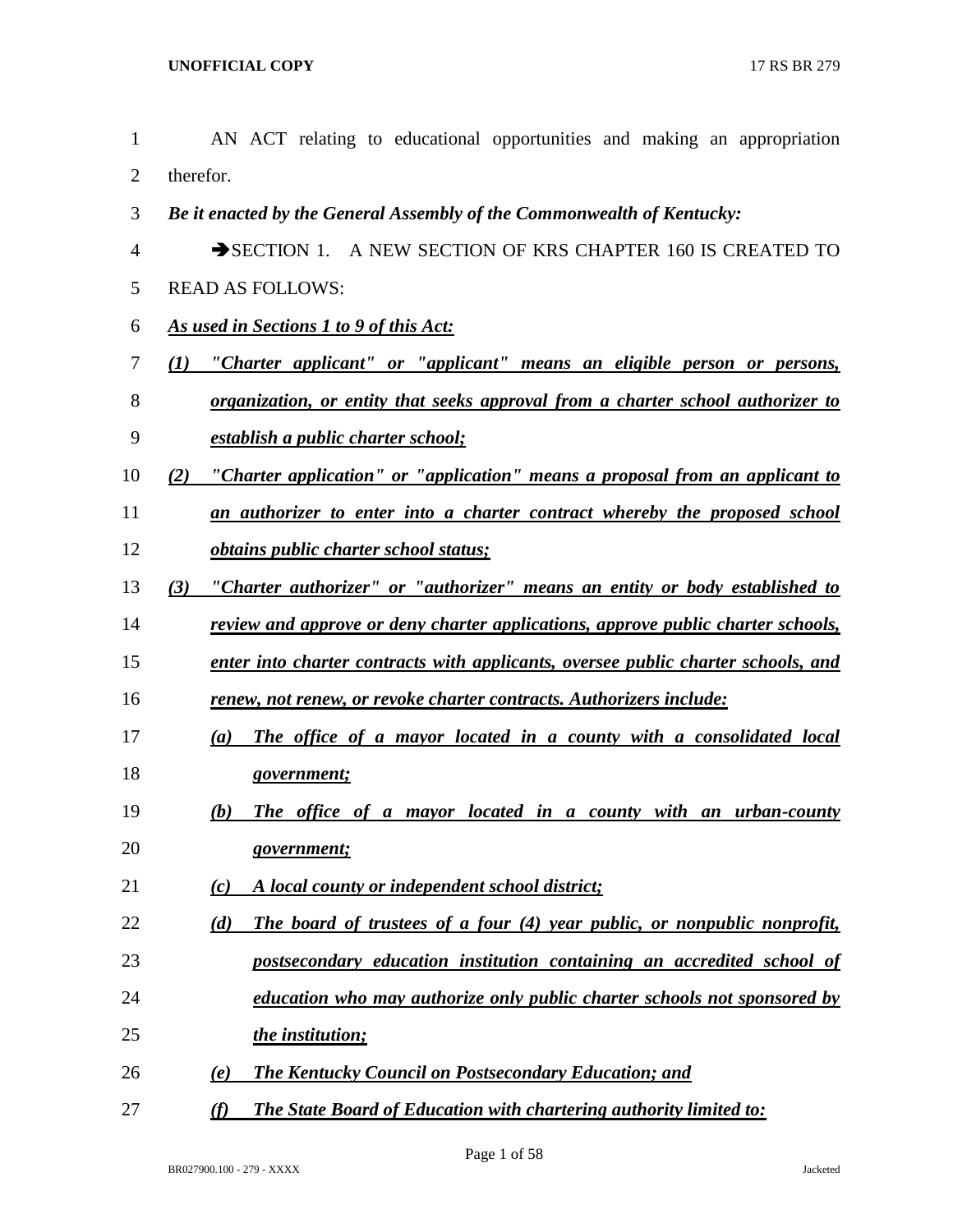| 1  |      | Receiving charter applications on appeal and authorizing charter<br>1.                 |
|----|------|----------------------------------------------------------------------------------------|
| 2  |      | schools from such applications; and                                                    |
| 3  |      | Virtual public charter schools;<br>2.                                                  |
| 4  | (4)  | "Charter contract" or "contract" means a fixed-term, renewable contract                |
| 5  |      | between a public charter school and an authorizer that specifies the roles,            |
| 6  |      | powers, responsibilities, and performance expectations for each party to the           |
| 7  |      | contract. A charter contract may consist of one (1) or more public charter             |
| 8  |      | <u>schools, to the extent approved by the authorizer;</u>                              |
| 9  | (5)  | "Charter school governing board" or "governing board" means the independent            |
| 10 |      | <u>board of a public charter school that is party to the charter contract with the</u> |
| 11 |      | <u>authorizer and whose members have been elected or selected pursuant to the</u>      |
| 12 |      | school's application;                                                                  |
| 13 | (6)  | "Conversion public charter school" means a public charter school that existed as       |
| 14 |      | <u>a noncharter public school prior to becoming a public charter school;</u>           |
| 15 | (7)  | "Education service provider" means an education management organization,               |
| 16 |      | charter management organization, school design provider, or any other partner          |
| 17 |      | entity with which a public charter school intends to contract for educational          |
| 18 |      | design, implementation, or comprehensive management;                                   |
| 19 | (8)  | "Local school board" means a school board exercising management and control            |
| 20 |      | of a local school district;                                                            |
| 21 | (9)  | "Noncharter public school" means a public school that is under the direct              |
| 22 |      | management, governance, and control of a local school board;                           |
| 23 | (10) | "Parent" means a parent, guardian, or other person or entity having legal              |
| 24 |      | custody of a child;                                                                    |
| 25 | (11) | "Public charter school" means a public school that has autonomy over decisions,        |
| 26 |      | including but not limited to matters concerning finance, personnel, scheduling,        |
| 27 |      | curriculum, and instruction and operates under the provisions of subsection $(2)$      |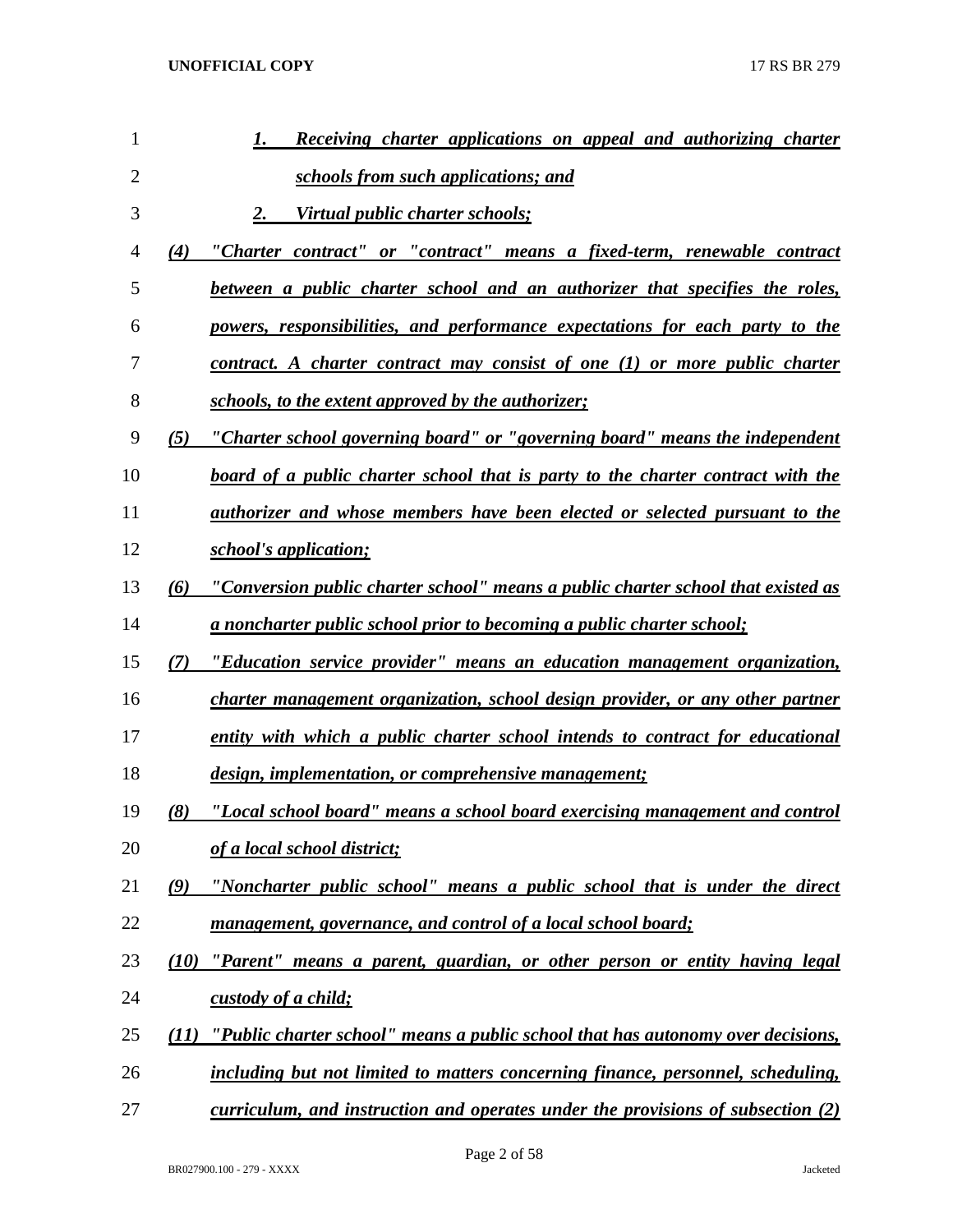| 1  | of Section 3 of this Act;                                                                    |
|----|----------------------------------------------------------------------------------------------|
| 2  | "School district" means a county school district or independent school district as<br>(12)   |
| 3  | <u>identified in KRS 160.010 and 160.020;</u>                                                |
| 4  | "Start-up public charter school" means a public charter school that did not exist<br>(13)    |
| 5  | <u>as a noncharter public school prior to becoming a public charter school;</u>              |
| 6  | (14) "State Board of Education" or "state board" means the Kentucky Board of                 |
| 7  | <i><b>Education</b></i> ;                                                                    |
| 8  | "Student" means any child who is eligible for attendance in a public school in<br>(15)       |
| 9  | <u>the state; and</u>                                                                        |
| 10 | "Virtual public charter school" means a public charter school that offers<br>(16)            |
| 11 | educational services primarily or completely through an online program and                   |
| 12 | whose sole authorizer is the State Board of Education.                                       |
| 13 | SECTION 2. A NEW SECTION OF KRS CHAPTER 160 IS CREATED TO                                    |
| 14 | <b>READ AS FOLLOWS:</b>                                                                      |
| 15 | <b>The General Assembly hereby finds and declares that:</b>                                  |
| 16 | The demand exists for high-quality public school options in the Commonwealth;<br>(I)         |
| 17 | A public charter school shall provide:<br>(2)                                                |
| 18 | <u>Students with high-quality public school options while advancing overall</u><br>а.        |
| 19 | <i>academic excellence and helping to close achievement gaps; and</i>                        |
| 20 | Parents flexibility to choose among diverse educational opportunities within<br>b.           |
| 21 | the public school system;                                                                    |
| 22 | <u>National research and accumulated experience have documented that quality</u><br>(3)      |
| 23 | <i>public charter schools best fulfill their potential when they have the resources,</i>     |
| 24 | <u>autonomy, and accountability they need to succeed; and</u>                                |
| 25 | The provisions established in Sections 1 to 9, 10, 11, 12, 13, 14, 15, and 16 of this<br>(4) |
| 26 | <u>Act will lead public education in the Commonwealth to meet Twenty-first Century</u>       |
| 27 | educational needs.                                                                           |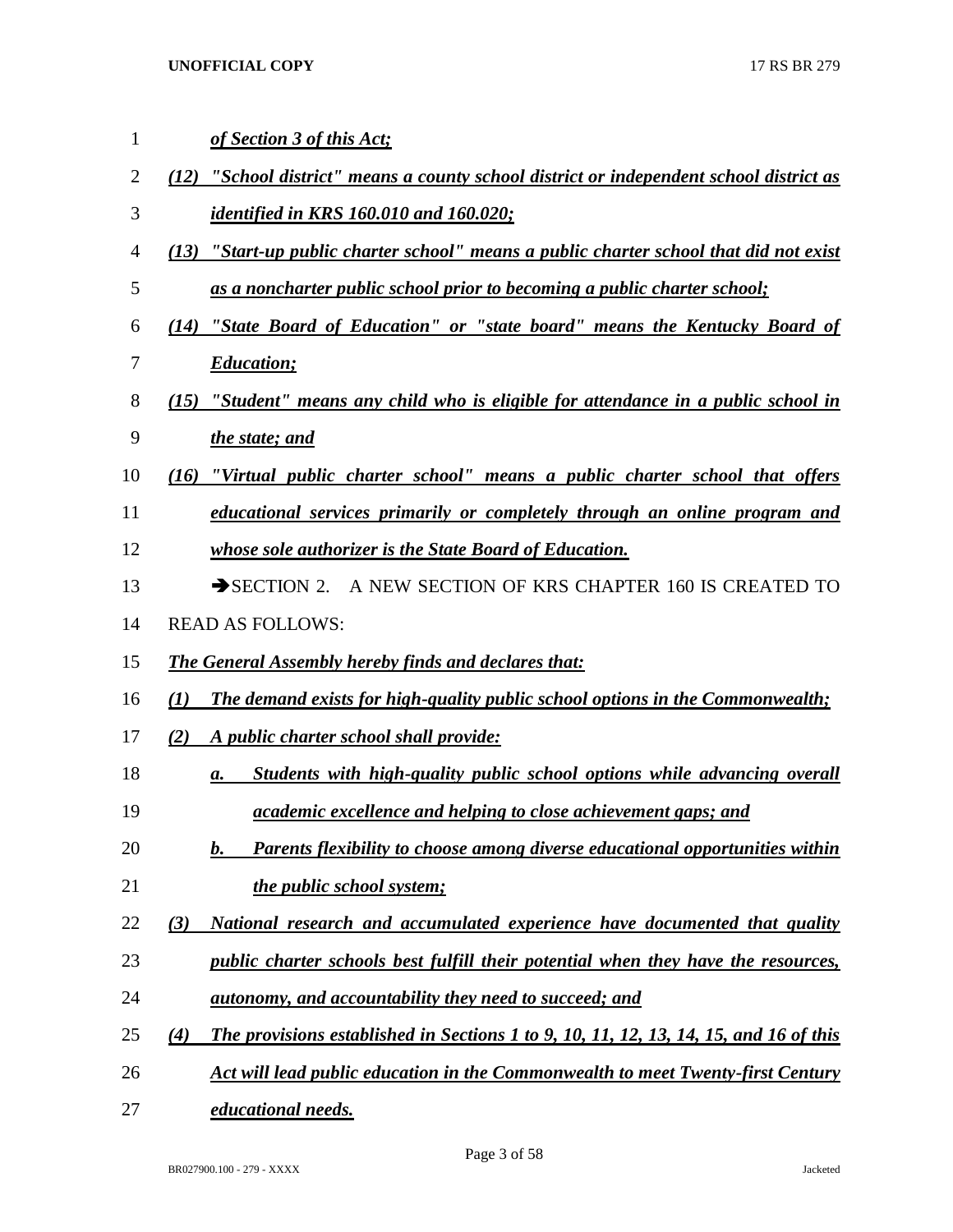| 1  | $\rightarrow$ SECTION 3.<br>A NEW SECTION OF KRS CHAPTER 160 IS CREATED TO             |
|----|----------------------------------------------------------------------------------------|
| 2  | <b>READ AS FOLLOWS:</b>                                                                |
| 3  | (I)<br>A public charter school shall be exempt from all state statutes and<br>(a)      |
| 4  | administrative regulations applicable to a local school board, school district,        |
| 5  | or school, except the public charter school shall adhere to the same health,           |
| 6  | safety, civil rights, and disability rights requirements as are applied to all         |
| 7  | <i>public schools.</i>                                                                 |
| 8  | (b)<br>A public charter school may elect to comply with any one (1) or more            |
| 9  | provisions of any state statute or administrative regulation.                          |
| 10 | A public charter school shall:<br>(2)                                                  |
| 11 | <b>Be a nonprofit education organization;</b><br>(a)                                   |
| 12 | <b>Be governed by a governing board;</b><br>(b)                                        |
| 13 | Be established and operate under the terms of a charter contract between<br>(c)        |
| 14 | <i>the school's governing board and its authorizer;</i>                                |
| 15 | Have all the powers necessary for carrying out the terms of its charter<br>(d)         |
| 16 | contract, including the power to:                                                      |
| 17 | <b>Receive and disburse funds for school purposes;</b><br>I.                           |
| 18 | Secure appropriate insurance and enter into contracts and leases;<br>2.                |
| 19 | Contract with an education service provider, so long as the governing<br>3.            |
| 20 | board of the public charter school retains oversight and authority over                |
| 21 | the school;                                                                            |
| 22 | Incur debt in reasonable anticipation of the receipt of public or private<br>4.        |
| 23 | funds;                                                                                 |
| 24 | Pledge, assign, or encumber its assets to be used as collateral for loans<br><u>5.</u> |
| 25 | <u>or extensions of credit;</u>                                                        |
| 26 | Solicit and accept any gifts or grants for school purposes, subject to<br>6.           |
| 27 | <i>applicable laws and the terms of its charter contract;</i>                          |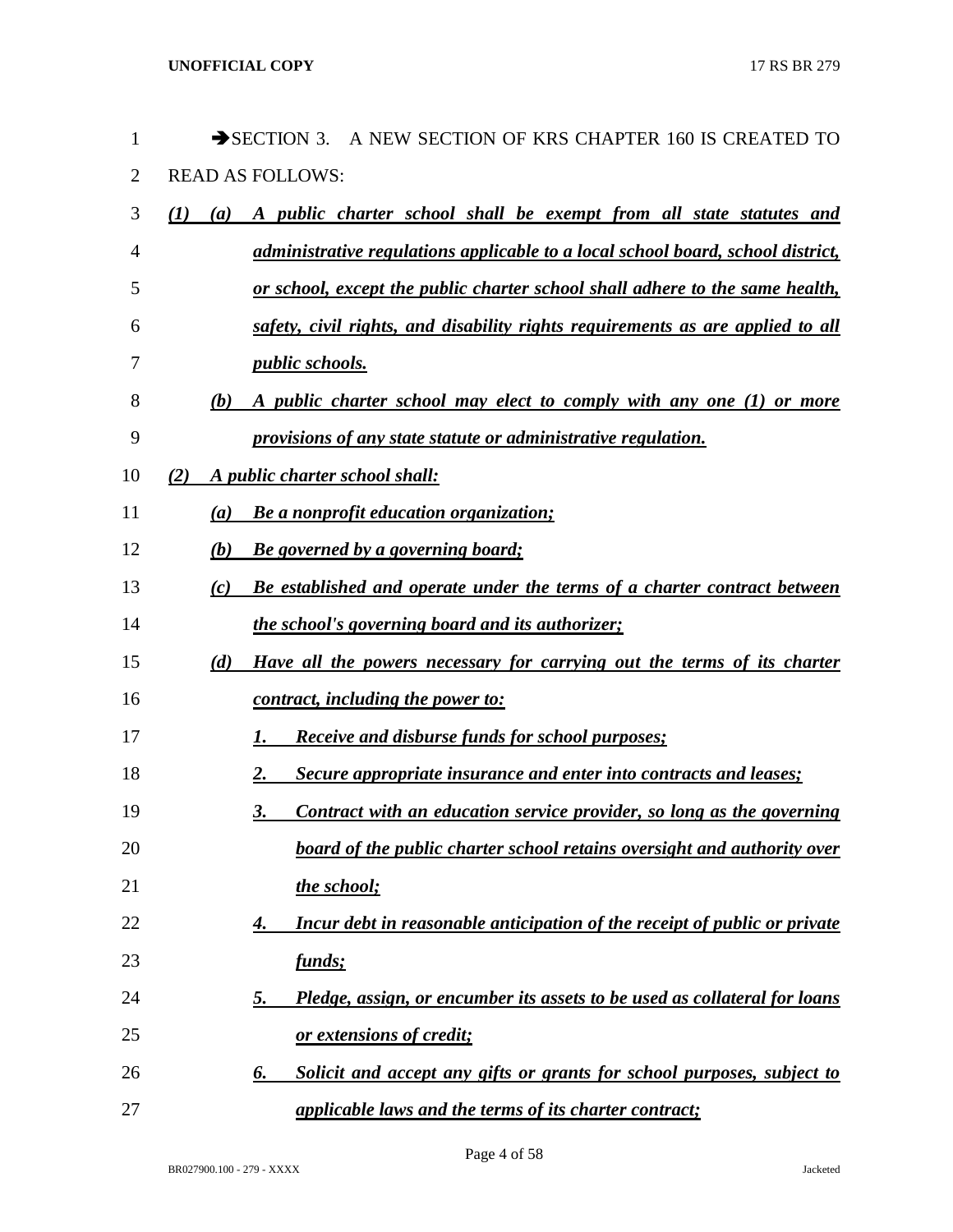| 1  |     |                             | <u>Acquire real property for use as its facility or facilities, from public or</u><br>7. |
|----|-----|-----------------------------|------------------------------------------------------------------------------------------|
| 2  |     |                             | <i>private sources; and</i>                                                              |
| 3  |     |                             | <b>Employ or contract with other entities for the provision of teaching,</b><br>8        |
| 4  |     |                             | professional, and support staff as needed;                                               |
| 5  |     | (e)                         | Admit students on the basis of a lottery if more students apply for admission            |
| 6  |     |                             | <u>to any specific grade or program than can be accommodated;</u>                        |
| 7  |     | (f)                         | <b>Provide transportation for students residing within the boundary of the</b>           |
| 8  |     |                             | local school district in which the public charter school is located;                     |
| 9  |     | $\left( \mathbf{g} \right)$ | Provide a program of education that includes any grade or grades from                    |
| 10 |     |                             | <u>kindergarten through grade twelve (12);</u>                                           |
| 11 |     | (h)                         | Operate in pursuit of a specific set of educational objectives as defined in its         |
| 12 |     |                             | <i>charter contract; and</i>                                                             |
| 13 |     | (i)                         | Operate under the oversight of its authorizer in accordance with its charter             |
| 14 |     |                             | contract and application.                                                                |
| 15 | (3) | (a)                         | A majority of the members of the governing board shall be parents of                     |
| 16 |     |                             | students who are enrolled or will be enrolled in the public charter school               |
| 17 |     |                             | during the time of the member's service on the board;                                    |
| 18 |     | (b)                         | Teachers and administrators employed in the public charter school shall                  |
| 19 |     |                             | constitute no more than one-third $(1/3)$ of the members of the governing                |
| 20 |     |                             | board;                                                                                   |
| 21 |     | (c)                         | A governing board may hold one (1) or more charter contracts; and                        |
| 22 |     | (d)                         | <b>Each public charter school under contract with a governing board shall be</b>         |
| 23 |     |                             | separate and distinct from any other public charter school under contract                |
| 24 |     |                             | with the governing board.                                                                |
| 25 | (4) | (a)                         | A school district shall provide or publicize to parents and the general public           |
| 26 |     |                             | information about public charter schools authorized by the school district               |
| 27 |     |                             | as an enrollment option within the district to the same extent and through               |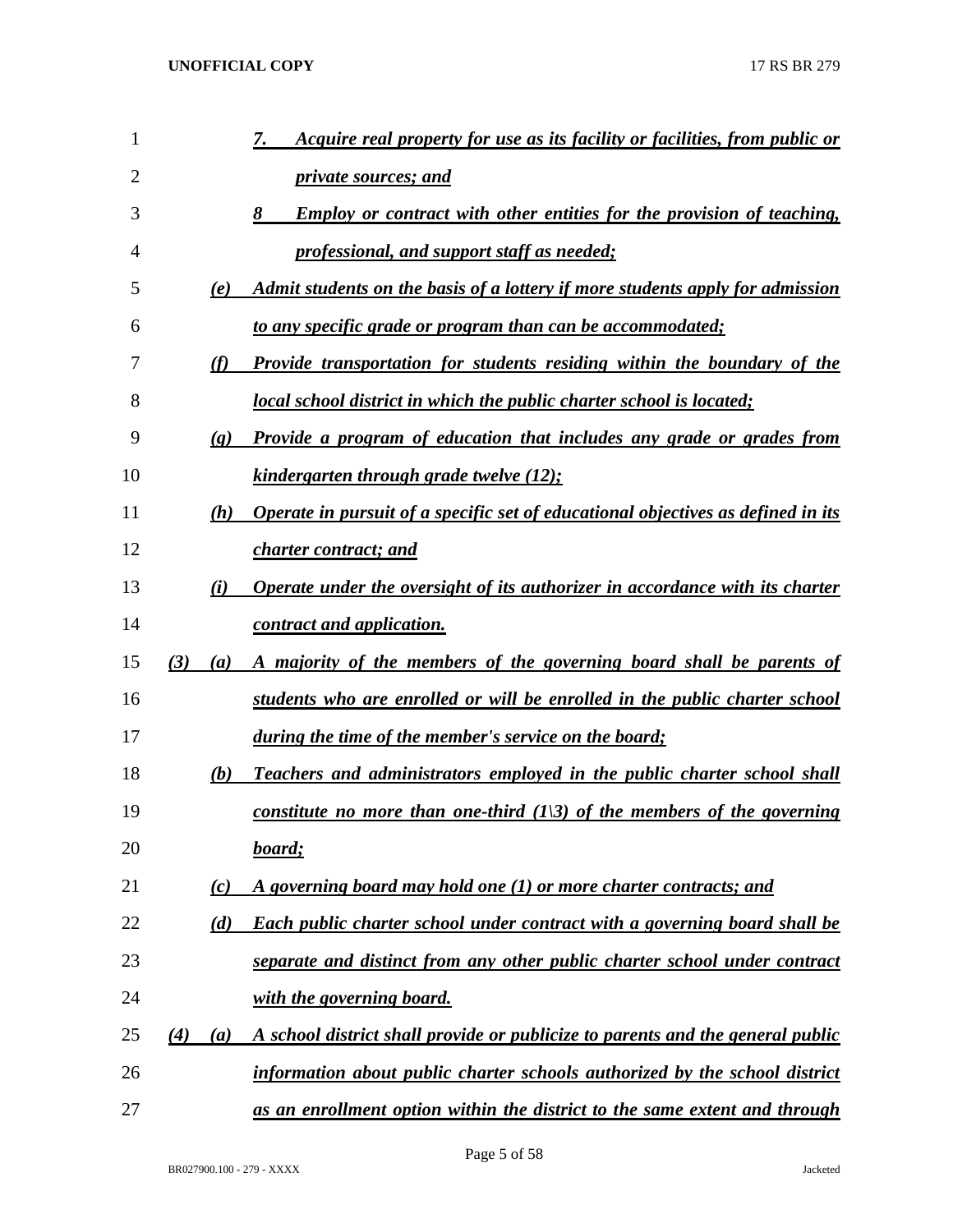| 1              |     |                  | the same means that the school district provides and publicizes information         |
|----------------|-----|------------------|-------------------------------------------------------------------------------------|
| $\overline{2}$ |     |                  | about noncharter public schools in the district.                                    |
| 3              |     | (b)              | A local district shall not require any student enrolled in the local district to    |
| $\overline{4}$ |     |                  | <i><u>attend a public charter school.</u></i>                                       |
| 5              | (5) | (a)              | A public charter school shall be open to any student who is eligible for            |
| 6              |     |                  | attendance in a noncharter public school and whose parent chooses to send           |
| 7              |     |                  | his or her children to the school.                                                  |
| 8              |     | (b)              | A public charter school shall not limit admission based on ethnicity,               |
| 9              |     |                  | national origin, religion, gender, income level, disabling condition,               |
| 10             |     |                  | proficiency in the English language, academic ability, or athletic ability.         |
| 11             |     | (c)              | A public charter school may limit admission to students within a given age          |
| 12             |     |                  | group or grade level and may be organized around a special emphasis,                |
| 13             |     |                  | <i>theme, or concept as stated in the school's application.</i>                     |
| 14             | (6) | $\left(a\right)$ | The number of students a public charter school may enroll shall be                  |
| 15             |     |                  | determined by the governing board of the school following consideration of          |
| 16             |     |                  | <i>the school's ability to:</i>                                                     |
| 17             |     |                  | <b>Facilitate the academic success of its students;</b>                             |
| 18             |     |                  | Achieve the objectives specified in the charter contract; and<br>2.                 |
| 19             |     |                  | 3.<br><b>Ensure that the student enrollment does not exceed the capacity of the</b> |
| 20             |     |                  | <u>facility or site.</u>                                                            |
| 21             |     | (b)              | The authorizer of a public charter school shall not restrict the number of          |
| 22             |     |                  | students the school may enroll, but shall annually hear amendments to a             |
| 23             |     |                  | charter contract concerning enrollments.                                            |
| 24             | (7) | (a)              | A public charter school shall enroll all students who wish to attend the            |
| 25             |     |                  | school unless the number of students exceeds the capacity of a program,             |
| 26             |     |                  | class, grade level, or building.                                                    |
| 27             |     | (b)              | Enrollment preference for a public charter school shall be given to students        |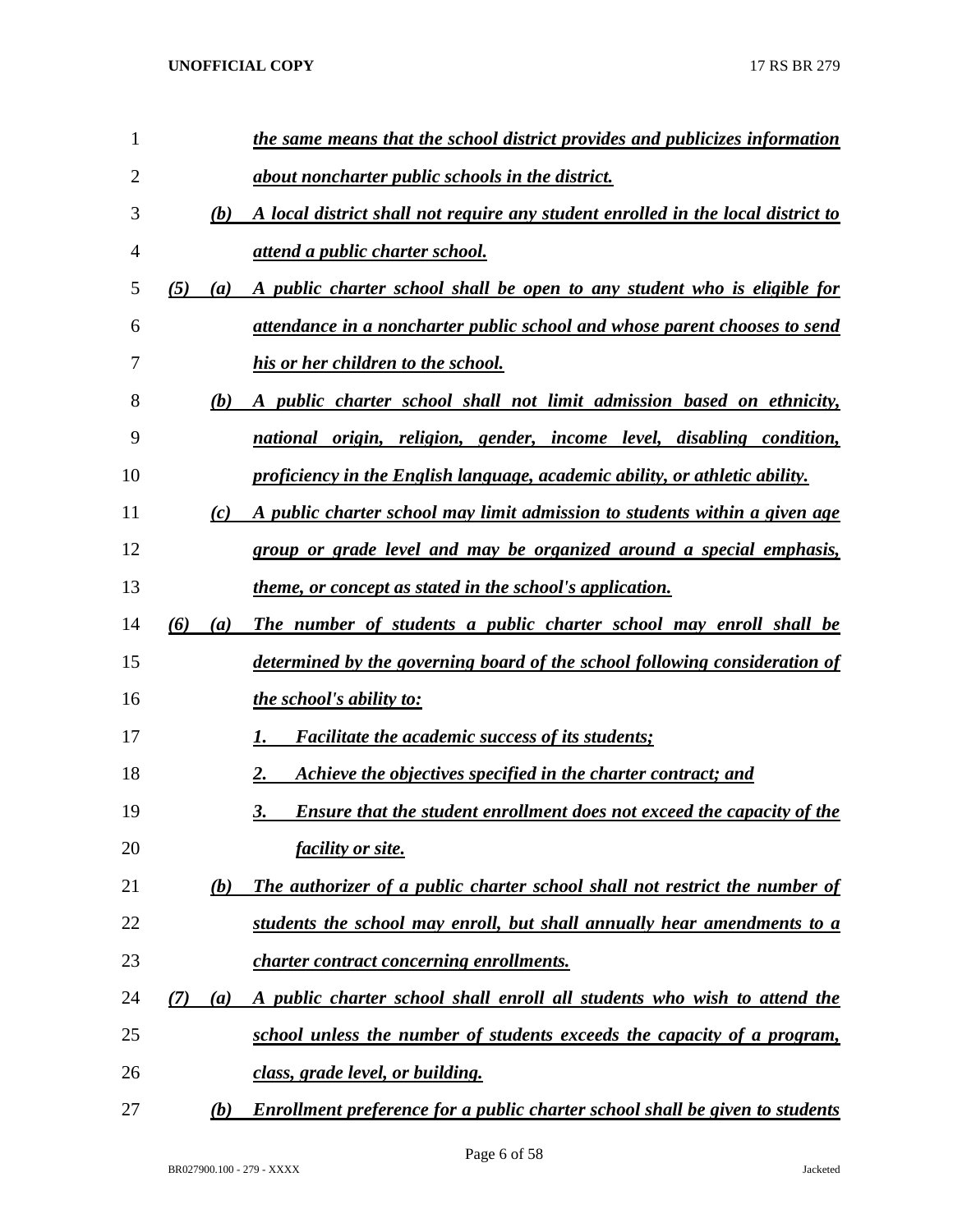| 1              |                             | who reside within the school district boundary in which the charter school         |
|----------------|-----------------------------|------------------------------------------------------------------------------------|
| $\overline{2}$ |                             | is located.                                                                        |
| 3              | (c)                         | Enrollment preference for a conversion public charter school shall be given        |
| 4              |                             | to students who attended the school in the previous school year. If the            |
| 5              |                             | number of students enrolled does not exceed the capacity of the school,            |
| 6              |                             | secondary preference shall be given to students who reside within the school       |
| 7              |                             | district boundary in which the charter school is located.                          |
| 8              | (d)                         | <b>Enrollment preference for public charter schools shall be given to students</b> |
| 9              |                             | enrolled in the public charter school the previous year and to siblings of         |
| 10             |                             | students already enrolled in the school. An enrollment preference for              |
| 11             |                             | returning students excludes those students from entering into a lottery, as        |
| 12             |                             | <i>identified in paragraph</i> $(g)$ of this subsection.                           |
| 13             | (e)                         | Enrollment preference may be given to the children of the public charter           |
| 14             |                             | school's governing board and full-time employees of the school, so long as         |
| 15             |                             | they constitute no more than ten percent (10%) of the total student                |
| 16             |                             | <i>population.</i>                                                                 |
| 17             | (f)                         | A public charter school authorized by a board of trustees of a four (4) year       |
| 18             |                             | public, or nonpublic nonprofit, postsecondary education institution                |
| 19             |                             | containing an accredited school of education may request through its               |
| 20             |                             | application a waiver from any requirement that enrollment preference be            |
| 21             |                             | given to students residing within the school district boundary in which the        |
| 22             |                             | charter school is located.                                                         |
| 23             | $\left( \mathbf{g} \right)$ | If capacity is insufficient to enroll all students who wish to attend any          |
| 24             |                             | specific grade level or program at the school, the school shall select students    |
| 25             |                             | through a lottery.                                                                 |
| 26             | (8)<br>(a)                  | Nothing in this section shall prohibit the formation of a public charter           |
| 27             |                             | school whose mission is focused on serving students with disabilities,             |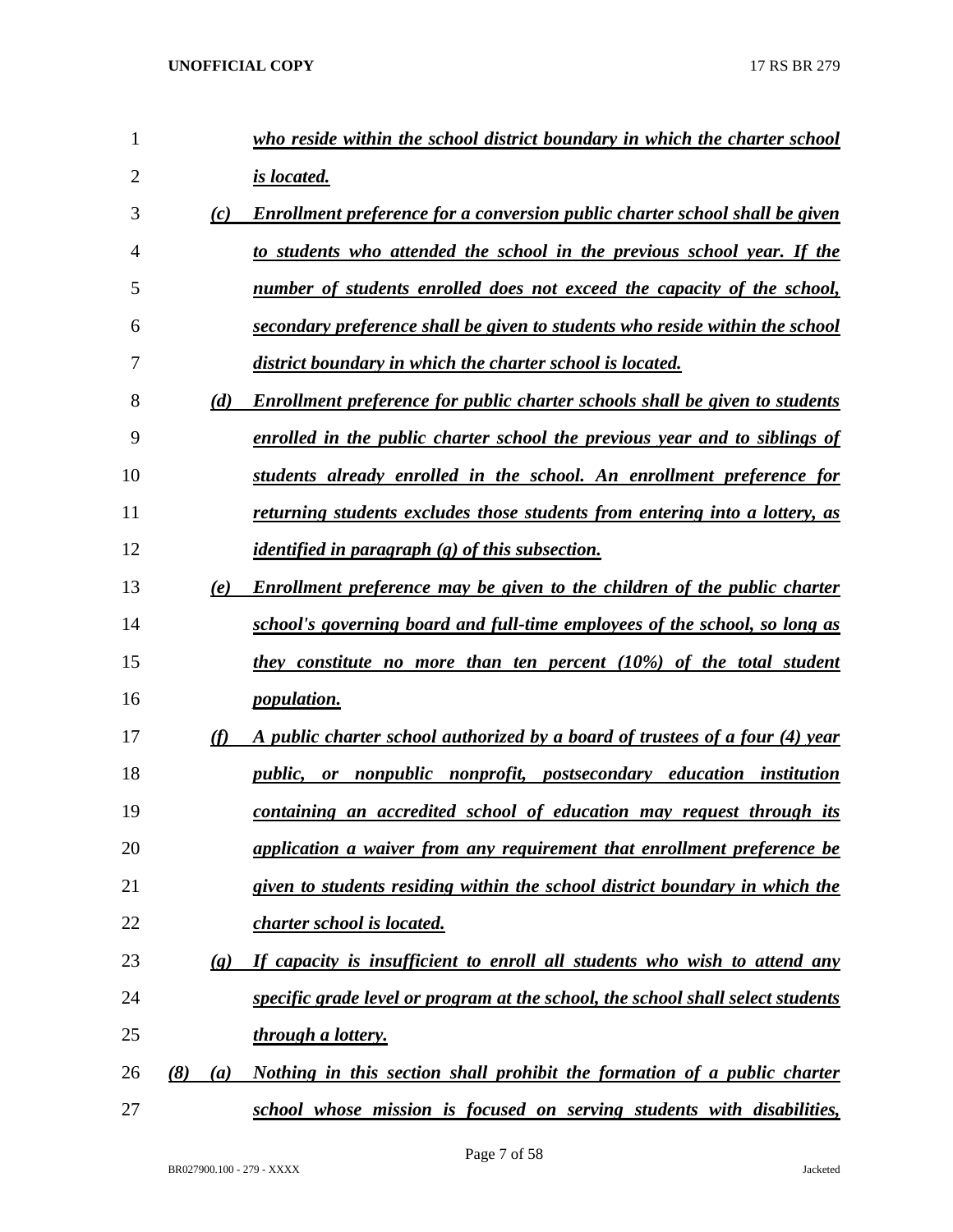| $\mathbf{1}$   |     |     | students of the same gender, students who pose such severe disciplinary               |
|----------------|-----|-----|---------------------------------------------------------------------------------------|
| $\overline{2}$ |     |     | problems that they warrant a specific educational program, or students who            |
| 3              |     |     | <u>are at risk of academic failure.</u>                                               |
| 4              |     | (b) | If capacity is insufficient to enroll all students who wish to attend a public        |
| 5              |     |     | charter school formed under this subsection, the school shall select students         |
| 6              |     |     | <i>through a lottery.</i>                                                             |
| 7              | (9) | (a) | A public charter school shall be eligible to participate in state-<br>1.              |
| 8              |     |     | sponsored or district-sponsored extracurricular activities, including                 |
| 9              |     |     | <u>but not limited to interscholastic athletics, academic programs,</u>               |
| 10             |     |     | competitions, awards, scholarships, and recognition programs for                      |
| 11             |     |     | students, educators, administrators, and schools to the same extent as                |
| 12             |     |     | noncharter schools. Participants shall comply with eligibility                        |
| 13             |     |     | <u>requirements of students enrolled in noncharter schools.</u>                       |
| 14             |     |     | 2.<br>A public charter school has no obligation to provide extracurricular            |
| 15             |     |     | <i>activities or access to facilities for students enrolled in the public</i>         |
| 16             |     |     | <u>charter school.</u>                                                                |
| 17             |     |     | 3.<br><u>If a public charter school sponsors extracurricular activities, students</u> |
| 18             |     |     | <u>enrolled in the public charter school shall be considered eligible to</u>          |
| 19             |     |     | participate in interscholastic competitions by the Kentucky Board of                  |
| 20             |     |     | <b>Education or the agency designated by the state board to manage</b>                |
| 21             |     |     | interscholastic athletics, if other eligibility requirements are met.                 |
| 22             |     | (b) | A student enrolled in a public charter school that sponsors an<br>1.                  |
| 23             |     |     | extracurricular activity shall be ineligible to participate in that activity          |
| 24             |     |     | <u>at any other school.</u>                                                           |
| 25             |     |     | A student enrolled in a public charter school that does not sponsor an<br>2.          |
| 26             |     |     | extracurricular activity shall be eligible to participate in the                      |
| 27             |     |     | extracurricular activity at:                                                          |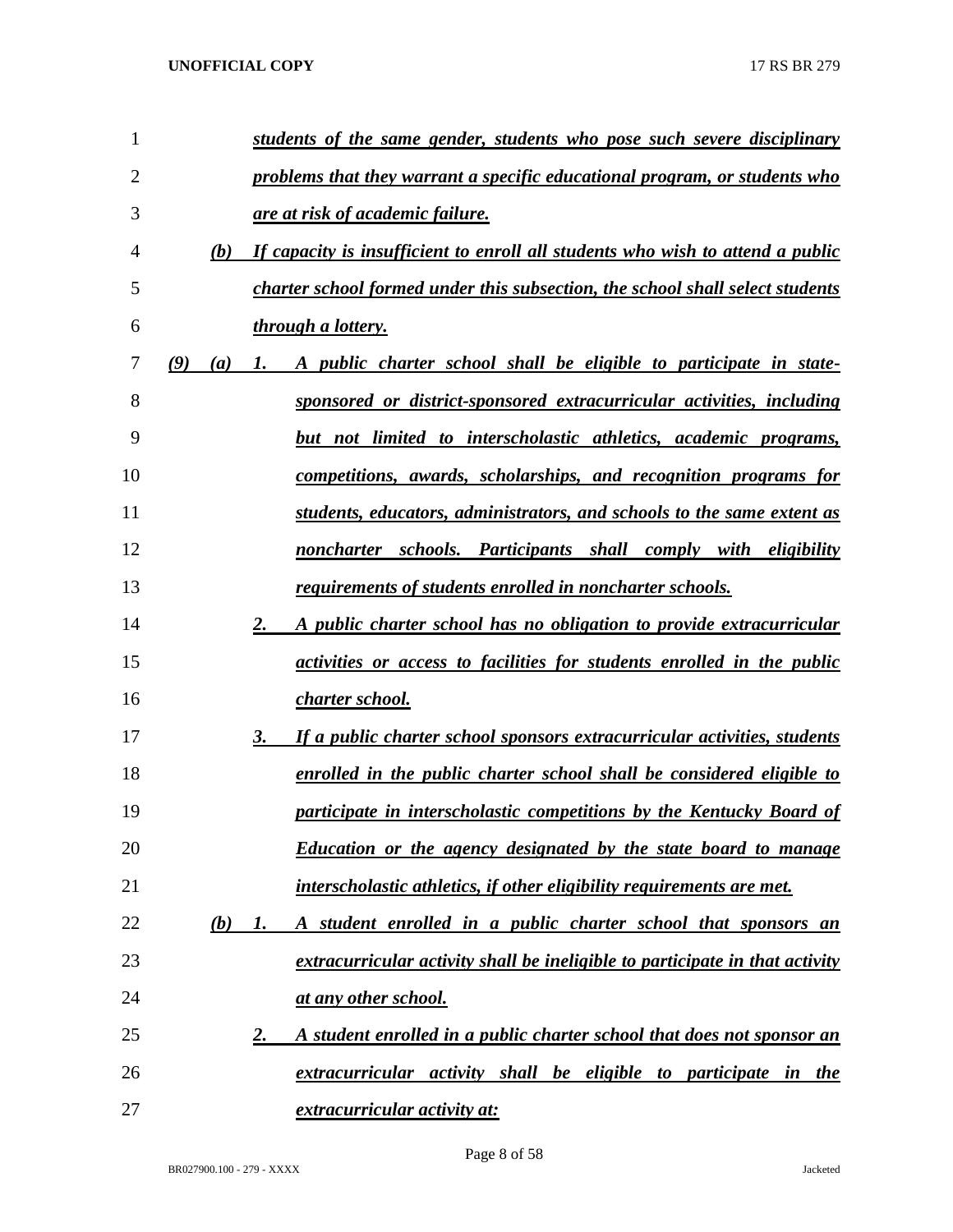| 1              | <b>The school within whose attendance area the student's custodial</b><br>а.                      |
|----------------|---------------------------------------------------------------------------------------------------|
| $\overline{2}$ | <u>parent or legal guardian resides; or</u>                                                       |
| 3              | The noncharter public school from which the student withdrew<br>$\bm{b}$ .                        |
| 4              | <u>for purposes of attending a public charter school.</u>                                         |
| 5              | If selection to participate in an extracurricular activity identified at a<br>3.                  |
| 6              | noncharter public school is made on a competitive basis, a public                                 |
| 7              | charter school student eligible under this paragraph shall be eligible                            |
| 8              | to try out for and participate in the activity.                                                   |
| 9              | A public charter school student shall pay the same fees as other<br>4.                            |
| 10             | students to participate in an extracurricular activity.                                           |
| 11             | A public charter school student shall be eligible for fee waivers in the<br>5.                    |
| 12             | same manner as other students.                                                                    |
| 13             | A school district or noncharter public school shall not impose<br>6.                              |
| 14             | additional requirements on a public charter school student to                                     |
| 15             | participate in extracurricular activities that are not imposed on full-                           |
| 16             | time students at the noncharter public school.                                                    |
| 17             | (10) If a student who was previously enrolled in a public charter school enrolls in               |
| 18             | another public school located within the state, the new school shall accept any                   |
| 19             | credits earned and grades received by the student in courses or instructional                     |
| 20             | programs while enrolled in the public charter school in a uniform and consistent                  |
| 21             | manner and according to the same criteria that are used to accept credits from                    |
| 22             | other public schools.                                                                             |
| 23             | $\rightarrow$ SECTION 4.<br>A NEW SECTION OF KRS CHAPTER 160 IS CREATED TO                        |
| 24             | <b>READ AS FOLLOWS:</b>                                                                           |
| 25             | A public charter school shall not discriminate against any person on the basis of<br>$\mathbf{U}$ |
| 26             | race, creed, color, sex, disability, national origin, or any category that would be               |
| 27             | unlawful if done by a noncharter public school.                                                   |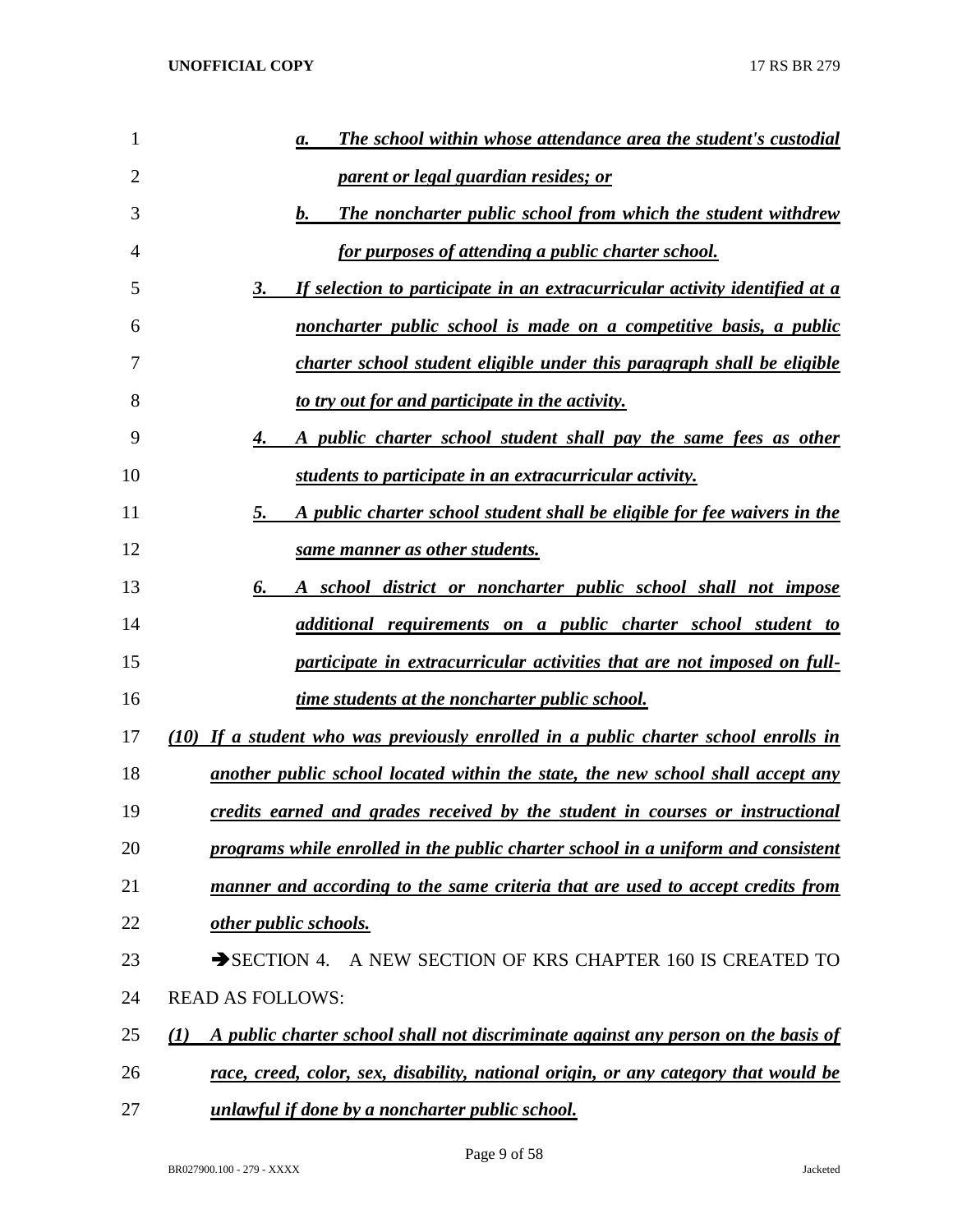| 1  | public charter school shall not engage in any sectarian practice in its<br>$\mathbf{2}$  |
|----|------------------------------------------------------------------------------------------|
| 2  | educational program, admissions or employment policies, or operations.                   |
| 3  | (3)<br>A public charter school shall not discriminate against any student on the<br>(a)  |
| 4  | basis of national origin, minority status, disability, or limited English                |
| 5  | <i>proficiency.</i>                                                                      |
| 6  | Consistent with federal civil rights laws, public charter schools shall provide<br>(b)   |
| 7  | <u>limited-English-proficient students with appropriate services designed to</u>         |
| 8  | teach them English and the general curriculum.                                           |
| 9  | A public charter school shall have primary responsibility for special<br>(c)<br>Ι.       |
| 10 | education at the school, including identification and service provision.                 |
| 11 | It shall be responsible for meeting the needs of enrolled students with                  |
| 12 | disabilities.                                                                            |
| 13 | 2.<br>If a student's individualized education program team determines that               |
| 14 | a disabled student's needs are so profound that they cannot be met in                    |
| 15 | <u>the public charter school, and the public charter school cannot</u>                   |
| 16 | provide a free, appropriate public education to that student, the                        |
| 17 | student's district of residence shall place the student in a more                        |
| 18 | <i>appropriate setting.</i>                                                              |
| 19 | A public charter school shall not charge tuition and may only charge such fees as<br>(4) |
| 20 | may be imposed by noncharter public schools in the state.                                |
| 21 | (5)<br>A public charter school shall be subject to the student assessment and            |
| 22 | <u>accountability requirements applicable to noncharter public schools in the state,</u> |
| 23 | but may establish additional student assessment measures that exceed state               |
| 24 | <u>requirements if approved by the public charter school's authorizer.</u>               |
| 25 | The governing board of a public charter school and all entities with which a<br>(6)      |
| 26 | <i>public charter school or its authorizer contracts for services in the amount of</i>   |
| 27 | twenty-five thousand dollars (\$25,000) or more per year shall be subject to and         |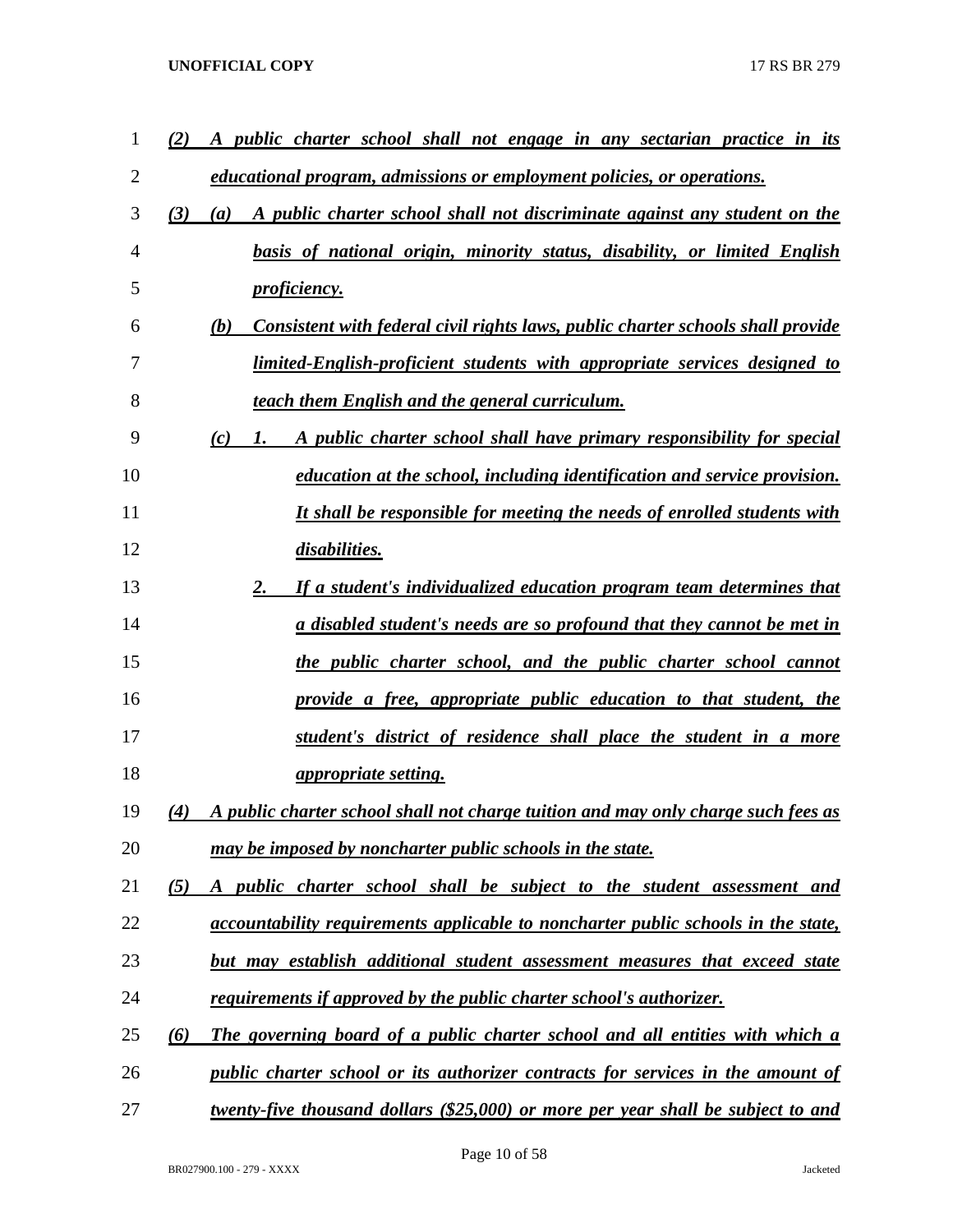| $\mathbf{1}$ | comply with the open meetings and open records requirements of KRS Chapter                             |
|--------------|--------------------------------------------------------------------------------------------------------|
| 2            | <u>61.</u>                                                                                             |
| 3            | A public charter school shall adhere to generally accepted accounting principles<br>(7)                |
| 4            | and shall annually engage an external auditor to do an independent audit of the                        |
| 5            | school's finances. Within ten (10) days of receiving the audit report, the school                      |
| 6            | shall deliver a copy of the audit report to the authorizer of the school.                              |
| 7            | A NEW SECTION OF KRS CHAPTER 160 IS CREATED TO<br>$\rightarrow$ SECTION 5.                             |
| 8            | <b>READ AS FOLLOWS:</b>                                                                                |
| 9            | An employee of a public charter school authorized by a local school district shall<br>$\mathcal{L}(I)$ |
| 10           | be provided all the rights, privileges, and benefits provided to all other employees                   |
| 11           | of the authorizing school district.                                                                    |
| 12           | (2)<br>An employee of a public charter school not authorized by a local school district                |
| 13           | shall:                                                                                                 |
| 14           | Have the same rights and privileges as those extended to local district<br>(a)                         |
| 15           | employees, except as otherwise stated in this section;                                                 |
| 16           | (b)<br>Be provided the health and life insurance and other benefit programs                            |
| 17           | extended to local school district employees;                                                           |
| 18           | <b>Be eligible to participate in retirement and other benefits programs, if the</b><br>(c)             |
| 19           | public charter school chooses to participate. If a public charter school                               |
| 20           | <i>chooses to participate:</i>                                                                         |
| 21           | <b>Employees shall participate in the Kentucky Teachers' Retirement</b><br>1.                          |
| 22           | System or the County Employees Retirement System, as determined by                                     |
| 23           | <i>their eligibility for participation in the appropriate system;</i>                                  |
| 24           | The public charter school shall remit to the appropriate retirement<br>2.                              |
| 25           | system the employer contributions required by law for participating                                    |
| 26           | <u>employers;</u>                                                                                      |
| 27           | Teachers and other certified personnel shall make any required<br>3.                                   |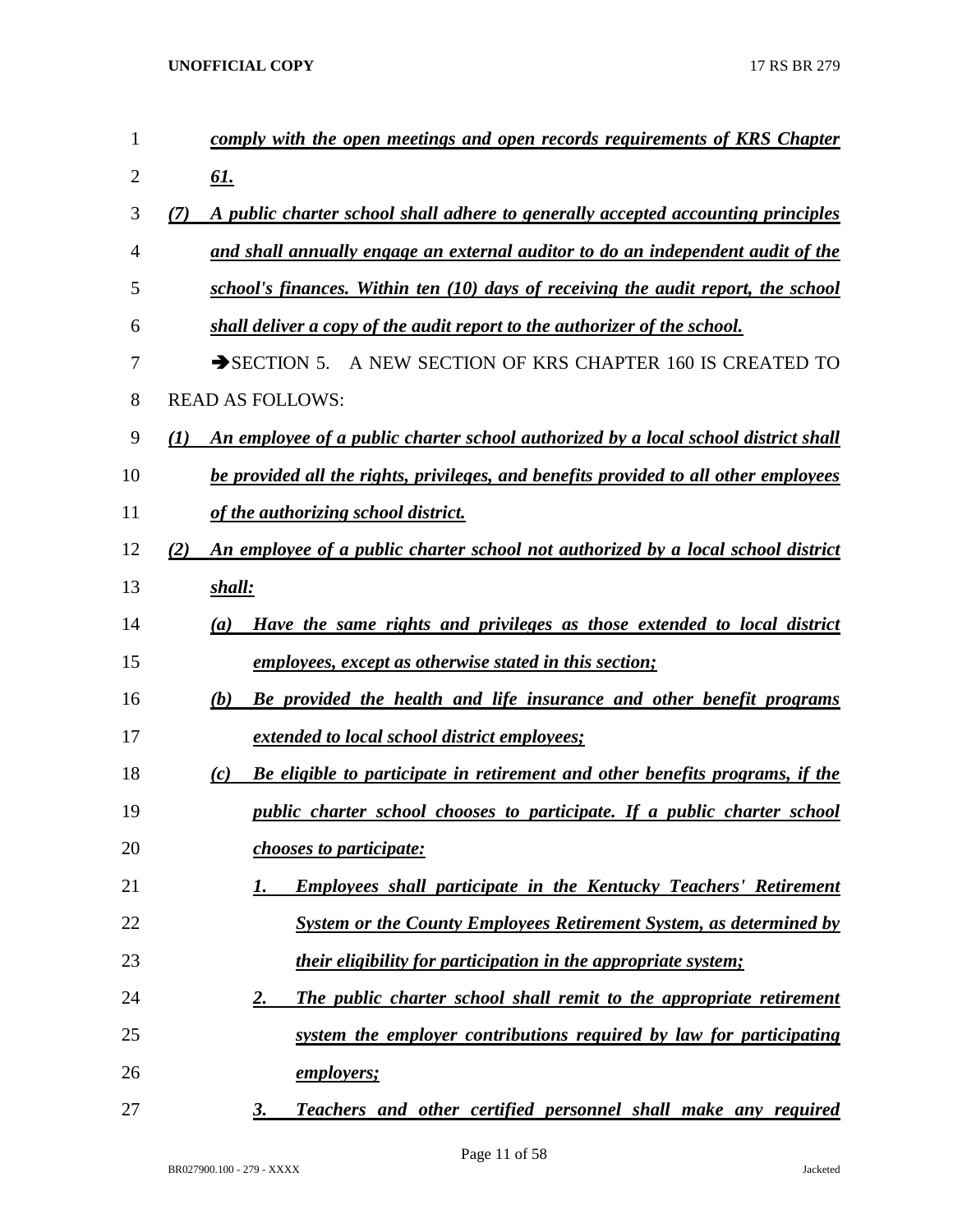| 1              | employee contributions to the Kentucky Teachers' Retirement System                                         |
|----------------|------------------------------------------------------------------------------------------------------------|
| $\overline{2}$ | <u>under KRS 161.220 to 161.716; and</u>                                                                   |
| 3              | Classified employees shall make any required employee contributions<br>4.                                  |
| 4              | to the County Employees Retirement System under KRS 78.510 to                                              |
| 5              | <u>78.852;</u>                                                                                             |
| 6              | Along with the members of the school's governing board, be subject to<br>(d)                               |
| 7              | national and state criminal history background checks as required under                                    |
| 8              | <u>KRS 160.380; and</u>                                                                                    |
| 9              | Not be required to be members of any collective bargaining agreement, but<br>(e)                           |
| 10             | shall have the right to organize and be free from discrimination.                                          |
| 11             | Any state appropriation for retirement, health, or life insurance benefits made on<br>(3)                  |
| 12             | <b>behalf of a local public school employee shall also be made on behalf of a public</b>                   |
| 13             | charter school employee.                                                                                   |
| 14             | $\rightarrow$ SECTION 6.<br>A NEW SECTION OF KRS CHAPTER 160 IS CREATED TO                                 |
| 15             | <b>READ AS FOLLOWS:</b>                                                                                    |
| 16             | <b>The State Board of Education shall establish an annual application and approval</b><br>$\mathcal{L}(I)$ |
| 17             | process, including cycles and deadlines during the fiscal year, for registering a                          |
| 18             | potential public charter school authorizer. The application and approval process                           |
| 19             | shall be submitted to the secretary of the Education and Workforce Development                             |
| 20             | <b>Cabinet for approval.</b>                                                                               |
| 21             | A prospective authorizer shall submit to the state board information in a format<br>(2)                    |
| 22             | prescribed by the state board to include:                                                                  |
| 23             | Written notification to serve as an authorizer of a public charter school;<br>(a)                          |
| 24             | An explanation of the prospective authorizer's strategic vision for<br>(b)                                 |
| 25             | <i>chartering;</i>                                                                                         |
| 26             | An explanation of the prospective authorizer's budget and personnel<br>(c)                                 |
| 27             | capacity and commitment to execute the duties of quality charter                                           |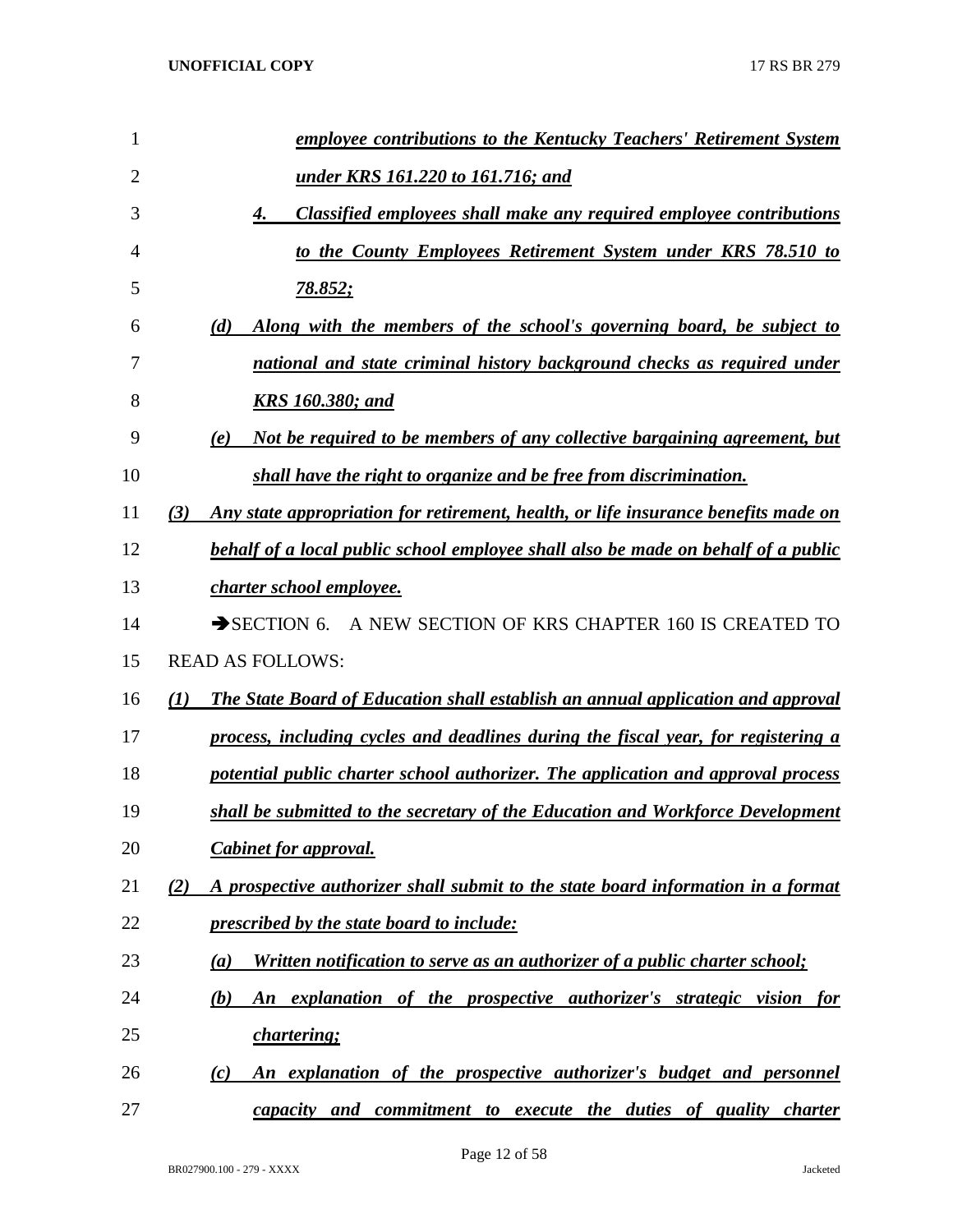| 1  |     |                             | <i>authorizing as identified in this section;</i>                                   |
|----|-----|-----------------------------|-------------------------------------------------------------------------------------|
| 2  |     | (d)                         | An explanation of how the prospective authorizer will solicit public charter        |
| 3  |     |                             | <i>school applicants;</i>                                                           |
| 4  |     | (e)                         | A description or outline of the performance framework the potential                 |
| 5  |     |                             | <i>authorizer will use to guide the establishment of a charter contract and for</i> |
| 6  |     |                             | the oversight and evaluation of the public charter school;                          |
| 7  |     | (f)                         | A draft of the prospective authorizer's renewal, revocation, and nonrenewal         |
| 8  |     |                             | processes to be applied to a school it authorizes;                                  |
| 9  |     | $\left( \mathbf{g} \right)$ | A statement of assurance that the prospective authorizer commits to serving         |
| 10 |     |                             | as an authorizer in fulfillment of the expectations, spirit, and intent of          |
| 11 |     |                             | Sections 1 to 9 of this Act and that standards of quality public charter            |
| 12 |     |                             | school authorizing will be fully adopted; and                                       |
| 13 |     | (h)                         | Procedures to be followed in the case of the revocation or nonrenewal of the        |
| 14 |     |                             | <i>authorizer, including provisions for the transfer of students and student</i>    |
| 15 |     |                             | records to the local school district in which the public charter school is          |
| 16 |     |                             | located or to another public charter school located within the local school         |
| 17 |     |                             | district and proper disposition of all school funds, property, and assets.          |
| 18 | (3) |                             | The state board shall publish on the Department of Education's Web site:            |
| 19 |     | $\left(a\right)$            | The procedures to follow to register as an authorizer of a public charter           |
| 20 |     |                             | school;                                                                             |
| 21 |     | (b)                         | A registration deadline date for a potential authorizer to submit information       |
| 22 |     |                             | <i>required in subsection (2) of this section;</i>                                  |
| 23 |     | (c)                         | Any application received from a prospective authorizer within ten (10) days         |
| 24 |     |                             | of receipt of the application; and                                                  |
| 25 |     | (d)                         | A current list of registered authorizers, to include an address and phone           |
| 26 |     |                             | number of a contact person.                                                         |
| 27 | (4) |                             | The state board shall not charge a fee for any action required under this section   |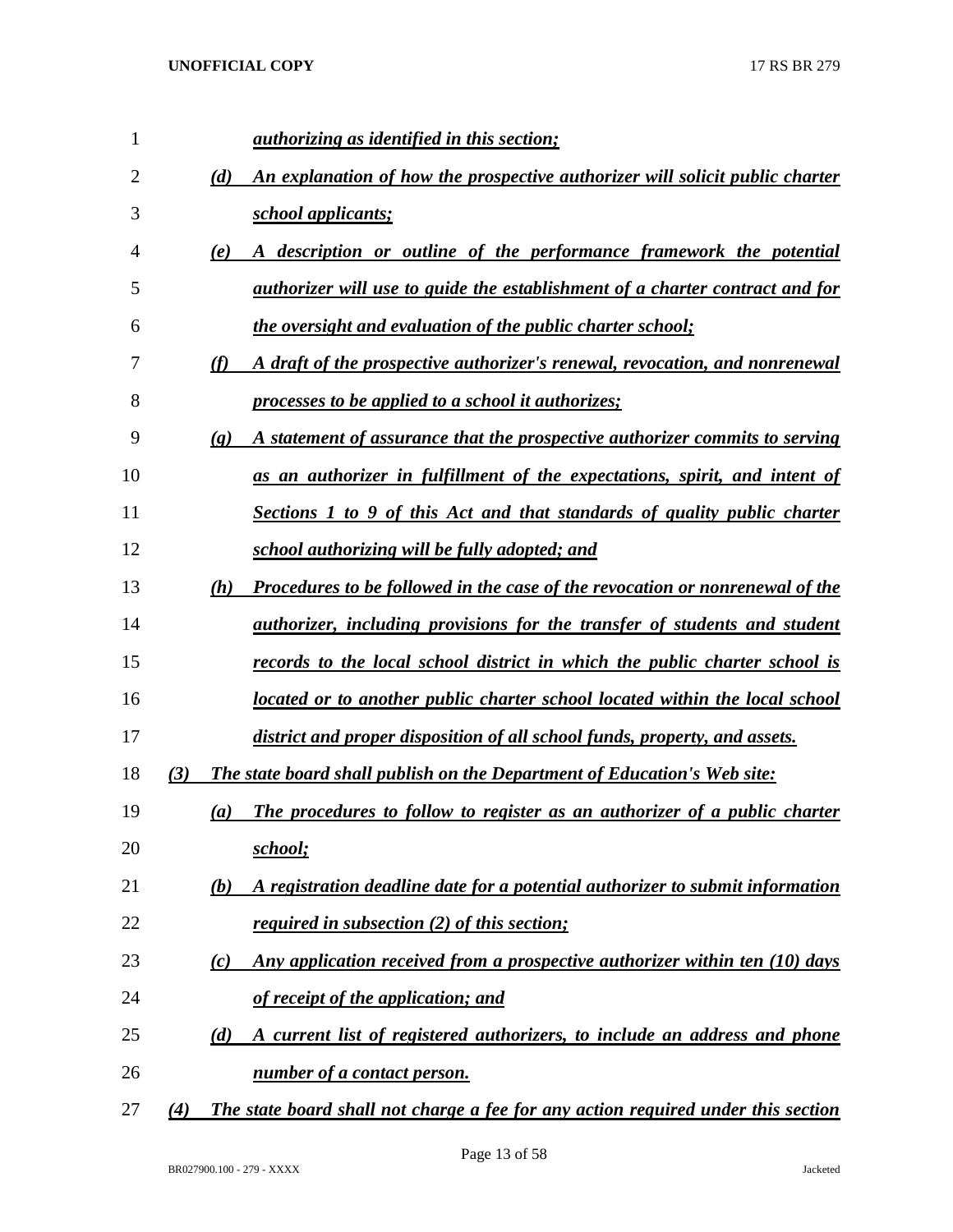| 1              |            | <u>for which it is responsible.</u>                                                   |
|----------------|------------|---------------------------------------------------------------------------------------|
| 2              | (5)<br>(a) | Within sixty (60) days of receipt of the information required in subsection           |
| 3              |            | (2) of this section, the state board shall approve or deny the applicant as an        |
| $\overline{4}$ |            | authorizer of a public charter school and shall provide the authorizer with a         |
| 5              |            | <u>letter indicating approval or denial.</u>                                          |
| 6              | (b)        | <u>Upon approval, an authorizer shall continue as a registered authorizer</u>         |
| 7              |            | engaging in any authorizing functions unless the ability to authorize has             |
| 8              |            | <b>been taken away for cause by the state board.</b>                                  |
| 9              | (c)        | Applicants denied by the state board may appeal to the secretary of the               |
| 10             |            | <b>Education and Workforce Development Cabinet who may uphold the denial</b>          |
| 11             |            | <u>or overturn the decision of the state board and approve an applicant as an</u>     |
| 12             |            | <i>authorizer. If the secretary upholds the state board's denial, he or she shall</i> |
| 13             |            | inform the applicant and the state board. If the secretary overturns the              |
| 14             |            | decision of the state board, the secretary shall provide the authorizer and           |
| 15             |            | <u>the state board a letter indicating approval and providing an explanation as</u>   |
| 16             |            | to why the state board's denial was overturned. The decision of the secretary         |
| 17             |            | <u>shall be final.</u>                                                                |
| 18             | (6)        | The state board shall develop closure protocol to be followed by a public charter     |
| 19             |            | school authorizer if the state board revokes the authority of the authorizer. The     |
| 20             |            | protocol shall:                                                                       |
| 21             | (a)        | Ensure the orderly transition of students and student records to new                  |
| 22             |            | schools, and proper disposition of school funds, property, and assets under           |
| 23             |            | control of an authorizer; and                                                         |
| 24             | (b)        | Specify tasks, timelines, and responsible parties, including delineating the          |
| 25             |            | <u>respective duties of the state board, an authorizer, and a school.</u>             |
| 26             | (7)        | If the state board revokes the authority of a public charter school authorizer:       |
| 27             | (a)        | A contract between the authorizer and the school shall be void;                       |

Page 14 of 58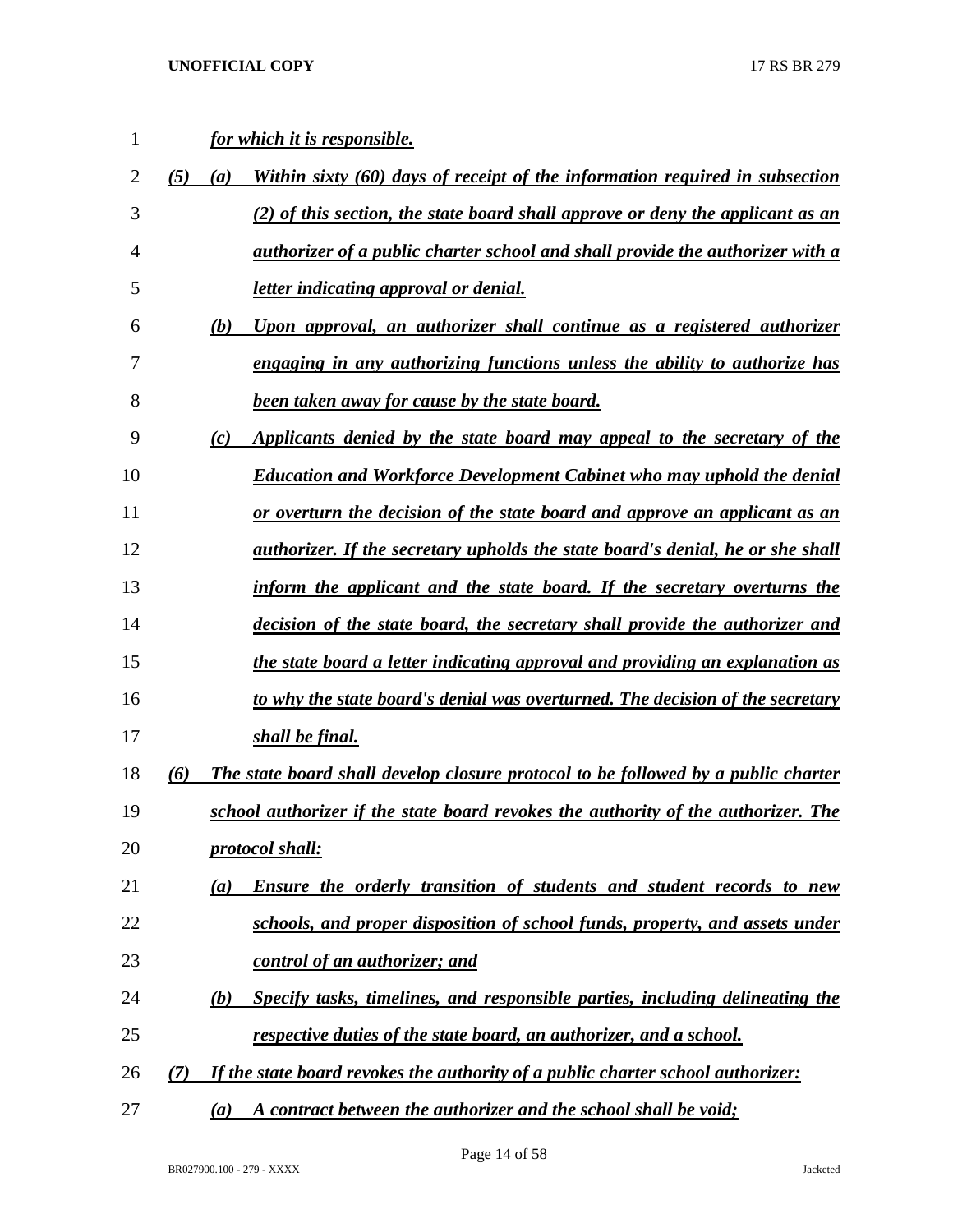| 1  | A contract between the authorizer and any third party contracted to do<br>(b)                 |
|----|-----------------------------------------------------------------------------------------------|
| 2  | <b>business with or manage the school shall be void; and</b>                                  |
| 3  | <b>The authorizer shall follow closure protocol required under subsection (6)</b><br>(c)      |
| 4  | of this section and any additional termination procedures outlined in the                     |
| 5  | contract with the state board.                                                                |
| 6  | A NEW SECTION OF KRS CHAPTER 160 IS CREATED TO<br>$\rightarrow$ SECTION 7.                    |
| 7  | <b>READ AS FOLLOWS:</b>                                                                       |
| 8  | A public charter school authorizer shall publish and make available to an<br>(I)              |
| 9  | applicant the criteria and process to be used to review an application to establish           |
| 10 | <u>a public charter school.</u>                                                               |
| 11 | An application to establish a charter school may be submitted to a charter school<br>(2)      |
| 12 | <i>authorizer by teachers, parents, school administrators, community residents,</i>           |
| 13 | <i>public organizations, nonprofit organizations, or a combination thereof.</i>               |
| 14 | (3)<br>The information provided in the application shall be consistent with this section      |
| 15 | and shall include:                                                                            |
| 16 | An executive summary, a mission statement, and a vision statement for the<br>$\left(a\right)$ |
| 17 | public charter school, including the targeted student population and the                      |
| 18 | <u>community the school hopes to serve;</u>                                                   |
| 19 | The location or geographic area proposed for the school;<br>(b)                               |
| 20 | A description of the school's proposed academic program that is aligned<br>(c)                |
| 21 | with state standards, and that implements one $(1)$ of more of the purposes                   |
| 22 | described in Section 2 of this Act and the instructional design, including the                |
| 23 | type of learning environment, such as classroom-based or independent                          |
| 24 | study, class size and structure, curriculum overview, and teaching methods                    |
| 25 | that will support the implementation and success of the program;                              |
| 26 | (d)<br>The student achievement goals for the charter school's educational                     |
| 27 | program and the chosen methods of evaluating whether students have                            |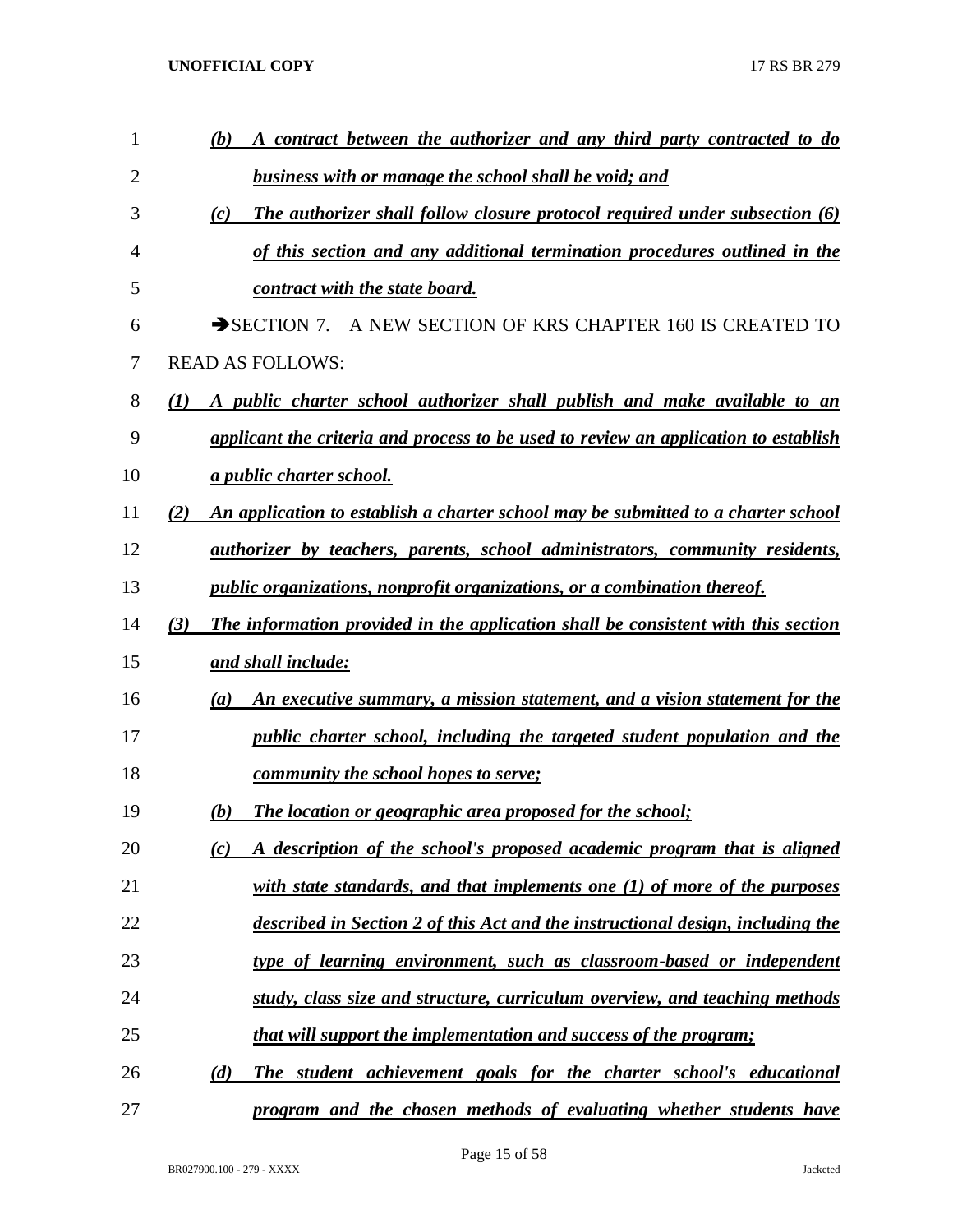| 1  |                             | attained the skills and knowledge specified for those goals;                           |
|----|-----------------------------|----------------------------------------------------------------------------------------|
| 2  | (e)                         | The school's plan for using external, internal, and state-required                     |
| 3  |                             | assessments to measure student progress on the performance framework as                |
| 4  |                             | identified in Section 6 of this Act, and how the school will use data to drive         |
| 5  |                             | <i>instruction and continued school improvement;</i>                                   |
| 6  | (f)                         | The proposed governance structure of the school, including a list of                   |
| 7  |                             | members of the initial governing board and their backgrounds, a draft of               |
| 8  |                             | the bylaws that include the description of the qualifications, terms, and              |
| 9  |                             | methods of appointment or election of board members, and the                           |
| 10 |                             | <u>organizational structure of the school that clearly presents lines of authority</u> |
| 11 |                             | and reporting between the governing board, school administrator, staff, any            |
| 12 |                             | related bodies, such as advisory bodies or parent and teacher councils, and            |
| 13 |                             | <u>any external organizations that will play a role in managing the school;</u>        |
| 14 | $\left( \mathbf{g} \right)$ | Plans and timelines for student recruitment, transfers, and enrollment,                |
| 15 |                             | including enrollment preferences and procedures for conducting                         |
| 16 |                             | transparent admission lotteries that are open to the public and are                    |
| 17 |                             | consistent with Section 3 of this Act;                                                 |
| 18 | (h)                         | A proposed five (5) year budget, including the start-up year and projections           |
| 19 |                             | for four (4) additional years with clearly stated assumptions;                         |
| 20 | (i)                         | Draft fiscal and internal control policies for the charter school;                     |
| 21 | (i)                         | Requirements and procedures for programmatic audits and assessments at                 |
| 22 |                             | least once annually, with audits and assessments being comparable in scope             |
| 23 |                             | to those required of noncharter public schools;                                        |
| 24 | (k)                         | A draft handbook that outlines the personnel policies of the charter school,           |
| 25 |                             | including the criteria to be used in the hiring of teachers, school                    |
| 26 |                             | administrators, and other school employees, a description of staff                     |
| 27 |                             | responsibilities, and the school's plan to evaluate personnel on an annual             |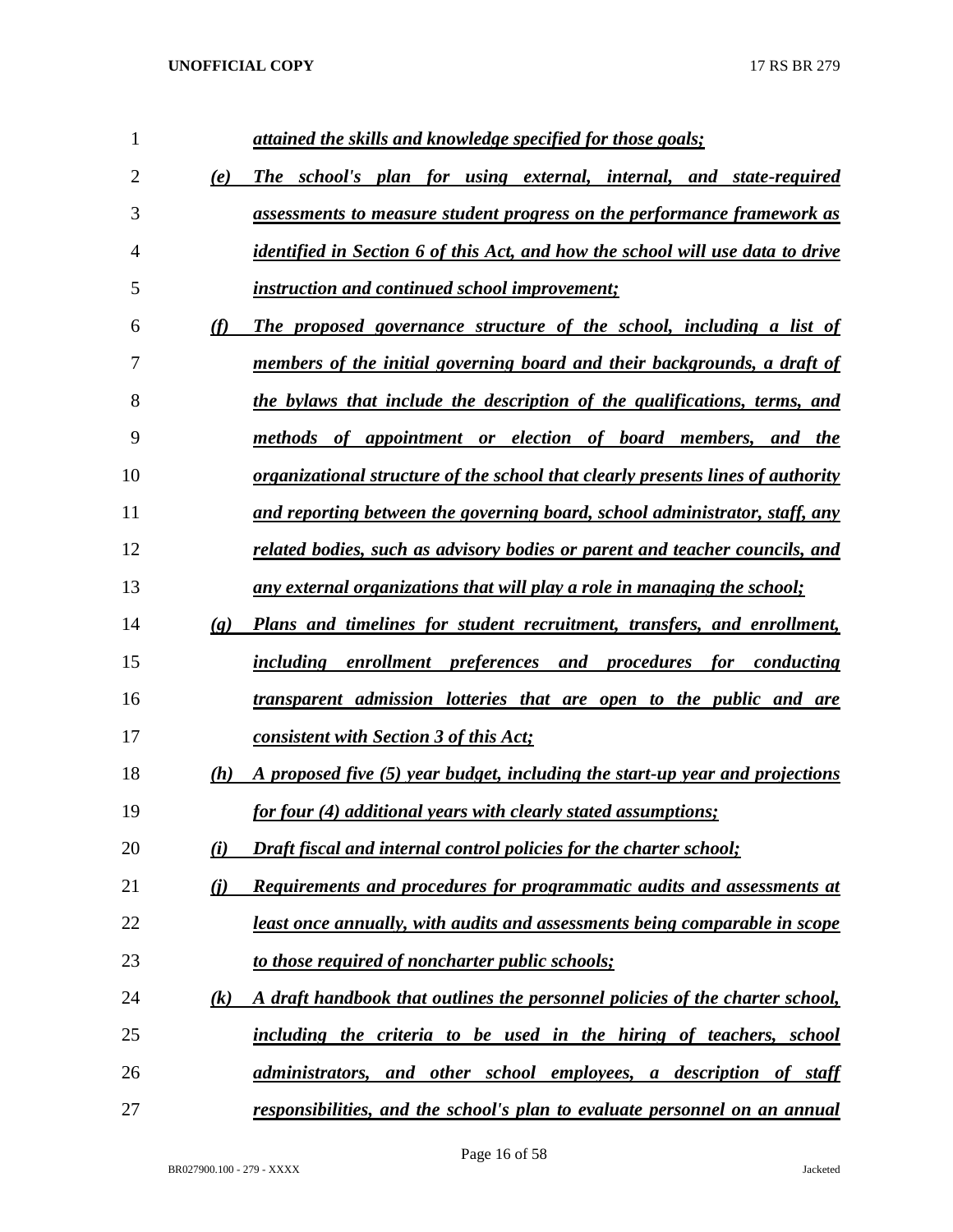| 1              |                                 | basis;                                                                           |
|----------------|---------------------------------|----------------------------------------------------------------------------------|
| $\overline{2}$ | (l)                             | A draft of a code of student conduct that includes the policies and              |
| 3              |                                 | procedures by which students may be disciplined, including students with         |
| $\overline{4}$ |                                 | disabilities, which shall be consistent with the requirements of due process     |
| 5              |                                 | and with state and federal laws and regulations governing the placement of       |
| 6              |                                 | students with disabilities;                                                      |
| 7              | (m)                             | A description of the facilities to be used by the school, including the location |
| 8              |                                 | of the school, if known, and how the facility supports the implementation of     |
| 9              |                                 | the school's academic program. If the facilities to be used by the proposed      |
| 10             |                                 | school are not known at the time the application is submitted, the applicant     |
| 11             |                                 | shall notify the authorizer within ten $(10)$ business days of acquiring         |
| 12             |                                 | facilities for the school. The school shall obtain certification of occupancy    |
| 13             |                                 | for the facilities at least thirty (30) days prior to the first student          |
| 14             |                                 | <i>instructional day;</i>                                                        |
| 15             | (n)                             | The proposed ages and grade levels to be served by the school, including the     |
| 16             |                                 | planned, minimum, and maximum enrollment per grade per year;                     |
| 17             | $\boldsymbol{\left( o \right)}$ | The school calendar and school day schedule, which shall total at least the      |
| 18             |                                 | number of days, or their equivalent, required under KRS 158.070;                 |
| 19             | (p)                             | Types and amounts of insurance coverage to be obtained by the school,            |
| 20             |                                 | which shall include adequate insurance for liability, property loss, and the     |
| 21             |                                 | personal injury of students, employees, and visitors to the school;              |
| 22             | $\left(\mathbf{q}\right)$       | Evidence of community support for and interest in the school sufficient to       |
| 23             |                                 | allow the school to reach its anticipated enrollment;                            |
| 24             | (r)                             | A description of the health and food services to be provided to students         |
| 25             |                                 | <u>attending the school;</u>                                                     |
| 26             | (s)                             | A code of ethics for the school setting forth the standards of conduct           |
| 27             |                                 | expected of its governing board and employees;                                   |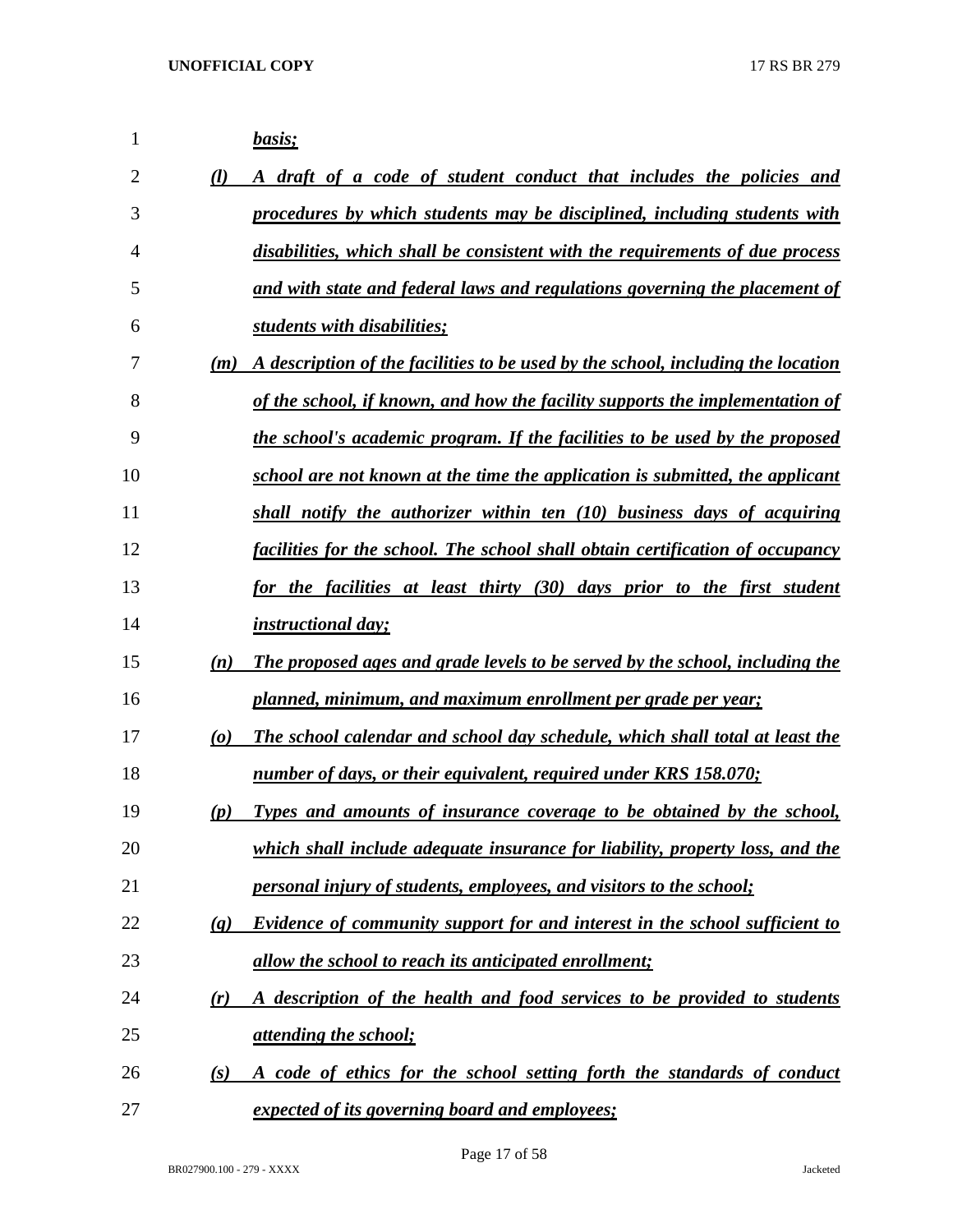| 1              | <b>Plans for recruiting and developing staff;</b><br>(t)                                   |
|----------------|--------------------------------------------------------------------------------------------|
| $\overline{2}$ | A staffing chart for the school's first year and a staffing chart for the term<br>(u)      |
| 3              | of the charter;                                                                            |
| 4              | A plan for parental and community involvement in the school, including the<br>$(\nu)$      |
| 5              | role of parents in the administration and governance of the school;                        |
| 6              | The school's plan for identifying and successfully serving students with<br>(w)            |
| 7              | disabilities, students who are English language learners, bilingual students,              |
| 8              | and students who are academically behind and gifted, including but not                     |
| 9              | <u>limited to the school's plan for compliance with all applicable federal and</u>         |
| 10             | state laws and regulations;                                                                |
| 11             | A description of cocurricular and extracurricular programs and how they<br>(x)             |
| 12             | will be funded and delivered; and                                                          |
| 13             | A detailed start-up plan to include financing, tasks, and timelines, and<br>(y)            |
| 14             | <i>individuals responsible for carrying out the plan.</i>                                  |
| 15             | If the public charter school intends to contract with an education service provider<br>(4) |
| 16             | for educational program implementation or comprehensive management, the                    |
| 17             | <i>application shall additionally require the applicants to:</i>                           |
| 18             | <b>Provide evidence of success in serving student populations similar to the</b><br>(a)    |
| 19             | targeted population, including demonstrated academic achievement and                       |
| 20             | successful management of nonacademic school functions, if applicable;                      |
| 21             | <b>Provide a term sheet setting forth:</b><br>(b)                                          |
| 22             | The proposed duration of the service contract;<br>1.                                       |
| 23             | The roles and responsibilities of the governing board, the school staff,<br>2.             |
| 24             | and the education service provider;                                                        |
| 25             | The scope of services and resources to be provided by the education<br>3.                  |
| 26             | service provider;                                                                          |
| 27             | Performance evaluation measures and timelines;<br>4.                                       |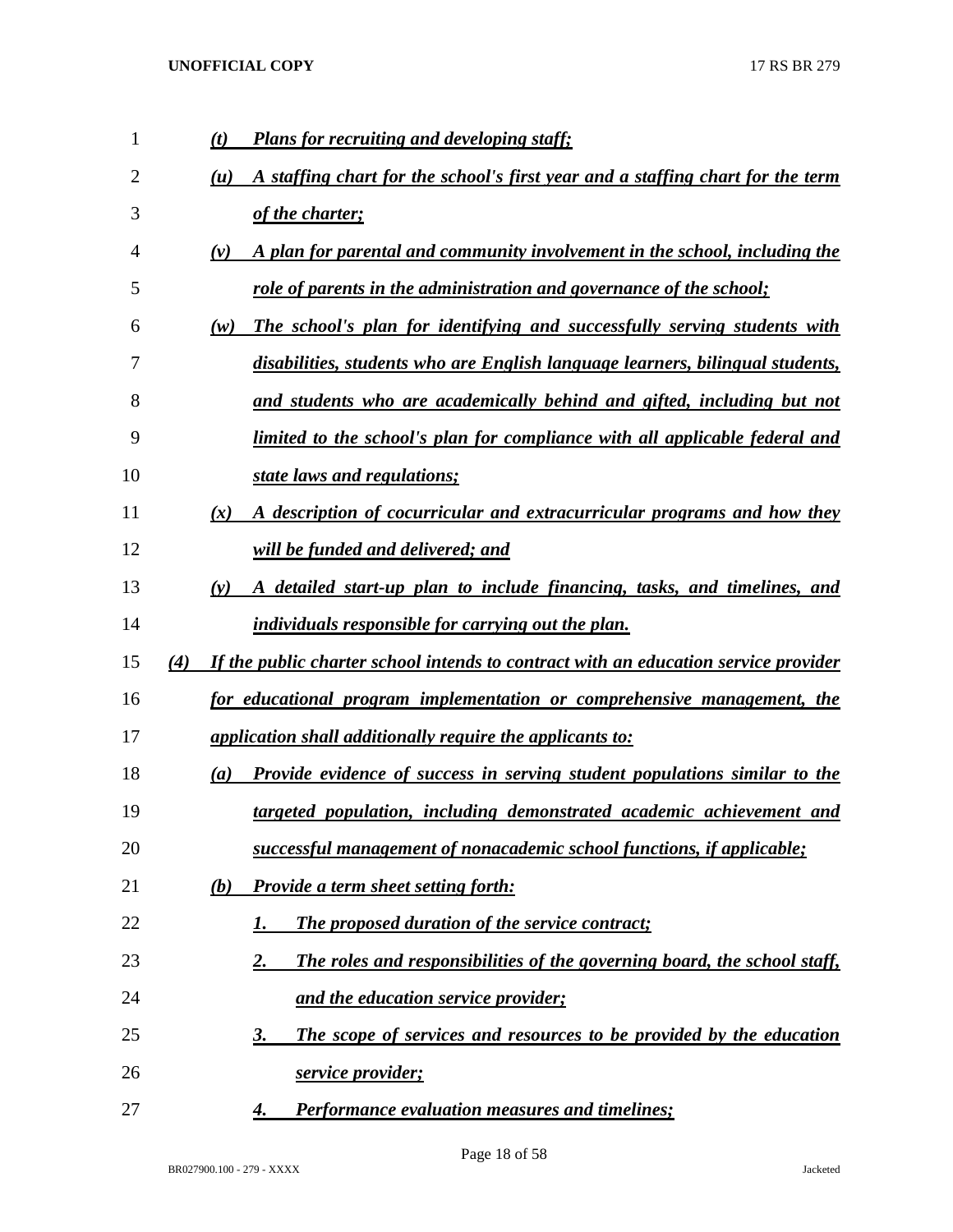| 1              |     | Compensation structure, including clear identification of all fees to be<br><u>5.</u>      |
|----------------|-----|--------------------------------------------------------------------------------------------|
| $\overline{2}$ |     | <i>paid to the education service provider;</i>                                             |
| 3              |     | 6.<br>Methods of contract oversight and enforcement;                                       |
| 4              |     | 7.<br><b>Investment disclosure; and</b>                                                    |
| 5              |     | 8.<br><b>Conditions for renewal and termination of the contract; and</b>                   |
| 6              |     | <u>Disclose and explain any existing or potential conflicts of interest between</u><br>(c) |
| 7              |     | the governing board and the proposed education service provider or any                     |
| 8              |     | <i>affiliated business entities.</i>                                                       |
| 9              | (5) | In the case of a proposed public charter school from an applicant that currently           |
| 10             |     | operates one $(1)$ or more public charter schools in any state or nation, in addition      |
| 11             |     | to the requirements of subsection (4) of this section, the application shall require       |
| 12             |     | the applicant to provide evidence of past performance and current capacity for             |
| 13             |     | growth.                                                                                    |
| 14             | (6) | In the case of a proposed public charter school that plans to establish a full-time        |
| 15             |     | virtual public charter school, the application shall be submitted for approval to          |
| 16             |     | the State Board of Education, which shall be the sole authorizer of virtual public         |
| 17             |     | charter schools. In addition to the requirements of subsection (4) of this section,        |
| 18             |     | the application shall require the applicant to provide a description regarding the         |
| 19             |     | methods by which the school will:                                                          |
| 20             |     | Ensure that adequate supports are available to students in their homes or<br>(a)           |
| 21             |     | regions, including parent-teacher conferences and interactions;                            |
| 22             |     | Monitor student outcomes and administer state-required assessments to all<br>(b)           |
| 23             |     | students in a proctored setting;                                                           |
| 24             |     | <b>Establish and implement legally permissible criteria and processes for</b><br>(c)       |
| 25             |     | enrollment based on the existence of supports needed for student success;                  |
| 26             |     | (d)<br><b>Provide the desired enrollment level of the school for each year of the</b>      |
| 27             |     | contract with any increases in enrollment from one (1) year to the next                    |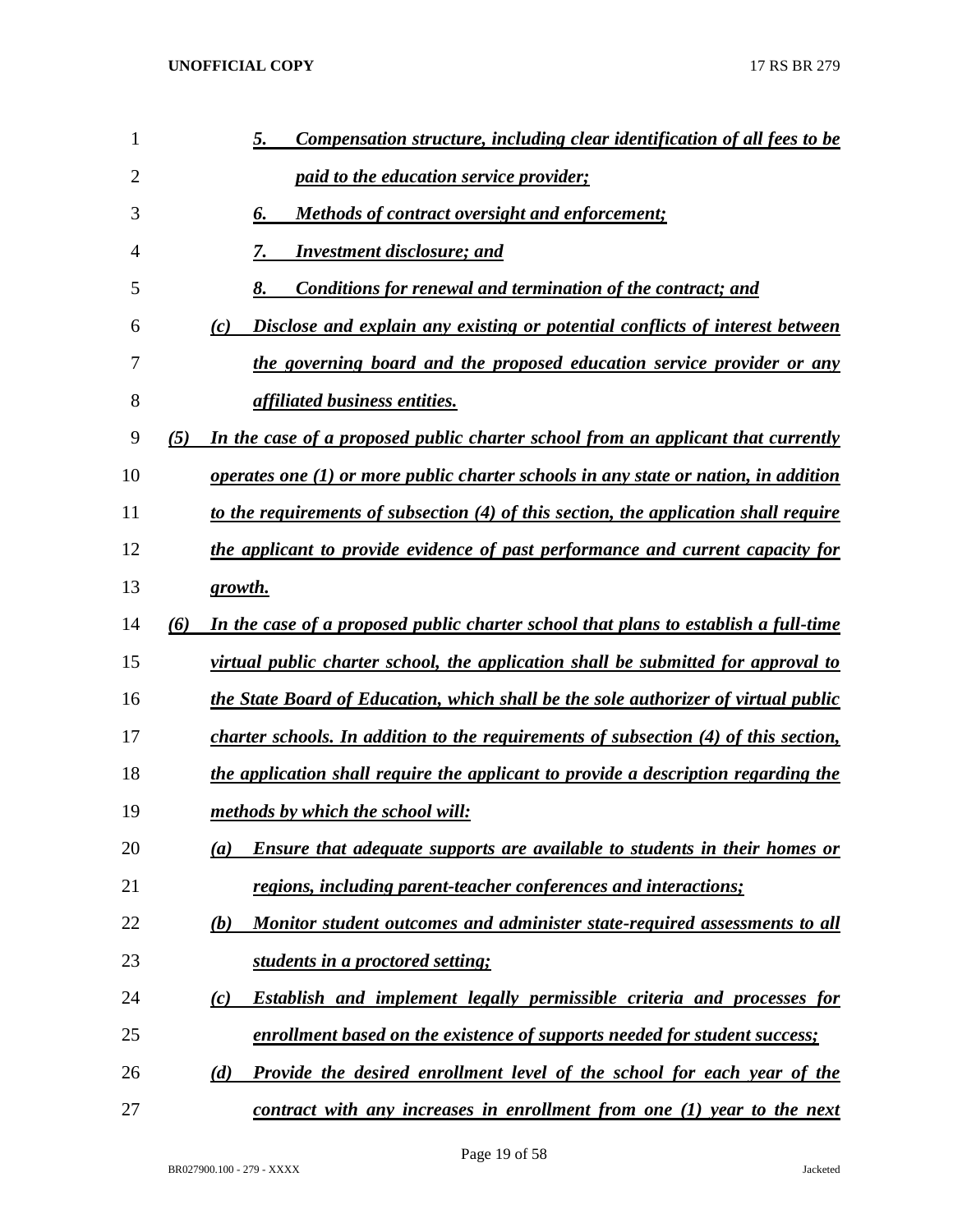| 1              | based on whether the school meets its performance requirements;                                                |
|----------------|----------------------------------------------------------------------------------------------------------------|
| $\overline{2}$ | Provide detailed costs for the school and propose a funding level per student<br>(e)                           |
| 3              | for the school that is based upon these detailed costs; and                                                    |
| 4              | Provide data for oversight, funding, and renewal and closure decisions for<br>(f)                              |
| 5              | full-time virtual public charter school-specific goals regarding student                                       |
| 6              | enrollment, attendance, engagement, achievement, truancy, and attrition                                        |
| 7              | that demonstrates the school meets agreed-upon benchmarks.                                                     |
| 8              | After a charter applicant submits a written application to establish a public<br>(7)                           |
| 9              | <i>charter school to an authorizer, the authorizer shall:</i>                                                  |
| 10             | Complete a thorough review of the application;<br>(a)                                                          |
| 11             | (b)<br>Conduct an in-person interview of the applicant or applicants;                                          |
| 12             | Provide an opportunity in a public forum for local residents to learn about<br>(c)                             |
| 13             | and provide input on each application;                                                                         |
| 14             | <b>Provide a detailed analysis of the application to the applicant or applicants;</b><br>(d)                   |
| 15             | Allow an applicant a reasonable time to provide additional materials and<br>(e)                                |
| 16             | amendments to its application to address any identified deficiencies;                                          |
| 17             | Approve or deny a charter application or request additional information;<br>(f)                                |
| 18             | <b>Execute a separate and distinct contract with each school it authorizes,</b><br>$\left( \mathbf{g} \right)$ |
| 19             | incorporating and consistent with approved applications, between the                                           |
| 20             | <i>authorizer</i> and the public charter school detailing the rights and                                       |
| 21             | responsibilities of the authorizer and the public charter school and setting                                   |
| 22             | forth the academic and operational performance expectations and measures                                       |
| 23             | by which the public charter school will be assessed. The authorizer may                                        |
| 24             | make the approved application the charter contract;                                                            |
| 25             | Monitor on a regular basis the performance of a public charter school it<br>(h)                                |
| 26             | <u>authorizes; and</u>                                                                                         |
| 27             | (i)<br><b>Establish through formal rulemaking renewal and revocation criteria and</b>                          |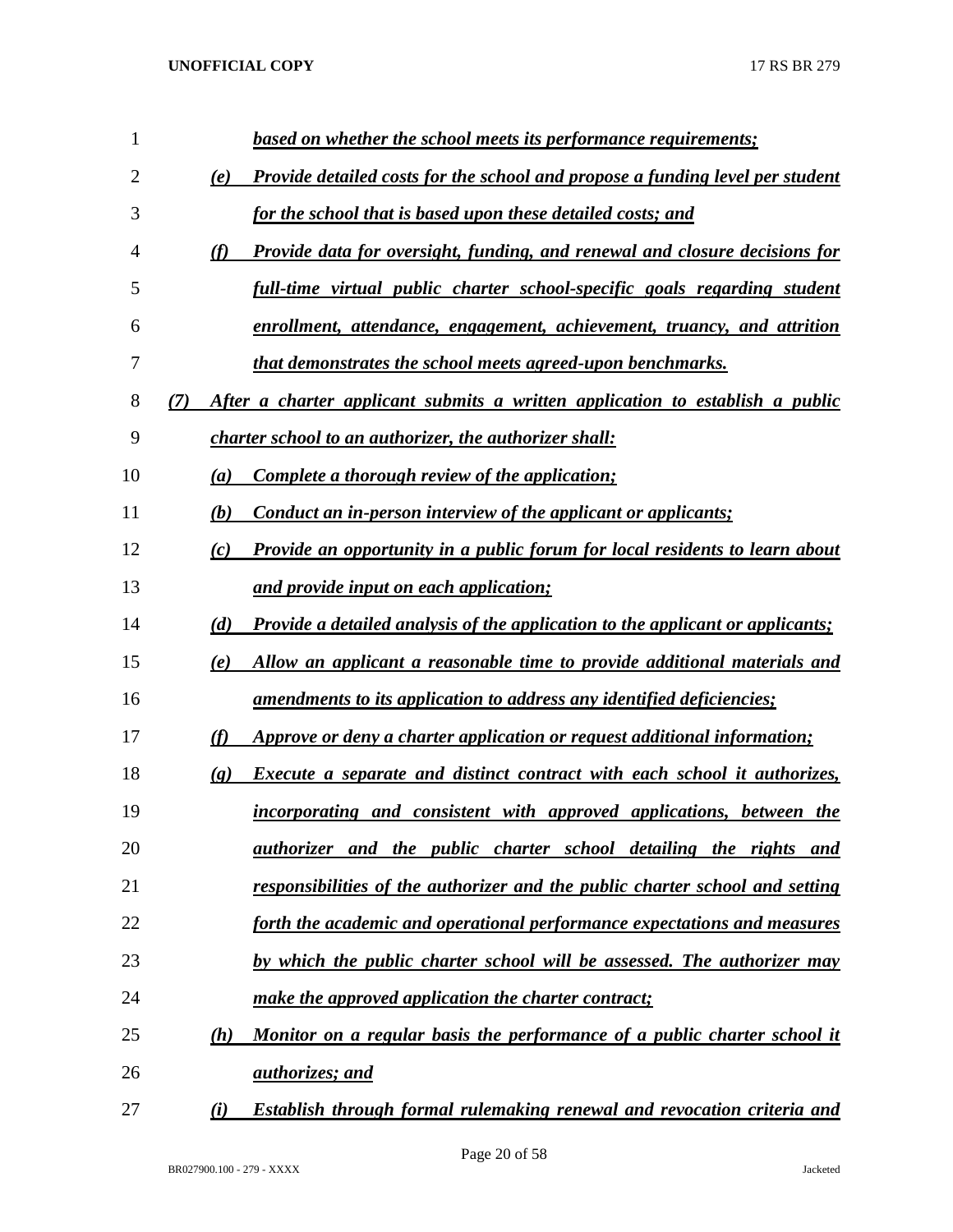| 1  |            |     | processes for a public charter school it authorizes.                               |
|----|------------|-----|------------------------------------------------------------------------------------|
| 2  | (8)        |     | In deciding whether to approve a charter application, an authorizer shall:         |
| 3  |            | (a) | Grant charters only to applicants that have demonstrated competence in             |
| 4  |            |     | each element of the authorizer's published approval criteria and that are          |
| 5  |            |     | likely to open and operate an academically and operationally<br>very               |
| 6  |            |     | successful public charter school;                                                  |
| 7  |            | (b) | Base decisions on documented evidence collected through the application            |
| 8  |            |     | review process; and                                                                |
| 9  |            | (c) | Follow charter-granting policies and practices that are transparent and            |
| 10 |            |     | based on merit, avoiding conflicts of interest or any appearance thereof.          |
| 11 | (9)        |     | No later than sixty (60) days after the receipt of a charter application, the      |
| 12 |            |     | authorizer shall decide to approve or deny the application. The authorizer shall   |
| 13 |            |     | adopt by resolution all charter approval or denial decisions in an open meeting of |
| 14 |            |     | the authorizer's governing board.                                                  |
| 15 | (10)       | (a) | A decision to approve a charter application may include reasonable                 |
| 16 |            |     | conditions that the applicant must meet prior to the execution of a charter        |
| 17 |            |     | contract. Reasonable conditions may not include enrollment caps or                 |
| 18 |            |     | operational requirements that are contradictory to the provisions of               |
| 19 |            |     | Sections 3 and 4 of this Act.                                                      |
| 20 |            | (b) | For each public charter school it authorizes, an authorizer may charge an          |
| 21 |            |     | annual administrative fee in an amount not to exceed two percent (2%) of           |
| 22 |            |     | the funds received by a public charter school under subsection (3) of              |
| 23 |            |     | <b>Section 10 this Act. The authorizer shall use the fees exclusively for the</b>  |
| 24 |            |     | purpose of fulfilling authorizing obligations.                                     |
| 25 | $(11)$ (a) |     | An authorizer shall clearly state, for the public record, its reasons for denial   |
| 26 |            |     | of a charter application.                                                          |
| 27 |            | (b) | A denial of an application may be appealed to the State Board of Education.        |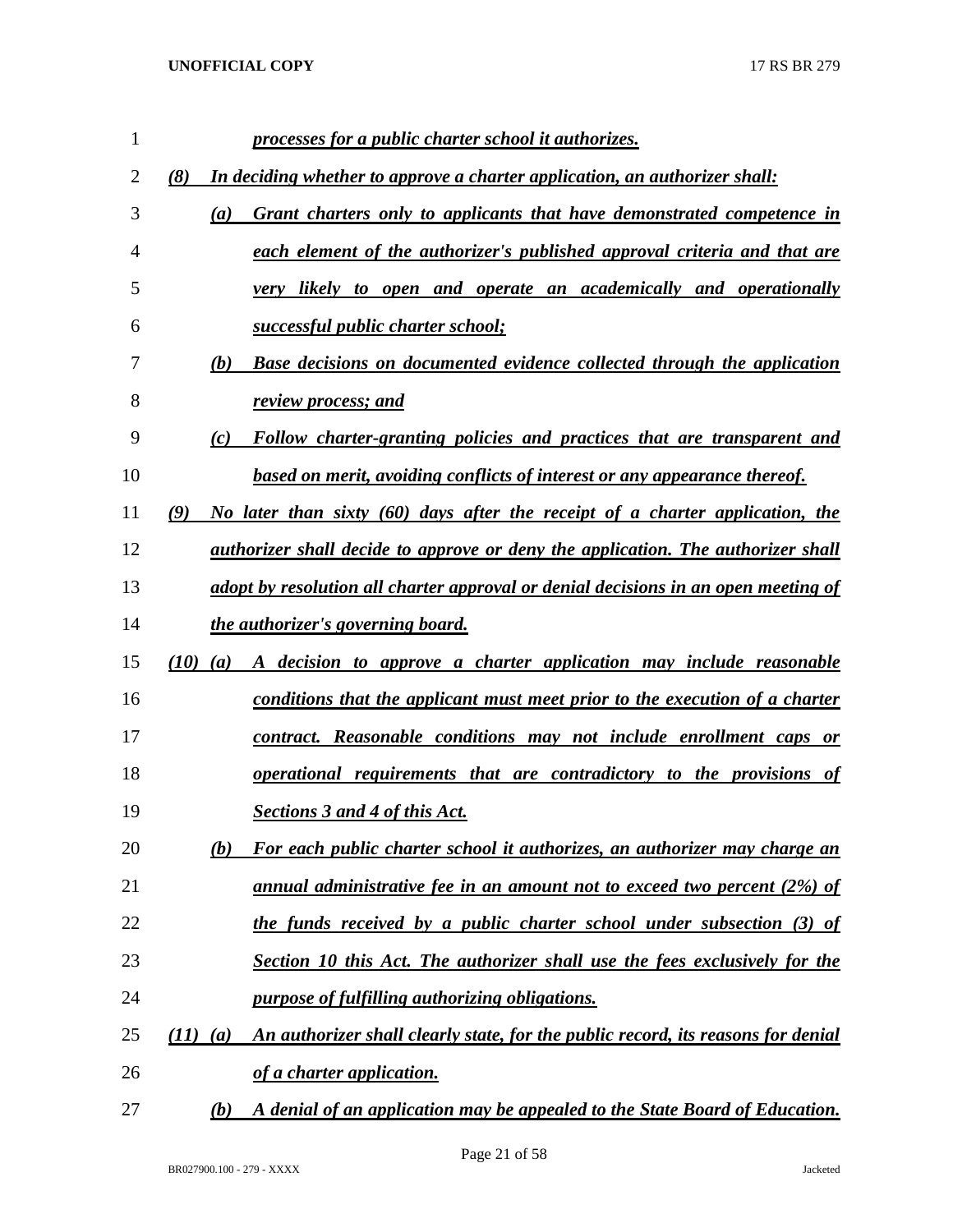| 1  | denied applicant may reapply to the authorizer or apply to another                                |
|----|---------------------------------------------------------------------------------------------------|
| 2  | <u>authorizer. An application shall not be reconsidered for approval after</u>                    |
| 3  | <b>being denied by two (2) authorizers and the State Board of Education.</b>                      |
| 4  | (12)<br>Within ten (10) days of taking action to approve or deny a charter<br>$\left( a\right)$   |
| 5  | application, the authorizer shall notify the Department of Education of the                       |
| 6  | <i><u>action taken.</u></i>                                                                       |
| 7  | (b)<br>The authorizer shall provide a report to the charter applicant and the                     |
| 8  | <b>Department of Education simultaneously and include a copy of the</b>                           |
| 9  | <u>resolution adopted by the authorizer's governing board setting forth the</u>                   |
| 10 | <u>action taken, the reasons for the decision, and an assurance as to</u>                         |
| 11 | compliance with all of the procedural requirements and application                                |
| 12 | <u>elements found in Sections 6 and 7 of this Act.</u>                                            |
| 13 | SECTION 8. A NEW SECTION OF KRS CHAPTER 160 IS CREATED TO                                         |
| 14 | <b>READ AS FOLLOWS:</b>                                                                           |
| 15 | A charter contract between a public charter school authorizer and a public<br>(I)                 |
| 16 | <i>charter school may be renewed for a term of duration of no more than five <math>(5)</math></i> |
| 17 | years. The authorizer may vary the term based on the performance, demonstrated                    |
| 18 | capacities, and particular circumstances of each public charter school. An                        |
| 19 | may grant renewal with specific conditions<br>for <u>necessary</u><br><i>authorizer</i>           |
| 20 | improvements to a public charter school, but may not impose conditions                            |
| 21 | inconsistent with Sections 1 to 9 of this Act.                                                    |
| 22 | No later than six (6) months prior to the expiration date of a charter<br>(2)<br>(a)              |
| 23 | contract, an authorizer shall issue a public charter school performance                           |
| 24 | report and charter renewal application guidance to the public charter                             |
| 25 | school it authorized. The performance report shall summarize the school's                         |
| 26 | performance record to date, based on the performance framework required                           |
| 27 | under Section 6 of this Act and the charter contract, and shall provide                           |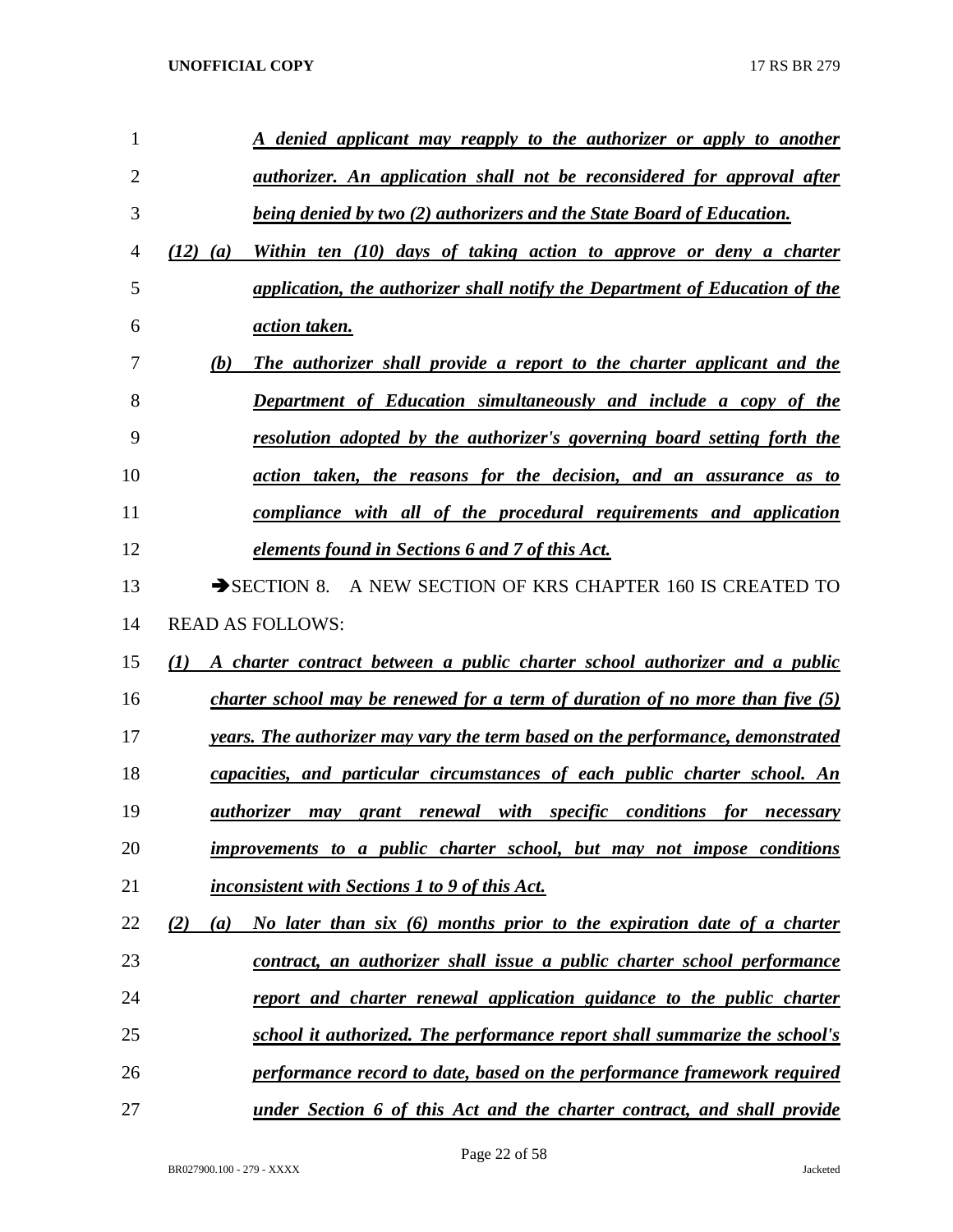| 1              |     | notice of any weaknesses or concerns related to the school that may                        |
|----------------|-----|--------------------------------------------------------------------------------------------|
| $\overline{2}$ |     | <u>jeopardize its position in seeking renewal if not timely rectified.</u>                 |
| 3              |     | The school shall have ten (10) days to respond to the performance report<br>(b)            |
| 4              |     | and submit any corrections or clarification for the report.                                |
| 5              |     | Within twenty (20) days of receiving a school's response, the authorizer<br>(c)            |
| 6              |     | shall review the response and issue a final performance report to the school.              |
| 7              | (3) | The renewal application guidance shall, at a minimum, provide an<br>(a)                    |
| 8              |     | <i>opportunity for the public charter school to:</i>                                       |
| 9              |     | Present additional evidence beyond the data contained in the<br>1.                         |
| 10             |     | <i>performance report supporting its case for charter renewal;</i>                         |
| 11             |     | <b>Describe improvements undertaken or planned for the school; and</b>                     |
| 12             |     | Detail the school's plan for the next charter term.<br>3.                                  |
| 13             |     | (b)<br>The renewal application guidance shall include or refer explicitly to the           |
| 14             |     | criteria that will guide the authorizer's renewal decisions, which shall be                |
| 15             |     | based on the performance framework as identified in the charter contract.                  |
| 16             | (4) | No later than three (3) months prior to the expiration date of a charter contract,         |
| 17             |     | the governing board of a public charter school seeking charter contract renewal            |
| 18             |     | shall submit a renewal application to the authorizer pursuant to the renewal               |
| 19             |     | application guidance issued by the authorizer. The authorizer shall rule by                |
| 20             |     | resolution on the renewal application no later than thirty (30) days after receipt         |
| 21             |     | of the application.                                                                        |
| 22             | (5) | <u>In making a charter renewal decision, an authorizer shall:</u>                          |
| 23             |     | <b>Base its decision on evidence of the public charter school's performance</b><br>(a)     |
| 24             |     | over the term of the charter contract in accordance with the performance                   |
| 25             |     | <b>framework required in the charter contract;</b>                                         |
| 26             |     | <b>Ensure that data used in making renewal decisions is available to the public</b><br>(b) |
| 27             |     | <i>charter school and the public; and</i>                                                  |

Page 23 of 58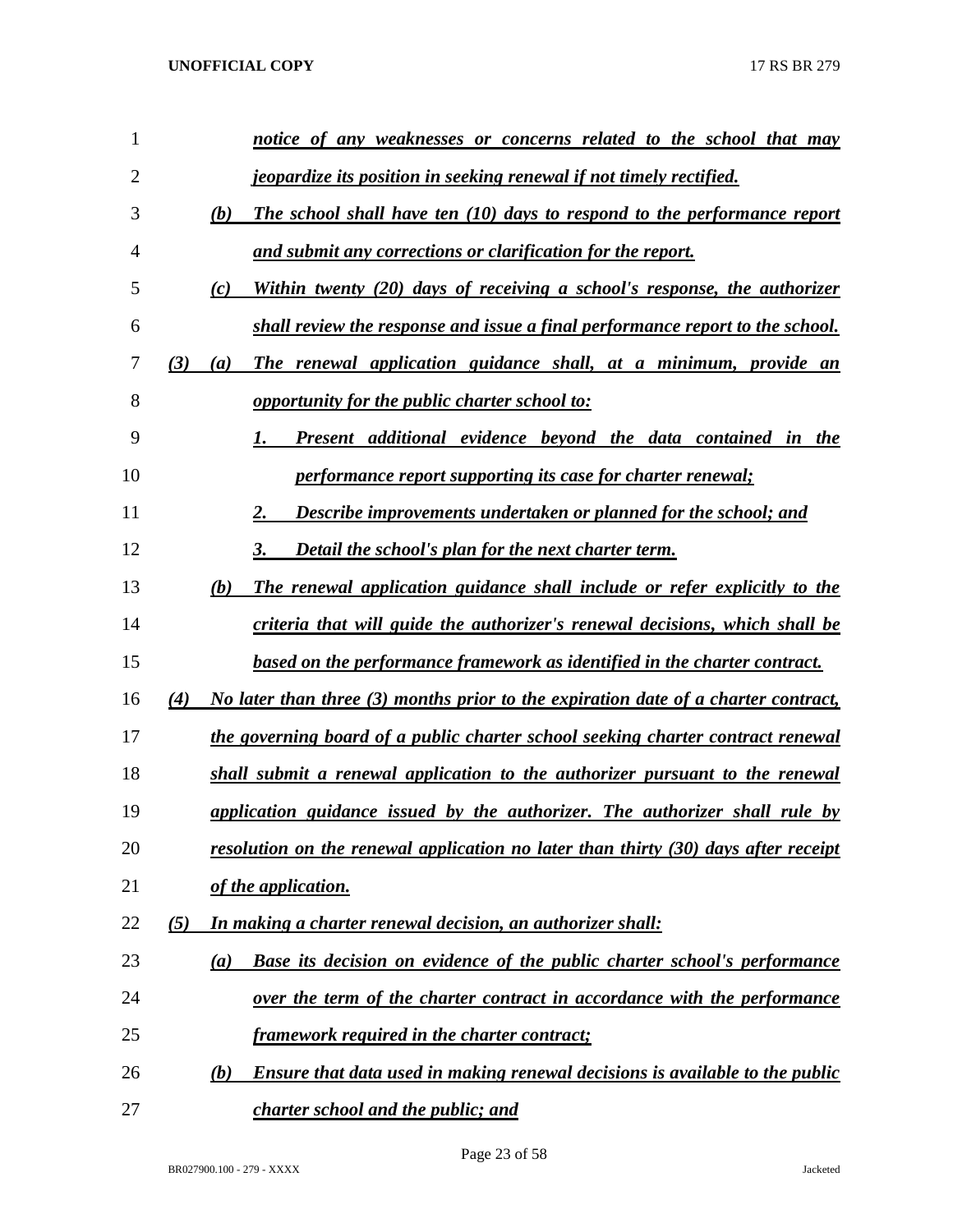| 1  |     | Provide a public report summarizing the evidence basis for each decision.<br>(c)        |
|----|-----|-----------------------------------------------------------------------------------------|
| 2  | (6) | A charter contract may be revoked at any time or not renewed if the authorizer          |
| 3  |     | determines that the public charter school has:                                          |
| 4  |     | <b>Not complied with Sections 1 to 9 of this Act:</b><br>(a)                            |
| 5  |     | Committed a material violation of any of the terms, conditions, standards,<br>(b)       |
| 6  |     | or procedures required under Sections 1 to 9 of this Act or the charter                 |
| 7  |     | contract, and has persistently failed to correct the violation after fair and           |
| 8  |     | <i>specific notice from the authorizer;</i>                                             |
| 9  |     | Failed to meet or make progress toward the performance expectations set<br>(c)          |
| 10 |     | forth in the charter contract;                                                          |
| 11 |     | (d)<br>Failed to meet generally accepted standards of fiscal management, and has        |
| 12 |     | failed to correct the violation after fair and specific notice from the                 |
| 13 |     | <i>authorizer</i> ; or                                                                  |
| 14 |     | Substantially violated any material provision of law from which the public<br>(e)       |
| 15 |     | charter school was not exempted and has failed to correct the violation after           |
| 16 |     | <u>fair and specific notice from the authorizer.</u>                                    |
| 17 | (7) | An authorizer may take immediate action to revoke a charter contract if a               |
| 18 |     | violation threatens the health and safety of the students of the public charter         |
| 19 |     | school or if an employee of the school or member of the school's governing board        |
| 20 |     | has committed a material violation of the law.                                          |
| 21 | (8) | An authorizer shall develop a revocation and nonrenewal process that:                   |
| 22 |     | <b>Provides the charter holder with a timely notification of the prospect of</b><br>(a) |
| 23 |     | revocation or nonrenewal and of the reasons for such possible closure;                  |
| 24 |     | Allows the charter holder a reasonable time in which to prepare a response;<br>(b)      |
| 25 |     | <b>Provides the charter holder with an opportunity to submit documentation</b><br>(c)   |
| 26 |     | and provide testimony challenging the rationale behind the closure and in               |
| 27 |     | support of the continuation of the school at an orderly proceeding held for             |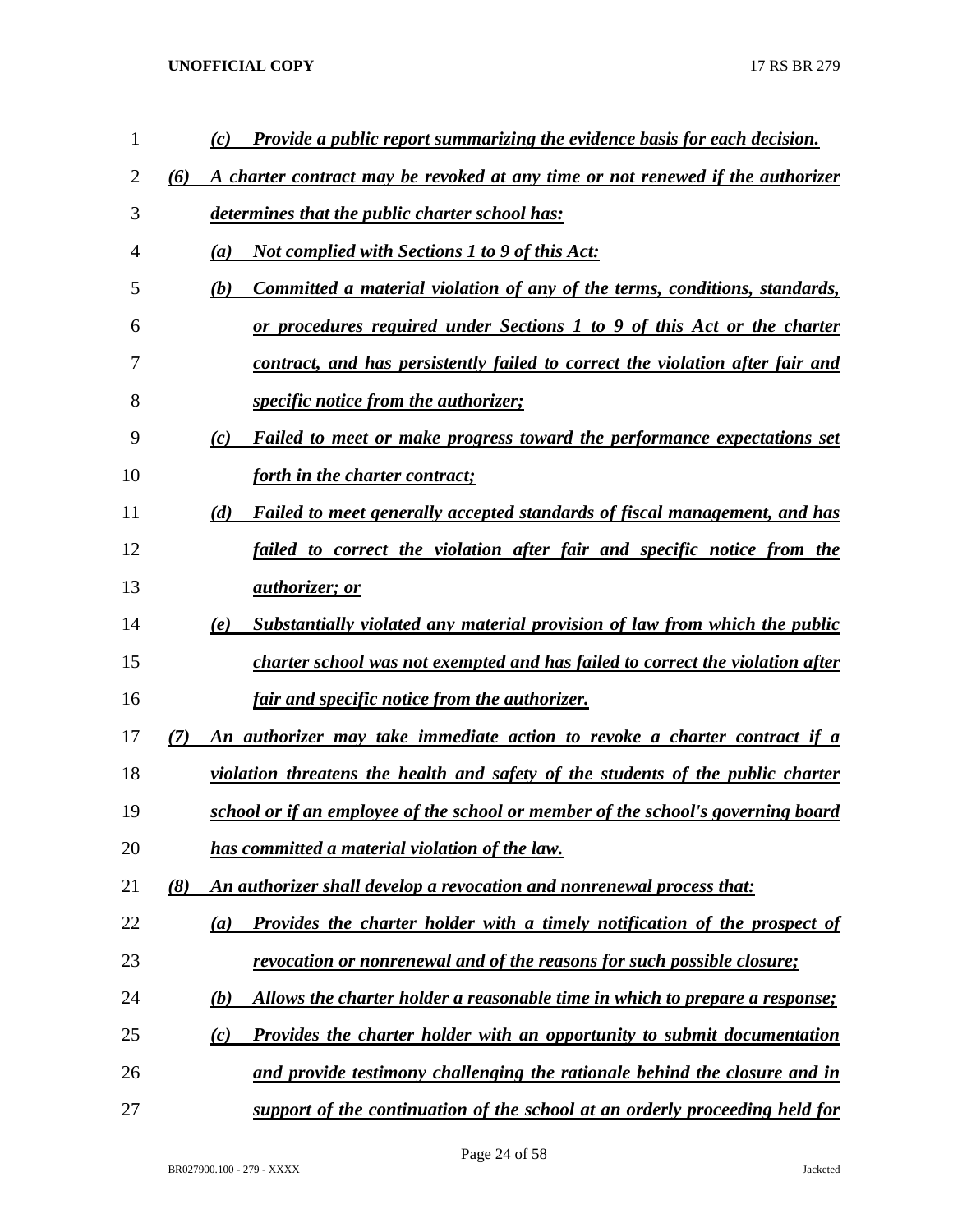| 1              | <u>that purpose;</u>                                                                                 |
|----------------|------------------------------------------------------------------------------------------------------|
| $\overline{2}$ | Allows the charter holder the right to representation by counsel and to call<br>(d)                  |
| 3              | witnesses on behalf of the charter holder;                                                           |
| $\overline{4}$ | <b>Permits the recording of such proceedings; and</b><br>(e)                                         |
| 5              | After a reasonable period for deliberation, requires a final determination be<br>(f)                 |
| 6              | made and conveyed in writing to the charter holder.                                                  |
| 7              | (9)<br>If an authorizer revokes or does not renew a contract, the authorizer shall clearly           |
| 8              | state, in a resolution of its governing board, the reason for the revocation or                      |
| 9              | <u>nonrenewal.</u>                                                                                   |
| 10             | Within ten (10) days of taking action to renew, not renew, or revoke a charter, the<br>(10)          |
| 11             | <i>authorizer shall report to the Department of Education the action taken, and</i>                  |
| 12             | shall provide a report to the public charter school at the same time the report is                   |
| 13             | submitted to the Department of Education. The report shall include a copy of a                       |
| 14             | resolution adopted by the authorizer's governing board setting forth the action                      |
| 15             | taken and reasons for the decision and assurance as to compliance with all of the                    |
| 16             | procedural requirements and application elements found in Section 6 of this Act.                     |
| 17             | An authorizer shall develop a public charter school closure protocol to<br>(11)<br>$\left( a\right)$ |
| 18             | ensure timely notification to parents, orderly transition of students and                            |
| 19             | student records to new schools, and proper disposition of school funds,                              |
| 20             | property, and assets. The protocol shall specify tasks, timelines, and                               |
| 21             | responsible parties, including delineating the respective duties of the school                       |
| 22             | and the authorizer. If a public charter school closes for any reason, the                            |
| 23             | <i>authorizer shall oversee and work with the closing school to ensure a</i>                         |
| 24             | smooth and orderly closure and transition for students and parents, as                               |
| 25             | <i><u><b>guided by the closure protocol.</b></u></i>                                                 |
| 26             | If a public charter school closes for any reason, the assets of the school<br>(b)                    |
| 27             | shall be distributed first to satisfy outstanding payroll obligations for                            |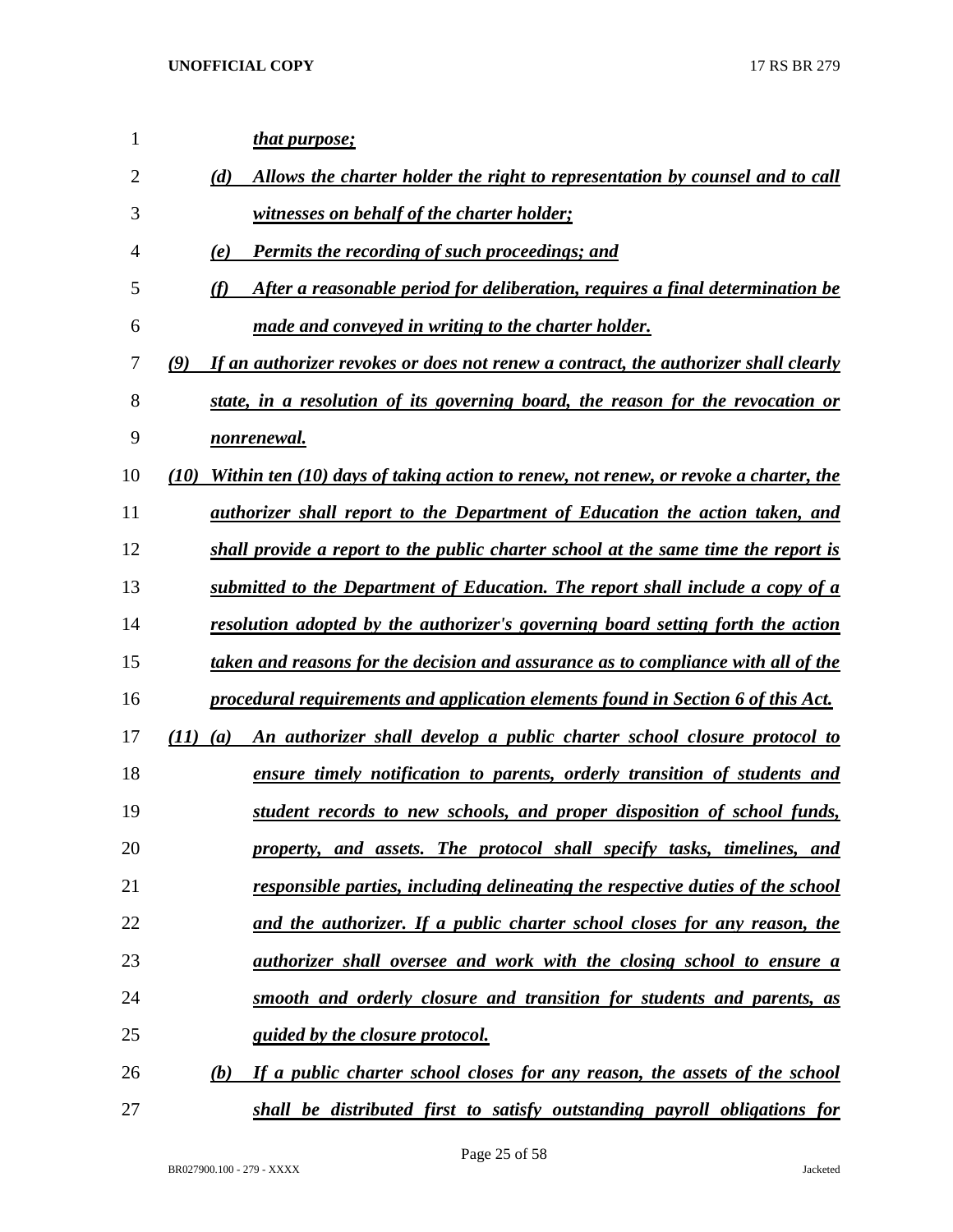| 1              | employees of the school, then to creditors of the school, then to the State             |
|----------------|-----------------------------------------------------------------------------------------|
| $\overline{2}$ | Treasurer for depository into the state general fund. If the assets are                 |
| 3              | insufficient to satisfy outstanding obligations, the authorizer shall petition          |
| 4              | the Circuit Court of the county in which the public charter school is located           |
| 5              | to prioritize the distribution of assets.                                               |
| 6              | SECTION 9. A NEW SECTION OF KRS CHAPTER 160 IS CREATED TO                               |
| 7              | <b>READ AS FOLLOWS:</b>                                                                 |
| 8              | An existing public school not scheduled for closure may be converted into a<br>(I)      |
| 9              | charter school and be identified as a conversion public charter school if:              |
| 10             | A simple majority of the parents or guardians of students who attend the<br>(a)         |
| 11             | school have signed a petition requesting the conversion, which shall be                 |
| 12             | completed not later than ninety (90) days after the date of the first                   |
| 13             | signature; or                                                                           |
| 14             | The local school board votes to convert an existing public school within its<br>(b)     |
| 15             | district boundary.                                                                      |
| 16             | If a local school board operates a school that has failed to meet its targeted<br>(2)   |
| 17             | academic goals, as established by the Department of Education, for four (4)             |
| 18             | consecutive years, the local school board shall not serve as the authorizer if that     |
| 19             | school seeks to become a public charter school.                                         |
| 20             | A conversion public charter school shall be governed by a governing board.<br>(3)       |
| 21             | (4)<br>A conversion public charter school shall continue to comply with all federal and |
| 22             | state requirements concerning the treatment of children with special needs and          |
| 23             | accept all students who attended the school prior to its conversion who wish to         |
| 24             | attend. If the number of students enrolled does not exceed the capacity of the          |
| 25             | school, enrollment preference shall be given first to students who reside within        |
| 26             | the school district boundary in which the charter school is located and then to         |
| 27             | students who reside outside the district boundary.                                      |

Page 26 of 58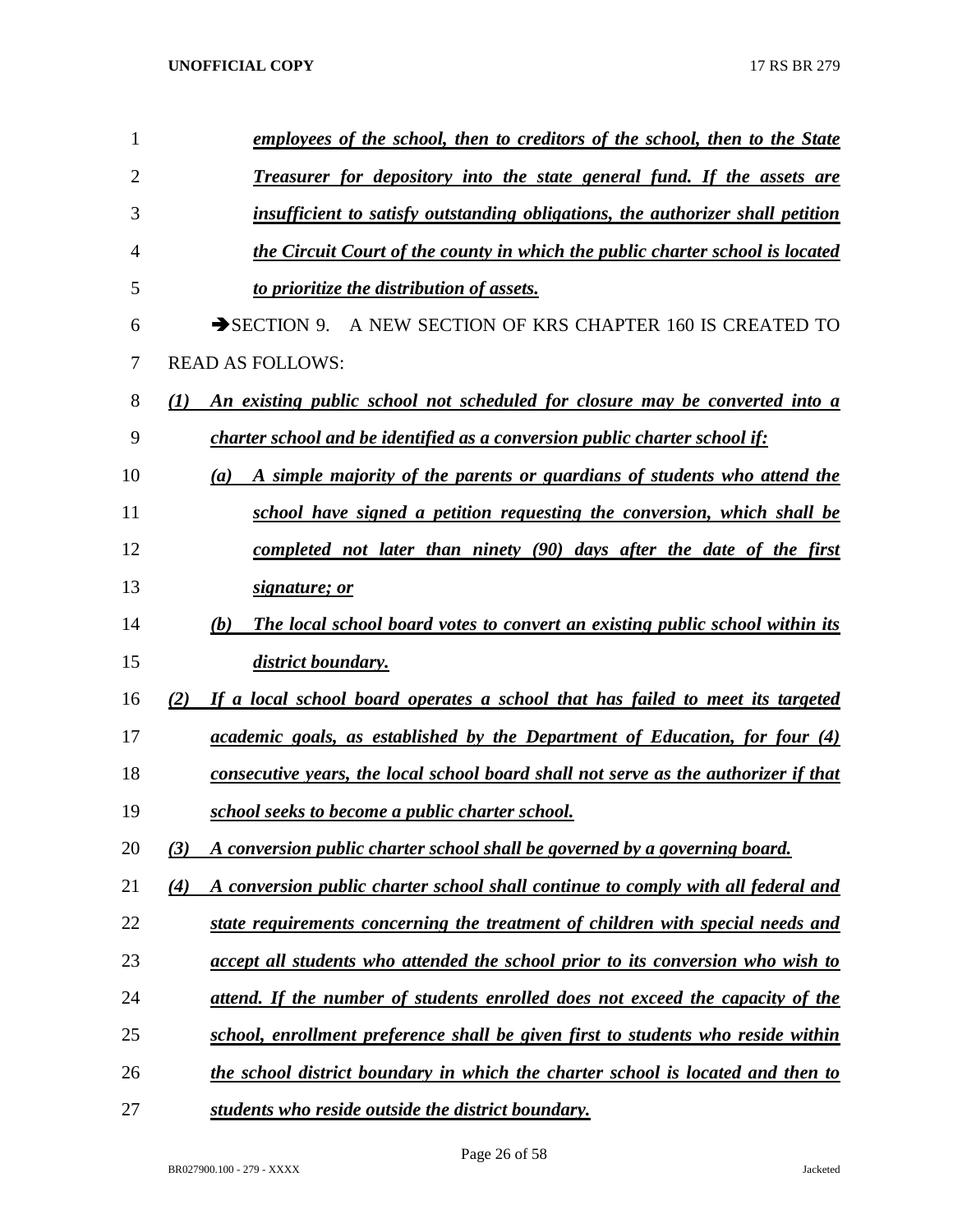| 1              | (5) | $\boldsymbol{a}$ | An employee who works in a conversion public charter school may be an                |
|----------------|-----|------------------|--------------------------------------------------------------------------------------|
| $\overline{2}$ |     |                  | employee of the public charter school or of both the public charter school           |
| 3              |     |                  | and the school district that authorized the charter school, as determined by         |
| 4              |     |                  | <i>the provisions of the school's charter,</i>                                       |
| 5              |     | (b)              | All benefits accrued by an employee of a conversion public charter school            |
| 6              |     |                  | during the time the employee was an employee of the school district that             |
| 7              |     |                  | <i>authorized the charter school are the financial responsibility of the school</i>  |
| 8              |     |                  | district. The authorizer shall pay those benefits directly or reimburse the          |
| 9              |     |                  | <u>conversion public charter school for the costs of the benefits.</u>               |
| 10             | (6) | (a)              | For any collective bargaining agreement entered into on or after the                 |
| 11             |     |                  | effective date of this Act, a governing board shall not be bound by its              |
| 12             |     |                  | collective bargaining agreement for employees of a conversion public                 |
| 13             |     |                  | charter school.                                                                      |
| 14             |     | (b)              | <b>Employees of a conversion public charter school may organize and</b>              |
| 15             |     |                  | <u>collectively bargain only as a unit separate from other school employees.</u>     |
| 16             |     |                  | SECTION 10. A NEW SECTION OF KRS CHAPTER 157 IS CREATED TO                           |
| 17             |     |                  | <b>READ AS FOLLOWS:</b>                                                              |
| 18             | (I) |                  | As used in this section, "authorizer," "governing board," "local school board,"      |
| 19             |     |                  | " <i>public charted school</i> ," and "school district" have the same meanings as in |
| 20             |     |                  | <b>Section 1 of this Act.</b>                                                        |
| 21             | (2) |                  | A local board shall, at a minimum, fund a public charter school authorized by        |
| 22             |     |                  | the school district at the same level as noncharter public schools located in the    |
| 23             |     |                  | school district.                                                                     |
| 24             | (3) | (a)              | Public funding for a public charter school not authorized by a school                |
| 25             |     |                  | district shall consist of state and local funds as provided in this subsection.      |
| 26             |     | <u>(b)</u>       | The public charter school shall receive an amount equal to the<br>1.<br><b>a</b> .   |
| 27             |     |                  | base funding level for each pupil in average daily attendance at                     |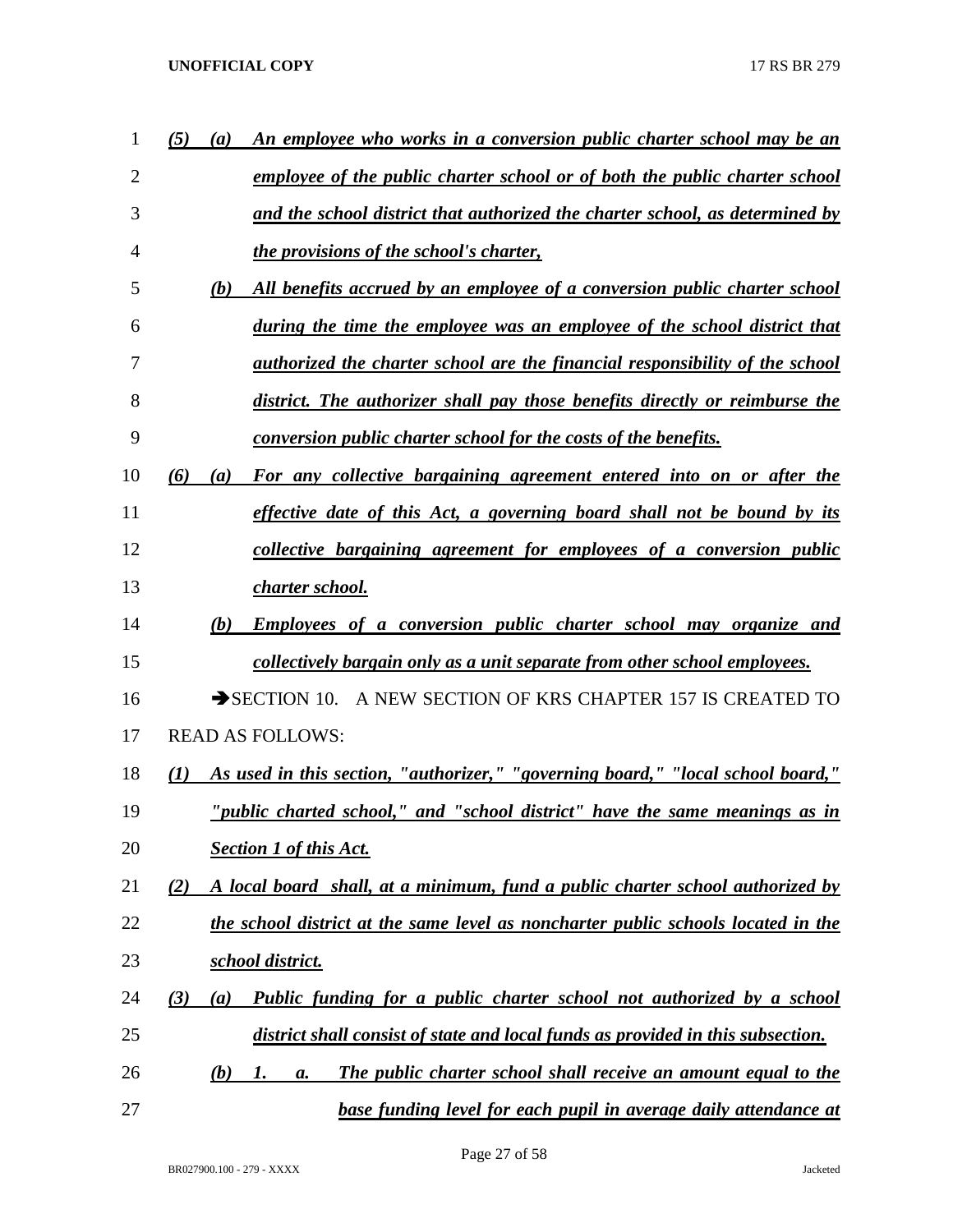| 1              |                | the public charter school during the previous year. The base              |
|----------------|----------------|---------------------------------------------------------------------------|
| $\overline{2}$ |                | <u>funding level shall be calculated as provided in KRS 157.390(5).</u>   |
| 3              |                | If the General Assembly provides for increases in the base                |
| 4              |                | <u>funding level based on particular characteristics of students in</u>   |
| 5              |                | <u>an enacted branch budget bill or any other statute, public</u>         |
| 6              |                | <b>charter schools shall be treated as any other school district with</b> |
| 7              |                | regard to the increases.                                                  |
| 8              | b.             | The adjustments provided in KRS $157.360(9)$ , $(10)$ , and $(11)$        |
| 9              |                | shall be applied to the base funding level for public charter             |
| 10             |                | schools, and KRS 157.430 shall apply to public charter schools if         |
| 11             |                | <i>implemented by the chief state school officer.</i>                     |
| 12             | 2.<br>a.       | In addition to the amount provided under subparagraph 1. of               |
| 13             |                | this paragraph, if the district in which the public charter school        |
| 14             |                | is located levies the tax rate authorized by KRS $157.440(1)(a)$ ,        |
| 15             |                | <u>commonly referred to as "Tier I," or the tax rate authorized by</u>    |
| 16             |                | <u>KRS 157.440(2)(a), commonly referred to as "Tier II," the</u>          |
| 17             |                | <i>public charter school shall receive an amount equal to the</i>         |
| 18             |                | proportionate amount of revenues generated from those levies,             |
| 19             |                | as determined under subdivision b. of this subparagraph, and              |
| 20             |                | paid as provided in paragraphs (c), (d), and (e) of this                  |
| 21             |                | subsection.                                                               |
| 22             | $\mathbf{b}$ . | The Department of Education shall determine the amount to be              |
| 23             |                | transferred to the public charter school under subdivision a. of          |
| 24             |                | this subparagraph by establishing the maximum amount that                 |
| 25             |                | may be generated by the local school district pursuant to the rate        |
| 26             |                | authorized by KRS 157.440(1)(a), and if the district also levies          |
| 27             |                | the rate authorized by KRS 157.440(2)(a), the maximum amount              |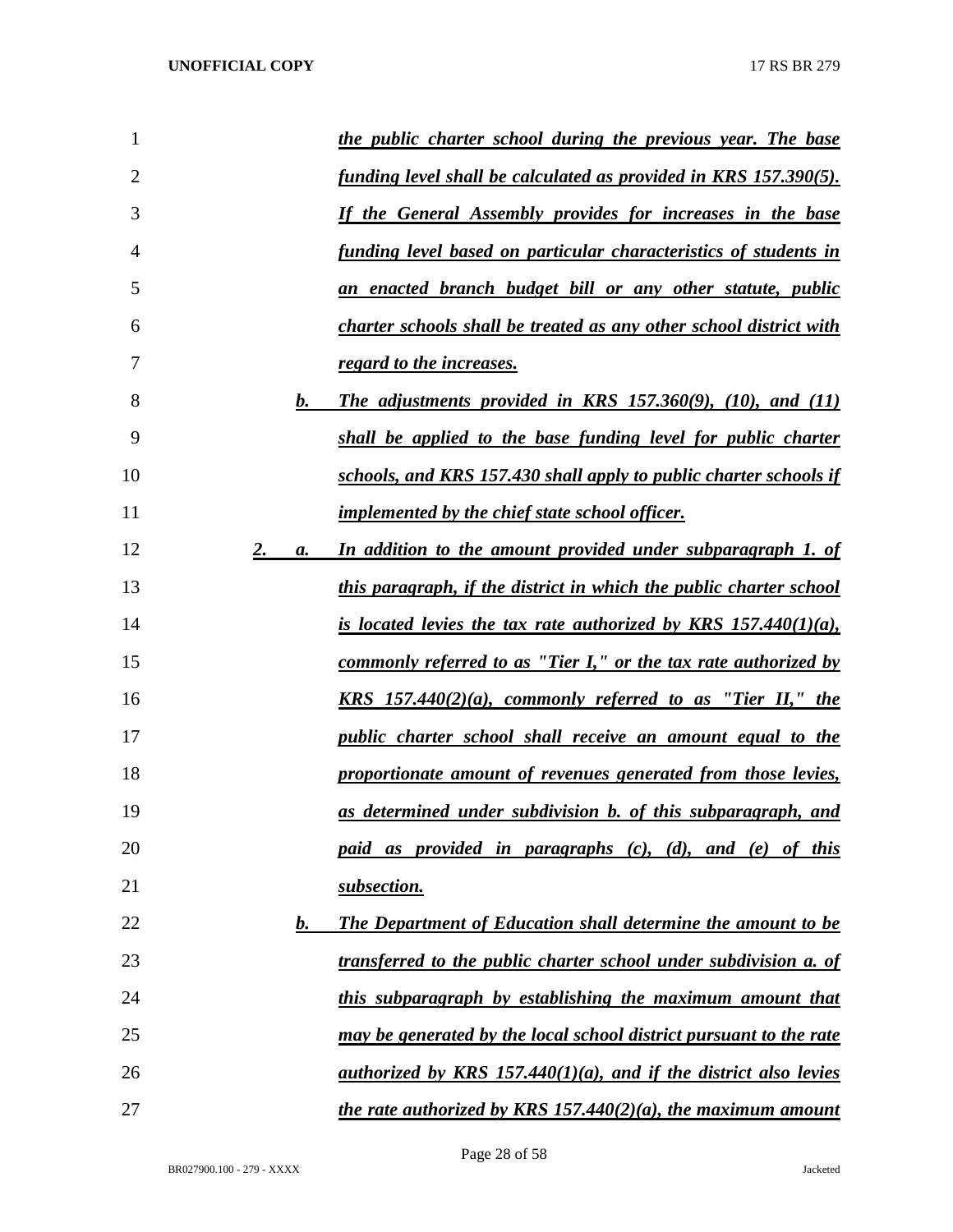| 1              |     | that may be generated by the local school district from that levy.                   |
|----------------|-----|--------------------------------------------------------------------------------------|
| $\overline{2}$ |     | <b>That total amount shall be divided by the number of pupils in</b>                 |
| 3              |     | average daily attendance in the local school district during the                     |
| 4              |     | prior year, including pupils attending the public charter school.                    |
| 5              |     | The resulting number shall be multiplied by the number of                            |
| 6              |     | pupils in average daily attendance at the public charter school                      |
| 7              |     | during the prior year to determine the additional amount to be                       |
| 8              |     | transferred to the public charter school under this                                  |
| 9              |     | subparagraph. Any equalization provided to the local school                          |
| 10             |     | district based on the levy of the Tier I rate shall be shared with                   |
| 11             |     | the public charter school proportionally.                                            |
| 12             | (c) | The total amount of funds to be transferred to the public charter school             |
| 13             |     | shall be paid by the state and the school district within which the public           |
| 14             |     | charter school is located. The state portion of the funding required by              |
| 15             |     | <u>paragraph (b)1, of this subsection shall be the same proportion as the state</u>  |
| 16             |     | portion of the program for the local school district in which the public             |
| 17             |     | charter school is located as determined under KRS 157.360(17). The                   |
| 18             |     | remainder of the total funds, including amounts determined under                     |
| 19             |     | paragraph (b)2. of this subsection, shall be considered the school district          |
| 20             |     | <i>portion.</i>                                                                      |
| 21             | (d) | The total amount due the public charter school, including the state and              |
| 22             |     | <u>local school district portions, shall be paid to the public charter school by</u> |
| 23             |     | the Department of Education at the same time and in the same manner as               |
| 24             |     | provided in KRS 157.410 for payment to school districts.                             |
| 25             | (e) | The amount due to the public charter school which constitutes the school             |
| 26             |     | district portion shall be deducted from the amount that would otherwise be           |
| 27             |     | paid to that school district by the Department of Education as provided in           |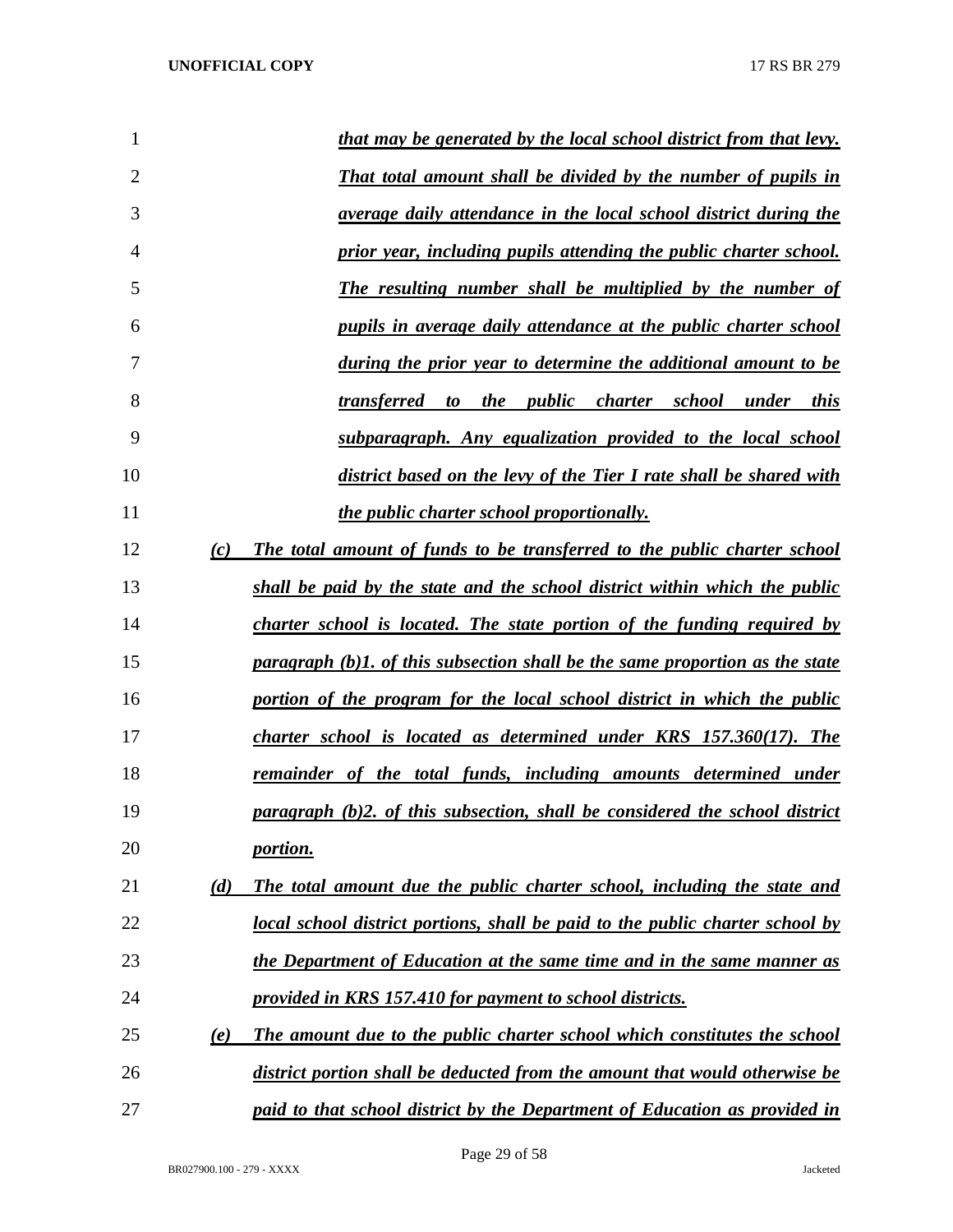| 1              | <b>KRS 157.410. The Department of Education shall provide an accounting to</b>            |
|----------------|-------------------------------------------------------------------------------------------|
| $\overline{2}$ | the school district of the amounts transferred to the public charter school               |
| 3              | that constitute local funds.                                                              |
| 4              | (f)<br>A public charter school in its first year of operation shall be eligible to<br>1.  |
| 5              | <i>receive funding as described in this subsection based on the estimated</i>             |
| 6              | number of pupils in average daily attendance for the first year of                        |
| 7              | <i><u><b>operation.</b></u></i>                                                           |
| 8              | The estimated number of pupils shall be determined by the authorizer<br>2.                |
| 9              | as part of the charter approval process, based on information included                    |
| 10             | in the charter agreement. The authorizer shall notify the Department                      |
| 11             | of Education and the school district within which the public charter                      |
| 12             | school is located of its estimates, and the Department of Education                       |
| 13             | shall use those estimates in making the calculations and payments                         |
| 14             | <i>required by this subsection.</i>                                                       |
| 15             | Within five (5) days after the first twenty (20) school days, the public<br>3.            |
| 16             | <b>charter school shall report to the authorizer, the Kentucky Department</b>             |
| 17             | of Education, and the school district its actual daily attendance for the                 |
| 18             | <u>first month of school, and the Department of Education shall adjust</u>                |
| 19             | future payments to the public charter school to reflect the actual                        |
| 20             | average daily attendance reported. Subsequent adjustments provided                        |
| 21             | under KRS 157.410 shall also apply to funds distributed to a public                       |
| 22             | charter school in its initial year of operation.                                          |
| 23             | A public charter school shall be eligible for federal and state competitive grants<br>(4) |
| 24             | and shall not be excluded from an opportunity to participate as an independent            |
| 25             | educational entity so long as the available grants align with the grade levels            |
| 26             | included in the public charter school and the other criteria established for the          |
| 27             | respective grants.                                                                        |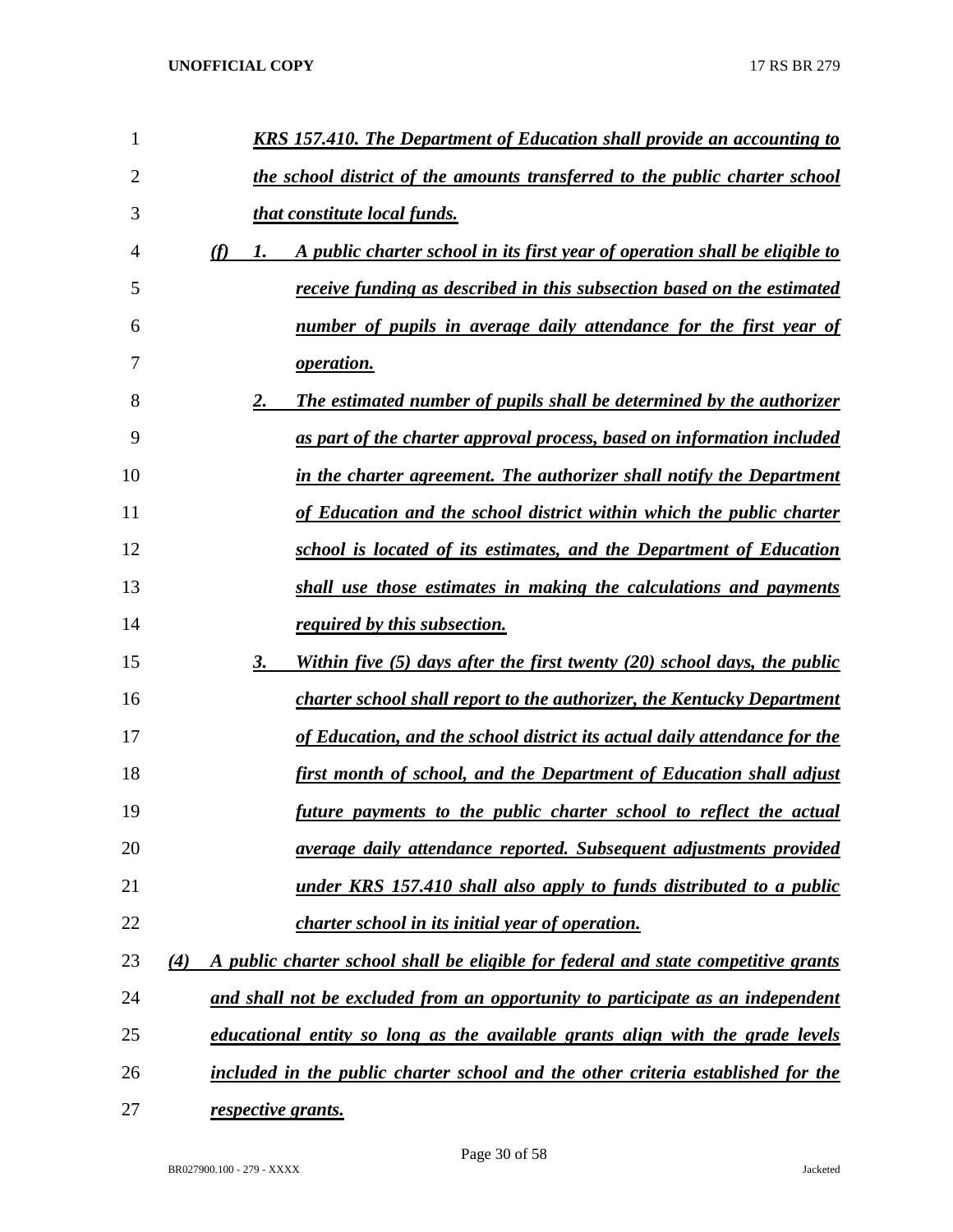| 1              | A public charter school shall receive a proportionate share of moneys generated<br>(5)    |
|----------------|-------------------------------------------------------------------------------------------|
| $\overline{2}$ | under federal and state categorical aid programs for students that are eligible for       |
| 3              | the aid and attending the public charter school.                                          |
| 4              | (6)<br>The governing board of a public charter school may accept gifts, donations,<br>(a) |
| 5              | or grants of any kind made to the school and expend or use the gifts,                     |
| 6              | donations, or grants in accordance with the conditions prescribed by the                  |
| 7              | <u>donor.</u>                                                                             |
| 8              | A gift or donation shall not be required for admission or used as a means to<br>(b)       |
| 9              | <i>gain admission to the public charter school.</i>                                       |
| 10             | A gift, donation, or grant shall not be accepted by the governing board if it<br>(c)      |
| 11             | is subject to a condition that is contrary to law or contrary to the terms of             |
| 12             | the contract between the public charter school and the authorizer.                        |
| 13             | All gifts, donations, or grants shall be reported to the public charter school<br>(d)     |
| 14             | <i>authorizer in the public charter school's annual report.</i>                           |
| 15             | $\rightarrow$ SECTION 11.<br>A NEW SECTION OF KRS CHAPTER 157 IS CREATED TO               |
| 16             | <b>READ AS FOLLOWS:</b>                                                                   |
| 17             | (I)<br>There is hereby established in the Kentucky Finance and Administration Cabinet     |
| 18             | a public charter school facility revolving loan program. The program shall be             |
| 19             | composed of federal funds obtained by the state for public charter schools, as            |
| 20             | defined in Section 1 of this Act, and any other funds appropriated or transferred         |
| 21             | to the fund by the state. Funds appropriated to the public charter school facility        |
| 22             | revolving loan program shall remain available for the purposes of the program             |
| 23             | until reappropriated or reverted by the General Assembly.                                 |
| 24             | (2)<br>Loans may be made from moneys in the public charter school facility<br>(a)         |
| 25             | <u>revolving loan program to a public charter school, upon application by a</u>           |
| 26             | public charter school, and upon approval of the State Board of Education                  |
| 27             | or its designee.                                                                          |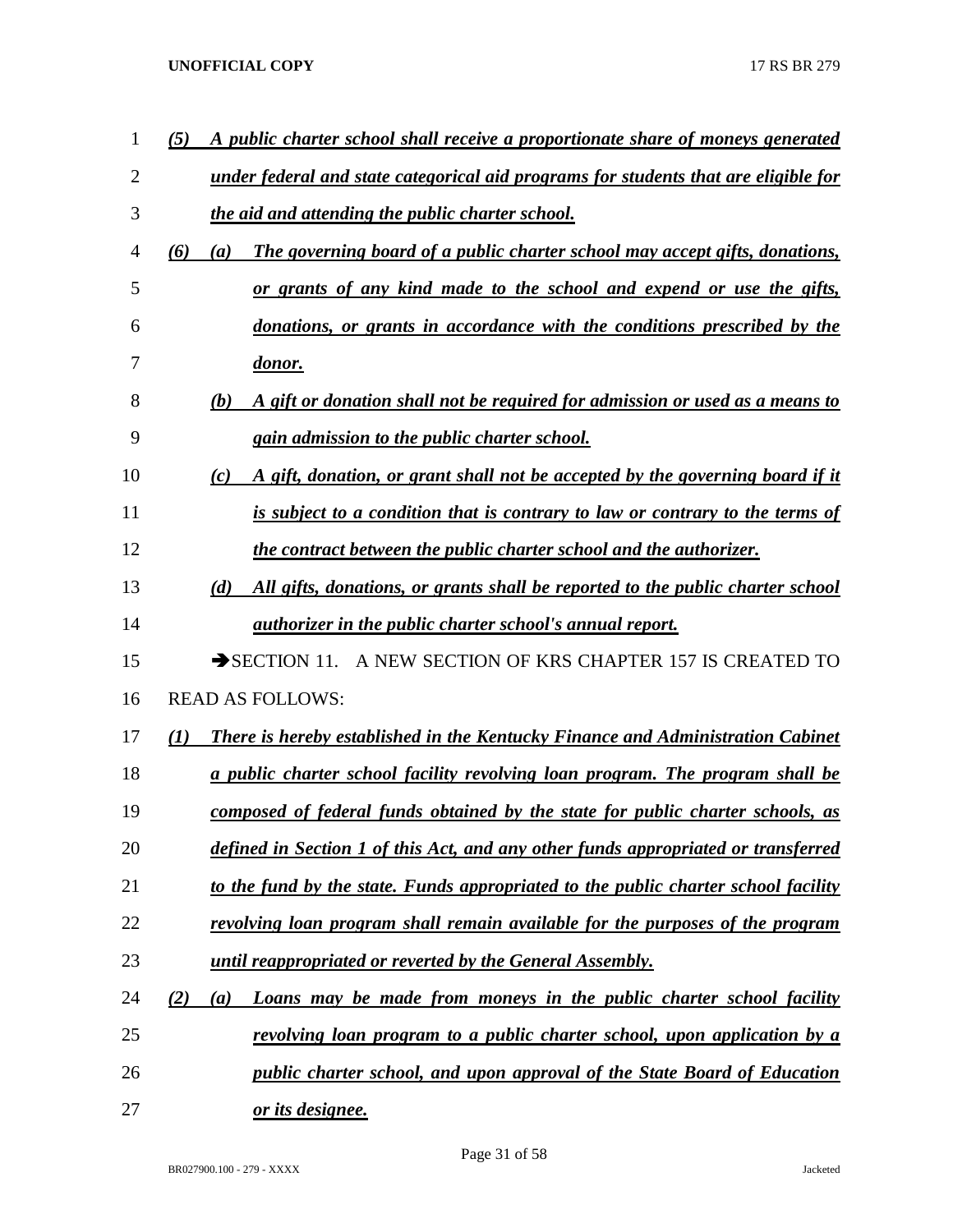| 1  |     | Moneys loaned shall be for construction, purchase, renovation, and<br>(b)              |
|----|-----|----------------------------------------------------------------------------------------|
| 2  |     | maintenance of public charter school facilities.                                       |
| 3  |     | A public charter school may receive multiple loans from the public charter<br>(c)      |
| 4  |     | school facility revolving loan program.                                                |
| 5  | (3) | The State Board of Education or designee may consider the following when               |
| 6  |     | making a determination as to the approval of a public charter school's loan            |
| 7  |     | <i><u><b>application:</b></u></i>                                                      |
| 8  |     | The soundness of the financial business plan of the applicant public charter<br>(a)    |
| 9  |     | school;                                                                                |
| 10 |     | Availability to the public charter school of other sources of funding;<br>(b)          |
| 11 |     | Geographic distribution of loans made from the public charter school<br>(c)            |
| 12 |     | <i>facility revolving loan program;</i>                                                |
| 13 |     | (d)<br>The impact that loans received under this section will have on the public       |
| 14 |     | charter school's receipt of other private and public financing;                        |
| 15 |     | Plans for innovatively enhancing or leveraging funds received under this<br>(e)        |
| 16 |     | section, such as loan guarantees or other types of credit enhancements; and            |
| 17 |     | (f)<br><b>The financial needs of the public charter school.</b>                        |
| 18 | (4) | <b>Beginning with the first fiscal year following the fiscal year a public charter</b> |
| 19 |     | school receives a loan, the Department of Education shall deduct from                  |
| 20 |     | apportionments made to a public charter school, as appropriate, an amount equal        |
| 21 |     | to the annual repayment of the amount loaned to a public charter school under          |
| 22 |     | this section and pay the same amount into the public charter school facility           |
| 23 |     | <b>revolving loan program in the Finance and Administration Cabinet. Repayment</b>     |
| 24 |     | of the full amount loaned to a public charter school shall be deducted by the State    |
| 25 |     | Department of education in equal annual amounts over a number of years agreed          |
| 26 |     | upon between the public charter school and the State Board of Education or its         |
| 27 |     | <u>designee.</u>                                                                       |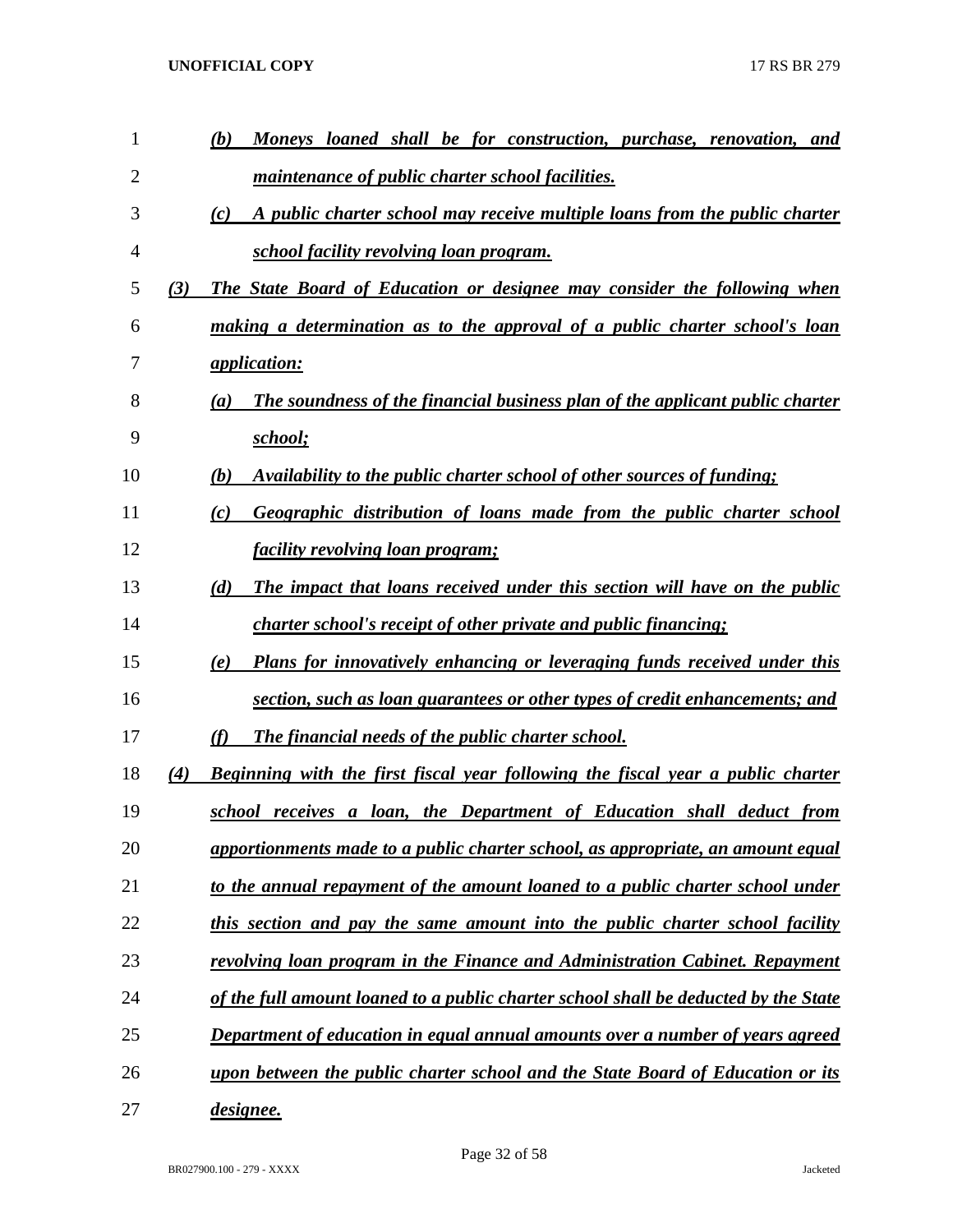| 1              | (5) | Notwithstanding any other statute to the contrary, a loan may be made to a public       |
|----------------|-----|-----------------------------------------------------------------------------------------|
| $\overline{2}$ |     | charter school under this section only if the public charter school is incorporated.    |
| 3              | (6) | Notwithstanding any other statute to the contrary, in the case of default of a loan     |
| 4              |     | made to a public charter school under the provisions of this section, the public        |
| 5              |     | charter school shall be solely liable for repayment of the loan.                        |
| 6              |     | SECTION 12. A NEW SECTION OF KRS CHAPTER 162 IS CREATED TO                              |
| 7              |     | <b>READ AS FOLLOWS:</b>                                                                 |
| 8              | (1) | A public charter school as defined in Section 1 of this Act shall have a right of       |
| 9              |     | <u>first refusal to purchase or lease at or below fair market value a closed public</u> |
| 10             |     | school facility or property or unused portions of a public school facility or           |
| 11             |     | property located in a school district from which the public charter school draws        |
| 12             |     | its students if the school district decides to sell or lease the public school facility |
| 13             |     | or property.                                                                            |
| 14             | (2) | <u>A public charter school may negotiate and contract at or below fair market value</u> |
| 15             |     | with a school district, the governing body of a public postsecondary education          |
| 16             |     | institution, or any public or for-profit or nonprofit private entity for the use of a   |
| 17             |     | <u>facility for a school building.</u>                                                  |
| 18             | (3) | Library, community service, museum, performing arts, theatre, cinema, church,           |
| 19             |     | or postsecondary education facilities may provide space to a public charter school      |
| 20             |     | under their pre-existing zoning and land use designations.                              |
| 21             |     | Section 13. KRS 161.220 is amended to read as follows:                                  |
| 22             |     | As used in KRS 161.220 to 161.716 and 161.990:                                          |
| 23             | (1) | "Retirement system" means the arrangement provided for in KRS 161.220 to                |
| 24             |     | 161.716 and 161.990 for payment of allowances to members;                               |
| 25             | (2) | "Retirement allowance" means the amount annually payable during the course of his       |
| 26             |     | natural life to a member who has been retired by reason of service;                     |
| 27             | (3) | "Disability allowance" means the amount annually payable to a member retired by         |

Page 33 of 58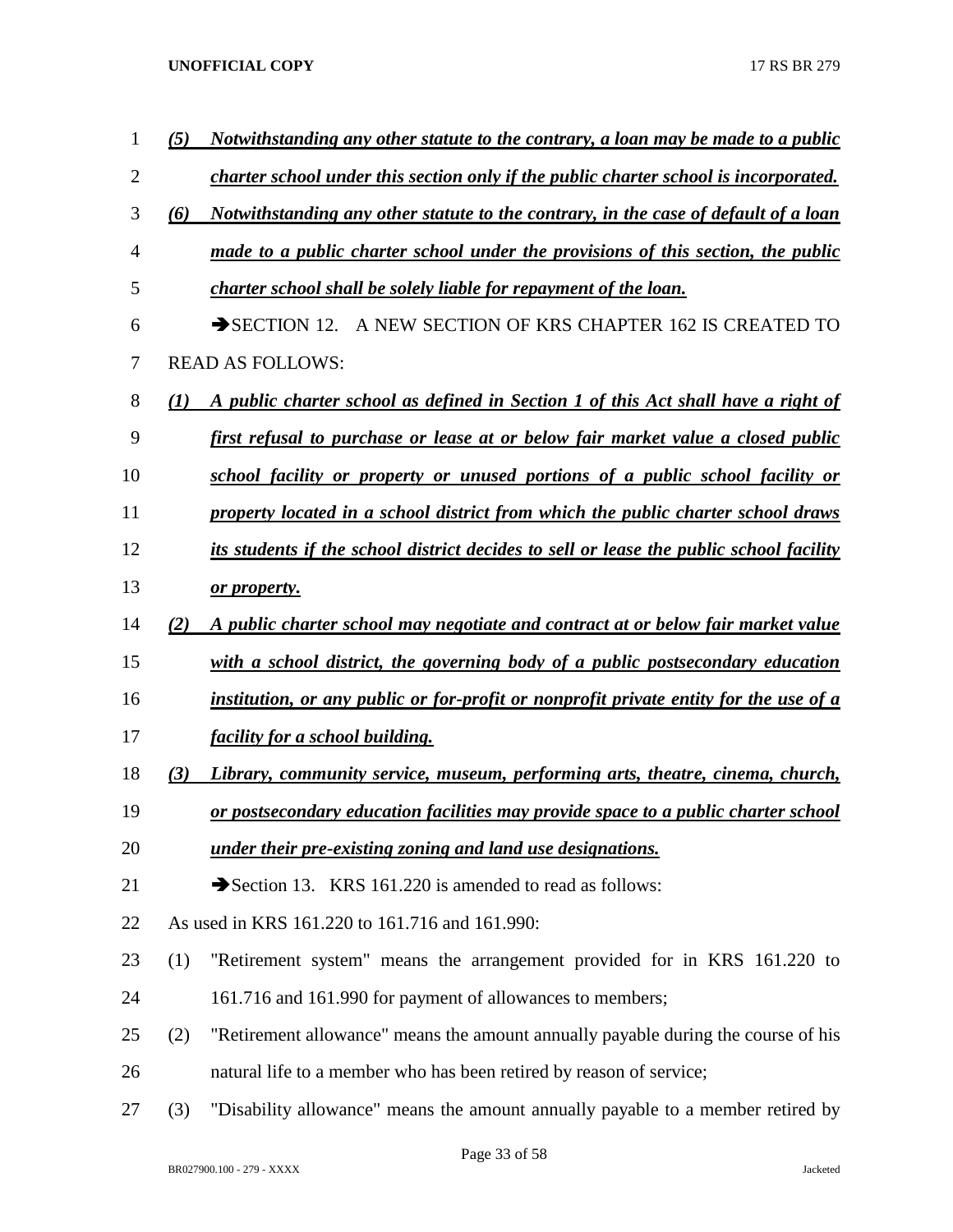| $\mathbf{1}$   |     |     | reason of disability;                                                                |
|----------------|-----|-----|--------------------------------------------------------------------------------------|
| $\overline{2}$ | (4) |     | "Member" means the commissioner of education, deputy commissioners, associate        |
| 3              |     |     | commissioners, and all division directors in the State Department of Education,      |
| $\overline{4}$ |     |     | employees participating in the system pursuant to KRS $196.167(3)(b)1$ ., and any    |
| 5              |     |     | full-time teacher or professional occupying a position requiring certification or    |
| 6              |     |     | graduation from a four (4) year college or university, as a condition of employment, |
| 7              |     |     | and who is employed by public boards, institutions, or agencies as follows:          |
| 8              |     | (a) | Local boards of education;                                                           |
| 9              |     | (b) | Eastern Kentucky University, Kentucky State University, Morehead State               |
| 10             |     |     | University, Murray State University, Western Kentucky University, and any            |
| 11             |     |     | community colleges established under the control of these universities;              |
| 12             |     | (c) | State-operated secondary area vocational education or area technology centers,       |
| 13             |     |     | Kentucky School for the Blind, and Kentucky School for the Deaf;                     |
| 14             |     | (d) | The Education Professional Standards Board, other public education agencies          |
| 15             |     |     | as created by the General Assembly, and those members of the administrative          |
| 16             |     |     | staff of the Teachers' Retirement System of the State of Kentucky whom the           |
| 17             |     |     | board of trustees may designate by administrative regulation;                        |
| 18             |     | (e) | Regional cooperative organizations formed by local boards of education or            |
| 19             |     |     | other public educational institutions listed in this subsection, for the purpose     |
| 20             |     |     | of providing educational services to the participating organizations;                |
| 21             |     | (f) | All full-time members of the staffs of the Kentucky Association of School            |
| 22             |     |     | Administrators, Kentucky Education Association, Kentucky Vocational                  |
| 23             |     |     | Association, Kentucky High School Athletic Association, Kentucky Academic            |
| 24             |     |     | Association, and the Kentucky School Boards Association who were members             |
| 25             |     |     | of the Kentucky Teachers' Retirement System or were qualified for a position         |
| 26             |     |     | covered by the system at the time of employment by the association in the            |
| 27             |     |     | event that the board of directors of the respective association petitions to be      |

Page 34 of 58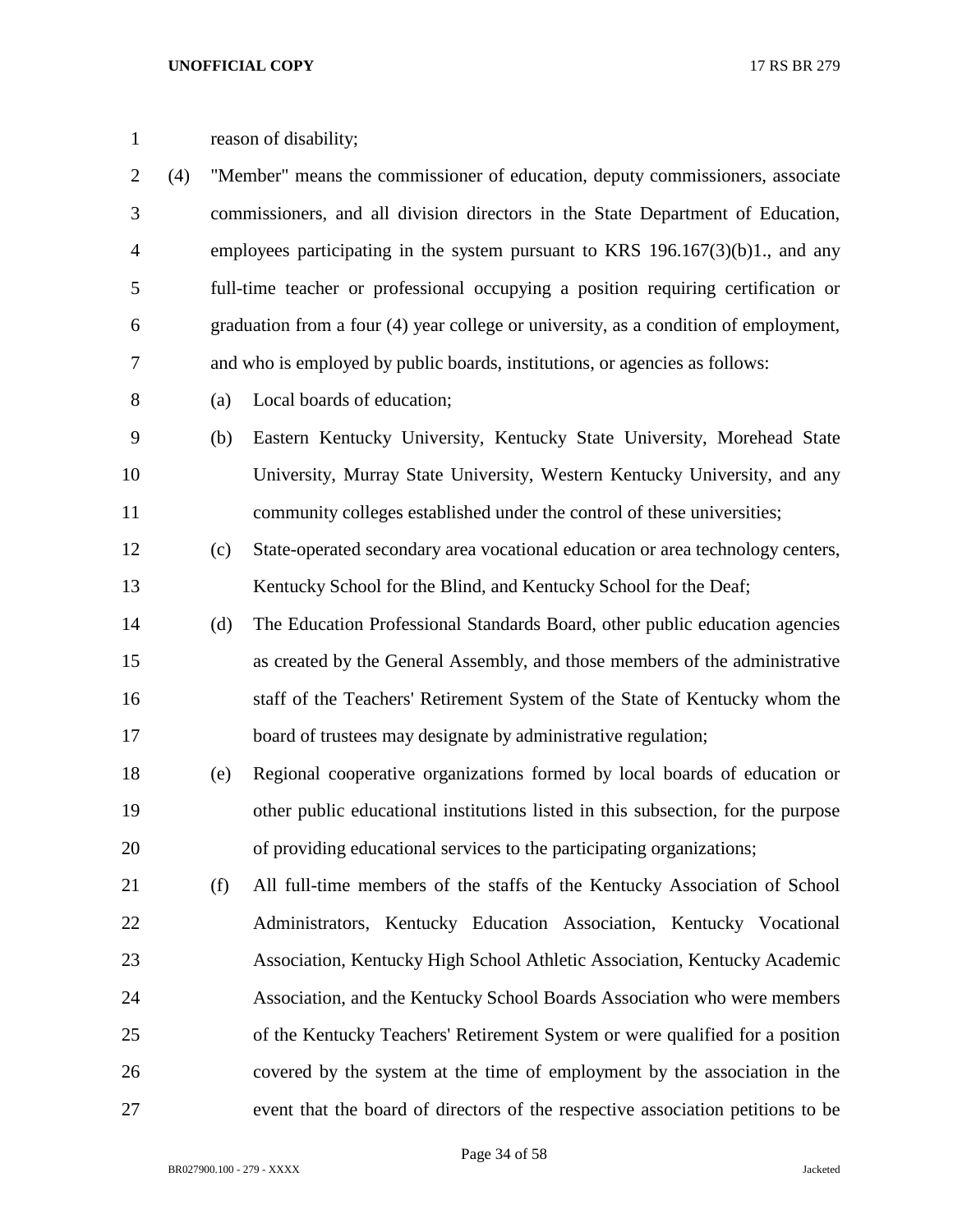| $\mathbf{1}$   |     | included. The board of trustees of the Kentucky Teachers' Retirement System      |
|----------------|-----|----------------------------------------------------------------------------------|
| $\overline{2}$ |     | may designate by resolution whether part-time employees of the petitioning       |
| 3              |     | association are to be included. The state shall make no contributions on         |
| 4              |     | account of these employees, either full-time or part-time. The association shall |
| 5              |     | make the employer's contributions, including any contribution that is specified  |
| 6              |     | under KRS 161.550. The provisions of this paragraph shall be applicable to       |
| 7              |     | persons in the employ of the associations on or subsequent to July 1, 1972;      |
| 8              | (g) | Employees of the Council on Postsecondary Education who were employees           |
| 9              |     | of the Department for Adult Education and Literacy and who were members          |
| 10             |     | of the Kentucky Teachers' Retirement System at the time the department was       |
| 11             |     | transferred to the council pursuant to Executive Order 2003-600;                 |
| 12             | (h) | The Office of Career and Technical Education, except that the executive          |
| 13             |     | director shall not be a member;                                                  |
| 14             | (i) | The Office of Vocational Rehabilitation;                                         |
| 15             | (i) | The Kentucky Educational Collaborative for State Agency Children;                |
| 16             | (k) | The Governor's Scholars Program;                                                 |
| 17             | (1) | Any person who is retired for service from the retirement system and is          |
| 18             |     | reemployed by an employer identified in this subsection in a position that the   |
| 19             |     | board of trustees deems to be a member;                                          |
| 20             | (m) | Employees of the former Cabinet for Workforce Development who are                |
| 21             |     | transferred to the Kentucky Community and Technical College System and           |
| 22             |     | who occupy positions covered by the Kentucky Teachers' Retirement System         |
| 23             |     | shall remain in the Teachers' Retirement System. New employees occupying         |
| 24             |     | these positions, as well as newly created positions qualifying for Teachers'     |
| 25             |     | Retirement System coverage that would have previously been included in the       |
| 26             |     | former Cabinet for Workforce Development, shall be members of the                |
| 27             |     | Teachers' Retirement System;                                                     |

Page 35 of 58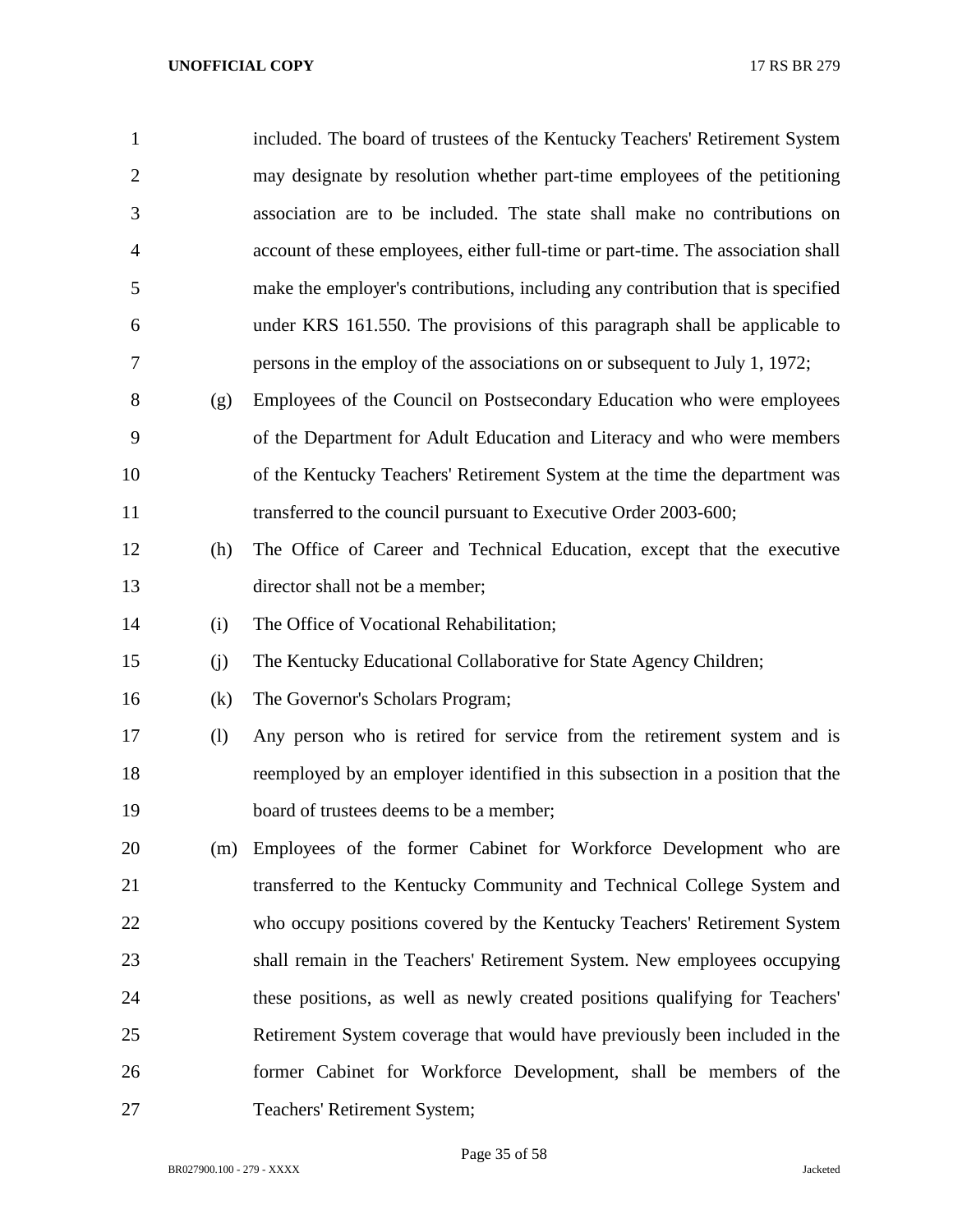(n) Effective January 1, 1998, employees of state community colleges who are transferred to the Kentucky Community and Technical College System shall continue to participate in federal old age, survivors, disability, and hospital insurance, and a retirement plan other than the Kentucky Teachers' Retirement System offered by Kentucky Community and Technical College System. New employees occupying positions in the Kentucky Community and Technical College System as referenced in KRS 164.5807(5) that would not have previously been included in the former Cabinet for Workforce Development, shall participate in federal old age, survivors, disability, and hospital insurance and have a choice at the time of employment of participating in a retirement 11 plan provided by the Kentucky Community and Technical College System, including participation in the Kentucky Teachers' Retirement System, on the same basis as faculty of the state universities as provided in KRS 161.540 and 161.620;

- (o) Employees of the Office of General Counsel, the Office of Budget and Administrative Services, and the Office of Quality and Human Resources within the Office of the Secretary of the former Cabinet for Workforce Development and the commissioners of the former Department for Adult Education and Literacy and the former Department for Technical Education who were contributing to the Kentucky Teachers' Retirement System as of July 15, 2000;
- (p) Employees of the Kentucky Department of Education only who are graduates of a four (4) year college or university, notwithstanding a substitution clause within a job classification, and who are serving in a professional job 25 classification as defined by the department; $\frac{25}{1}$
- (q) *Employees of a public charter school, as defined in Section 1 of this Act, who are eligible under the provisions of Section 5 of this Act; and*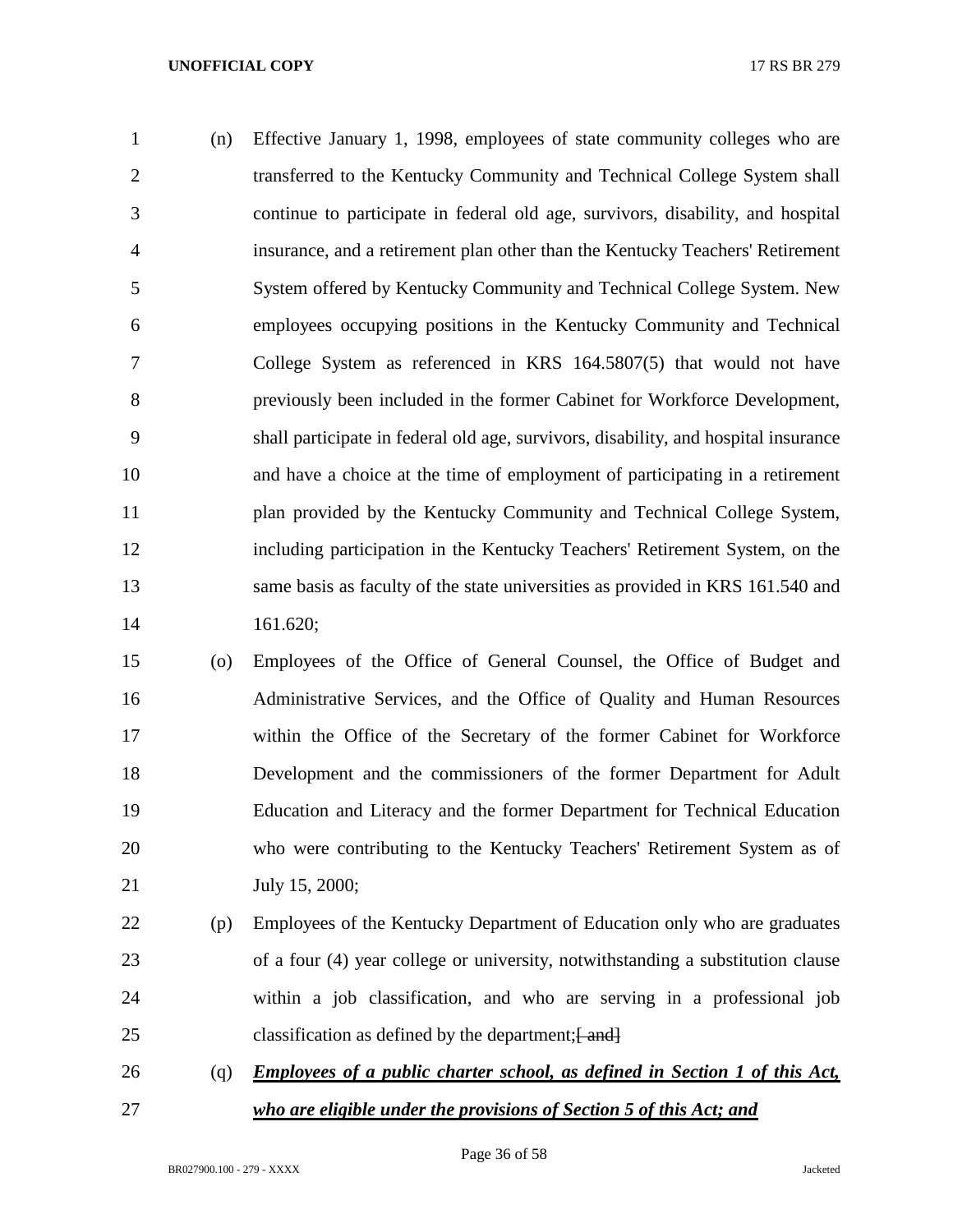| $\mathbf{1}$   |     | The governor's School for Entrepreneurs Program.<br>(r)                                |
|----------------|-----|----------------------------------------------------------------------------------------|
| 2              | (5) | "Present teacher" means any teacher who was a teacher on or before July 1, 1940,       |
| 3              |     | and became a member of the retirement system created by 1938 (1st Extra. Sess.)        |
| $\overline{4}$ |     | Ky. Acts ch. 1, on the date of the inauguration of the system or within one (1) year   |
| 5              |     | after that date, and any teacher who was a member of a local teacher retirement        |
| 6              |     | system in the public elementary or secondary schools of the state on or before July    |
| 7              |     | 1, 1940, and continued to be a member of the system until he, with the membership      |
| 8              |     | of the local retirement system, became a member of the state Teachers' Retirement      |
| 9              |     | System or who becomes a member under the provisions of KRS 161.470(4);                 |
| 10             | (6) | "New teacher" means any member not a present teacher;                                  |
| 11             | (7) | "Prior service" means the number of years during which the member was a teacher        |
| 12             |     | in Kentucky prior to July 1, 1941, except that not more than thirty (30) years' prior  |
| 13             |     | service shall be allowed or credited to any teacher;                                   |
| 14             | (8) | "Subsequent service" means the number of years during which the teacher is a           |
| 15             |     | member of the Teachers' Retirement System after July 1, 1941;                          |
| 16             | (9) | "Final average salary" means the average of the five (5) highest annual salaries       |
| 17             |     | which the member has received for service in a covered position and on which the       |
| 18             |     | member has made contributions, or on which the public board, institution, or           |
| 19             |     | agency has picked-up member contributions pursuant to KRS 161.540(2), or the           |
| 20             |     | average of the five $(5)$ years of highest salaries as defined in KRS $61.680(2)(a)$ , |
| 21             |     | which shall include picked-up member contributions. Additionally, the board of         |
| 22             |     | trustees may approve a final average salary based upon the average of the three (3)    |
| 23             |     | highest salaries for members who are at least fifty-five (55) years of age and have a  |
| 24             |     | minimum of twenty-seven (27) years of Kentucky service credit. However, if any of      |
| 25             |     | the five (5) or three (3) highest annual salaries used to calculate the final average  |
| 26             |     | salary was paid within the three (3) years immediately prior to the date of the        |
| 27             |     | member's retirement, the amount of salary to be included for each of those three (3)   |

Page 37 of 58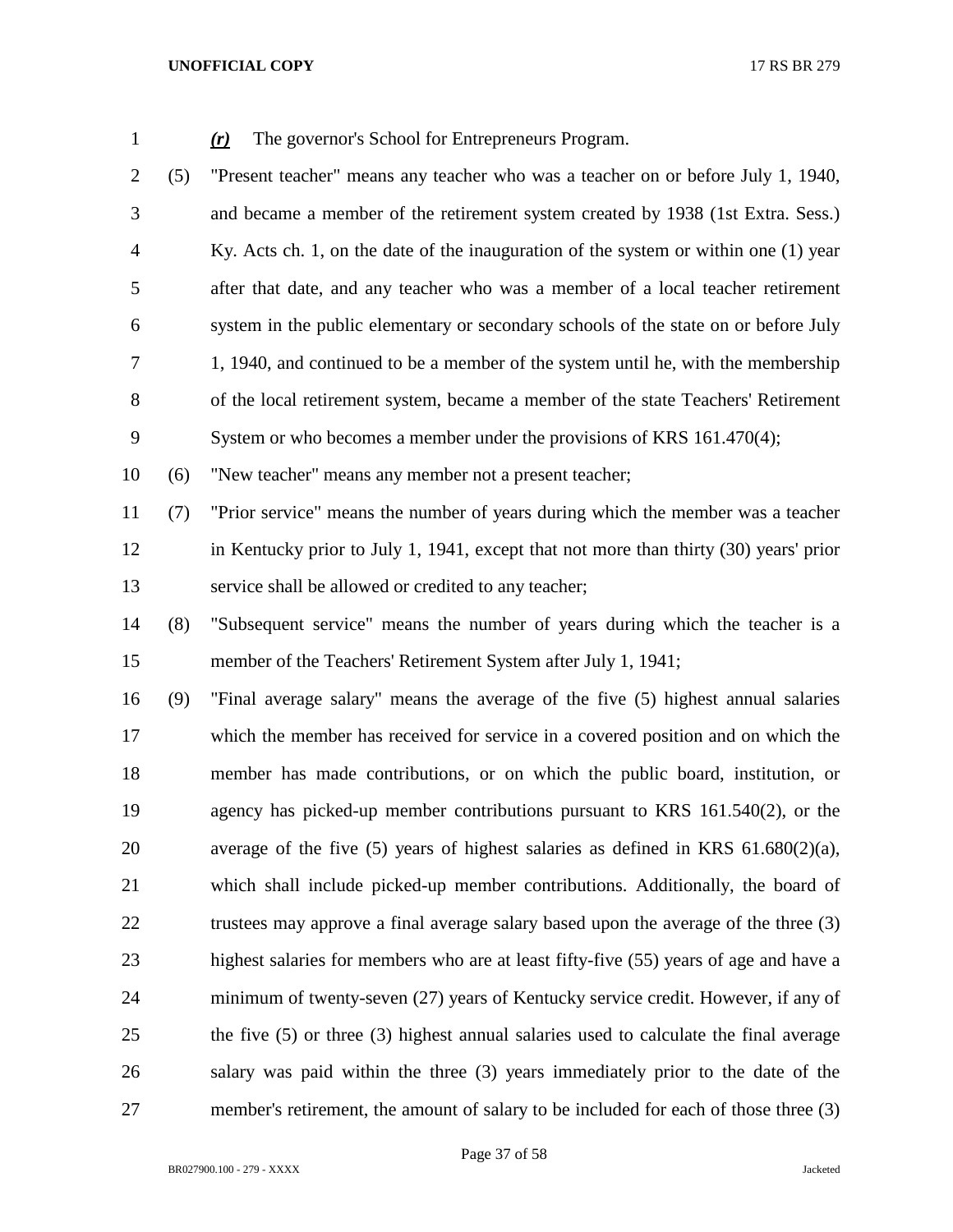- years for the purpose of calculating the final average salary shall be limited to the lesser of:
- (a) The member's actual salary; or
- (b) The member's annual salary that was used for retirement purposes during each of the prior three (3) years, plus a percentage increase equal to the percentage increase received by all other members employed by the public board, institution, or agency, or for members of school districts, the highest percentage increase received by members on any one (1) rank and step of the salary schedule of the school district. The increase shall be computed on the salary that was used for retirement purposes.

 This limitation shall not apply if the member receives an increase in salary in a percentage exceeding that received by the other members, and this increase was accompanied by a corresponding change in position or in length of employment. This limitation shall also not apply to the payment to a member for accrued annual leave if the individual becomes a member before July 1, 2008, or accrued sick leave which is authorized by statute and which shall be included as part of a retiring member's annual compensation for the member's last year of active service;

 (10) "Annual compensation" means the total salary received by a member as compensation for all services performed in employment covered by the retirement system during a fiscal year. Annual compensation shall not include payment for any benefit or salary adjustments made by the public board, institution, or agency to the member or on behalf of the member which is not available as a benefit or salary adjustment to other members employed by that public board, institution, or agency. Annual compensation shall not include the salary supplement received by a member under KRS 157.197(2)(c), 158.6455, or 158.782 on or after July 1, 1996. Under no circumstances shall annual compensation include compensation that is earned by a member while on assignment to an organization or agency that is not a public board,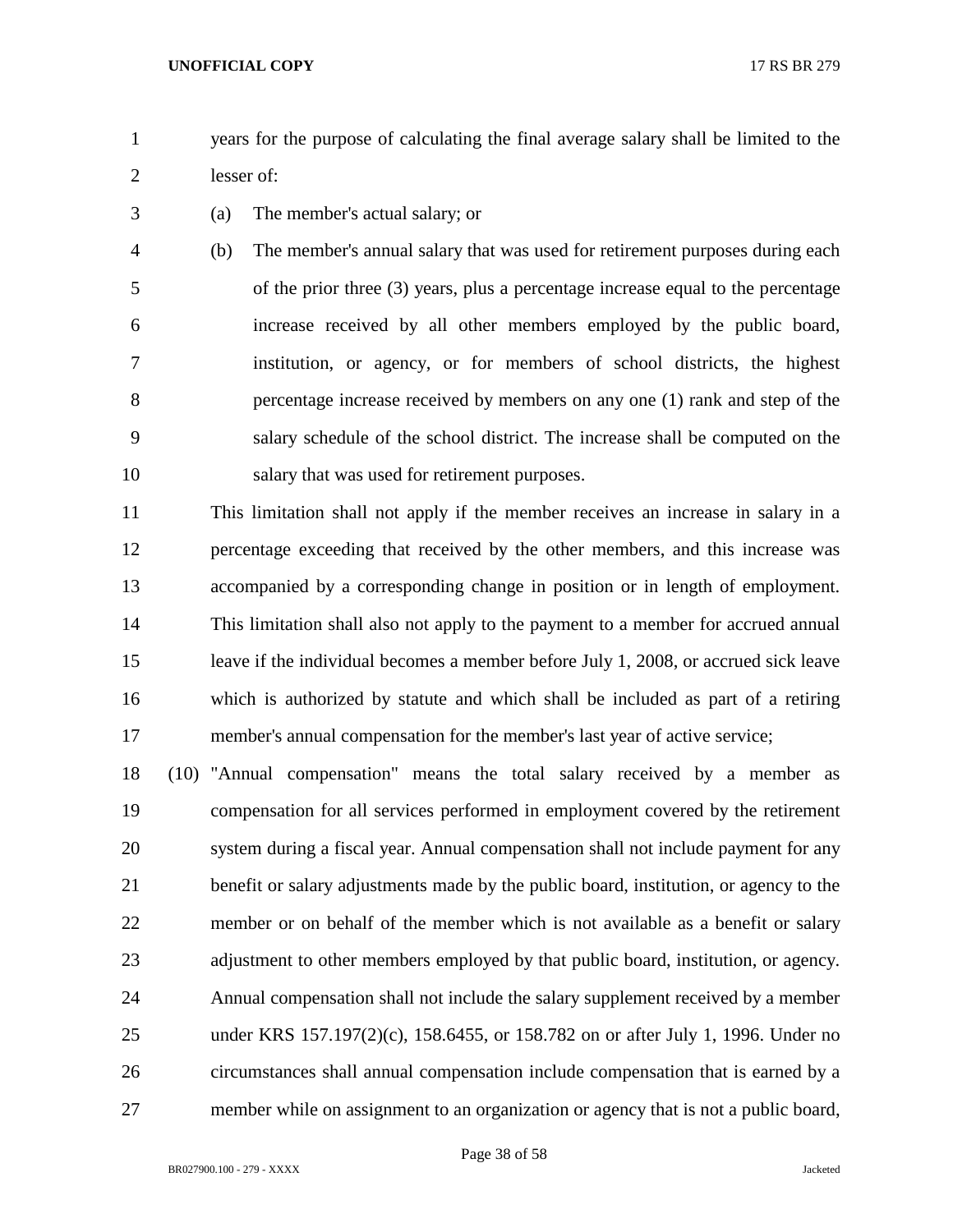institution, or agency listed in subsection (4) of this section. In the event that federal law requires that a member continue membership in the retirement system even though the member is on assignment to an organization or agency that is not a public board, institution, or agency listed in subsection (4) of this section, the member's annual compensation for retirement purposes shall be deemed to be the annual compensation, as limited by subsection (9) of this section, last earned by the member while still employed solely by and providing services directly to a public board, institution, or agency listed in subsection (4) of this section. The board of trustees shall determine if any benefit or salary adjustment qualifies as annual compensation. For an individual who becomes a member on or after July 1, 2008, annual compensation shall not include lump-sum payments upon termination of employment for accumulated annual or compensatory leave;

 (11) "Age of member" means the age attained on the first day of the month immediately following the birthdate of the member. This definition is limited to retirement eligibility and does not apply to tenure of members;

 (12) "Employ," and derivatives thereof, means relationships under which an individual provides services to an employer as an employee, as an independent contractor, as an employee of a third party, or under any other arrangement as long as the services provided to the employer are provided in a position that would otherwise be covered by the Kentucky Teachers' Retirement System and as long as the services are being provided to a public board, institution, or agency listed in subsection (4) of this section;

 (13) "Regular interest" means interest at three percent (3%) per annum, except for an individual who becomes a member on or after July 1, 2008, "regular interest" means interest at two and one-half percent (2.5%) per annum for purposes of crediting interest to the teacher savings account or any other contributions made by the employee that are refundable to the employee upon termination of employment;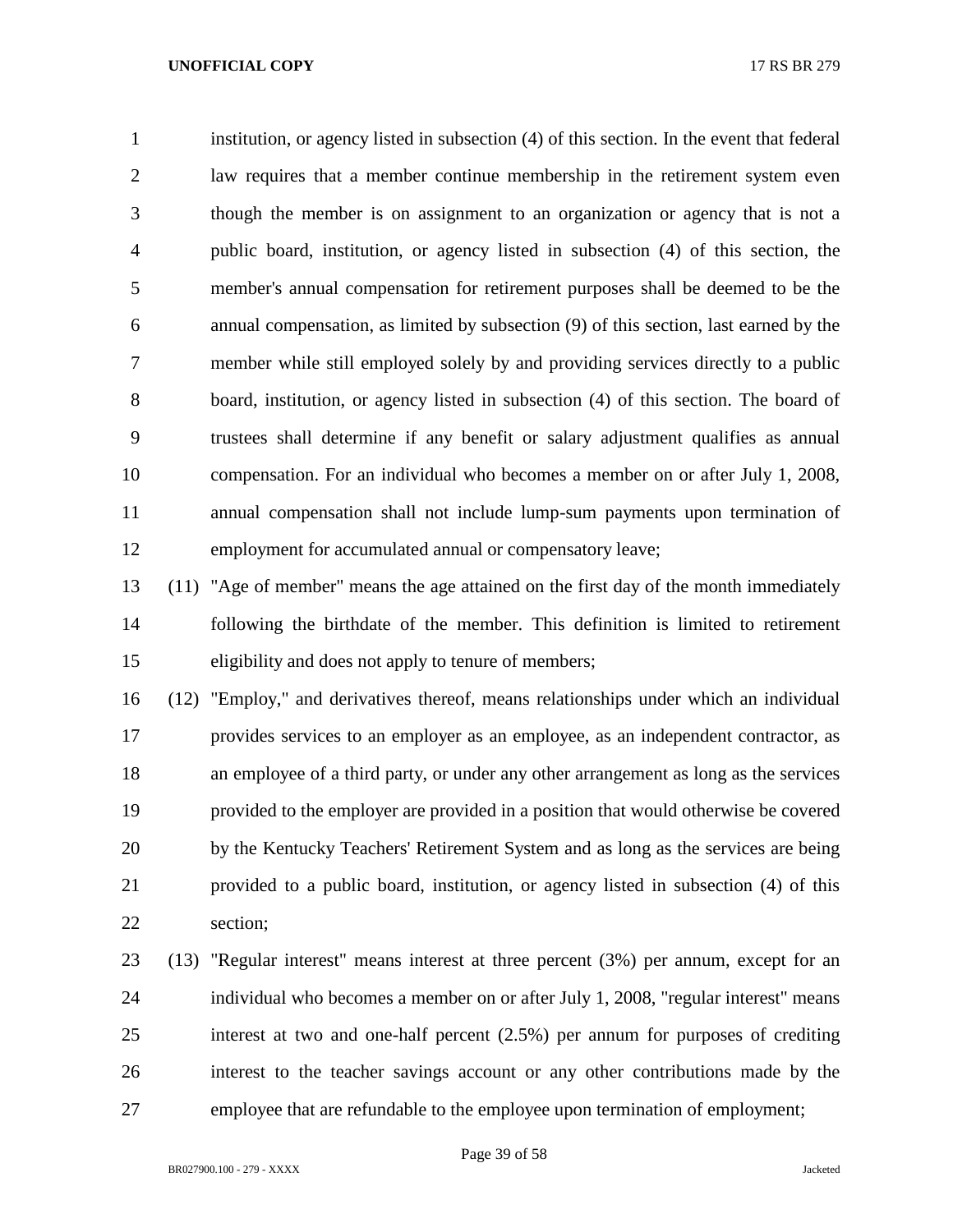(14) "Accumulated contributions" means the contributions of a member to the teachers' savings fund, including picked-up member contributions as described in KRS 161.540(2), plus accrued regular interest; (15) "Annuitant" means a person who receives a retirement allowance or a disability allowance; (16) "Local retirement system" means any teacher retirement or annuity system created in any public school district in Kentucky in accordance with the laws of Kentucky; (17) "Fiscal year" means the twelve (12) month period from July 1 to June 30. The retirement plan year is concurrent with this fiscal year. A contract for a member employed by a local board of education may not exceed two hundred sixty-one (261) days in the fiscal year; (18) "Public schools" means the schools and other institutions mentioned in subsection (4) of this section; (19) "Dependent" as used in KRS 161.520 and 161.525 means a person who was receiving, at the time of death of the member, at least one-half (1/2) of the support from the member for maintenance, including board, lodging, medical care, and related costs; (20) "Active contributing member" means a member currently making contributions to the Teachers' Retirement System, who made contributions in the next preceding fiscal year, for whom picked-up member contributions are currently being made, or for whom these contributions were made in the next preceding fiscal year; (21) "Full-time" means employment in a position that requires services on a continuing 23 basis equal to at least seven-tenths (7/10) of normal full-time service on a fiscal year basis; (22) "Full actuarial cost," when used to determine the payment that a member must pay for service credit means the actuarial value of all costs associated with the enhancement of a member's benefits or eligibility for benefit enhancements,

Page 40 of 58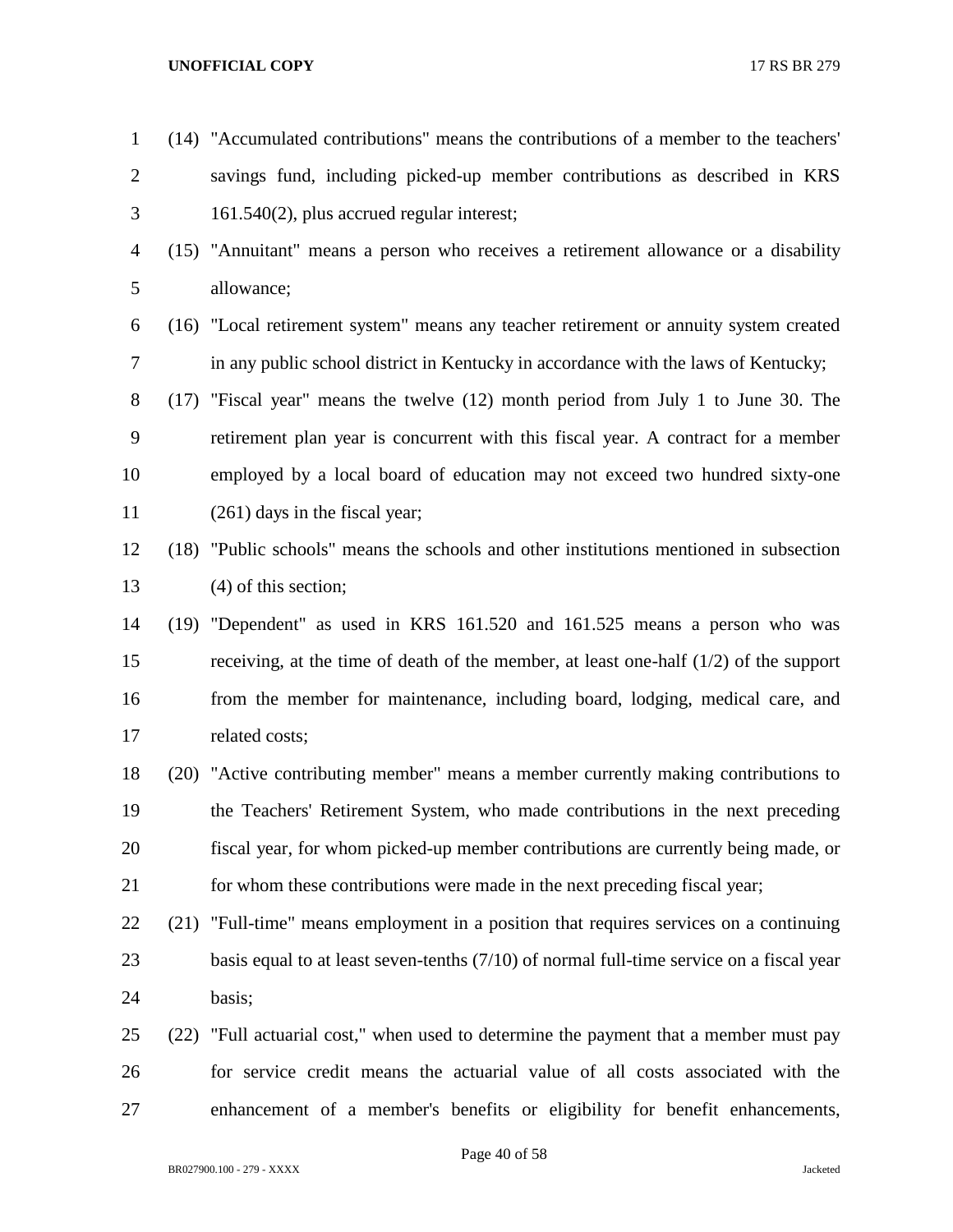including health insurance supplement payments made by the retirement system. The actuary for the retirement system shall determine the full actuarial value costs and actuarial cost factor tables as provided in KRS 161.400;

 (23) "Last annual compensation" means the annual compensation, as defined by subsection (10) of this section and as limited by subsection (9) of this section, earned by the member during the most recent period of contributing service, either consecutive or nonconsecutive, that is sufficient to provide the member with one (1) full year of service credit in the Kentucky Teachers' Retirement System, and which compensation is used in calculating the member's initial retirement allowance, excluding bonuses, retirement incentives, payments for accumulated sick, annual, personal and compensatory leave, and any other lump-sum payment. For an individual who becomes a member on or after July 1, 2008, payments for annual or compensatory leave shall not be included in determining the member's last annual compensation;

# (24) "Participant" means a member, as defined by subsection (4) of this section, or an 16 annuitant, as defined by subsection (15) of this section;

 (25) "Qualified domestic relations order" means any judgment, decree, or order, including approval of a property settlement agreement, that:

(a) Is issued by a court or administrative agency; and

 (b) Relates to the provision of child support, alimony payments, or marital property 21 rights to an alternate payee; and

- (26) "Alternate payee" means a spouse, former spouse, child, or other dependent of a participant, who is designated to be paid retirement benefits in a qualified domestic relations order.
- 25 Section 14. KRS 78.510 is amended to read as follows:
- As used in KRS 78.510 to 78.852, unless the context otherwise requires:
- (1) "System" means the County Employees Retirement System;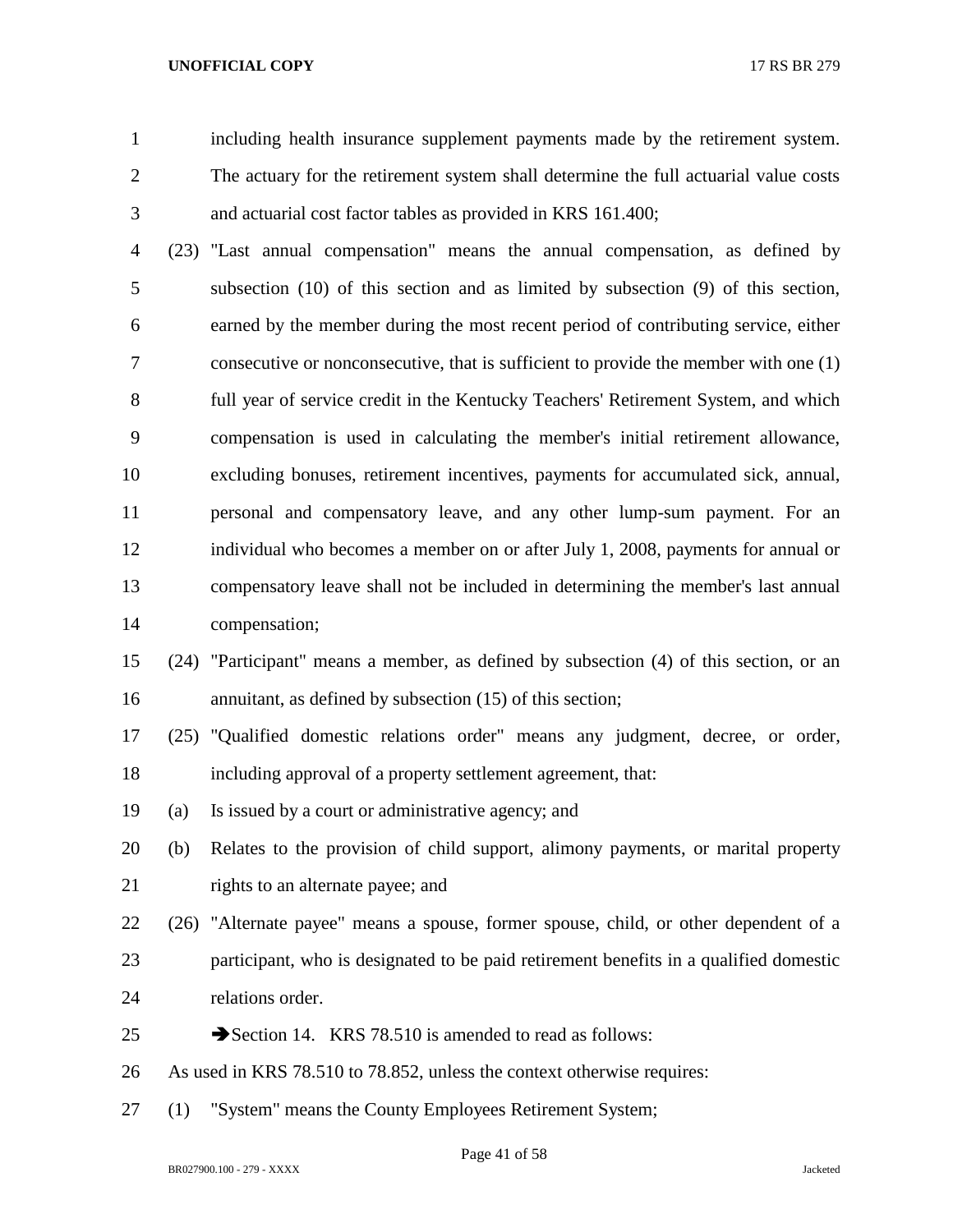(2) "Board" means the board of trustees of the system as provided in KRS 78.780;

 (3) "County" means any county, or nonprofit organization created and governed by a county, counties, or elected county officers, sheriff and his employees, county clerk and his employees, circuit clerk and his deputies, former circuit clerks or former circuit clerk deputies, or political subdivision or instrumentality, including school boards, *charter schools as defined in Section 1 of this Act and eligible under Section 5 of this Act,* charter county government, or urban-county government participating in the system by order appropriate to its governmental structure, as provided in KRS 78.530, and if the board is willing to accept the agency, organization, or corporation, the board being hereby granted the authority to determine the eligibility of the agency to participate;

 (4) "School board" means any board of education participating in the system by order appropriate to its governmental structure, as provided in KRS 78.530, and if the 14 board is willing to accept the agency or corporation, the board being hereby granted the authority to determine the eligibility of the agency to participate;

(5) "Examiner" means the medical examiners as provided in KRS 61.665;

 (6) "Employee" means every regular full-time appointed or elective officer or employee of a participating county and the coroner of a participating county, whether or not he qualifies as a regular full-time officer. The term shall not include persons engaged as independent contractors, seasonal, emergency, temporary, and part-time workers. In case of any doubt, the board shall determine if a person is an employee within the meaning of KRS 78.510 to 78.852;

 (7) "Employer" means a county, as defined in subsection (3) of this section, the elected officials of a county, or any authority of the county having the power to appoint or elect an employee to office or employment in the county;

 (8) "Member" means any employee who is included in the membership of the system or any former employee whose membership has not been terminated under KRS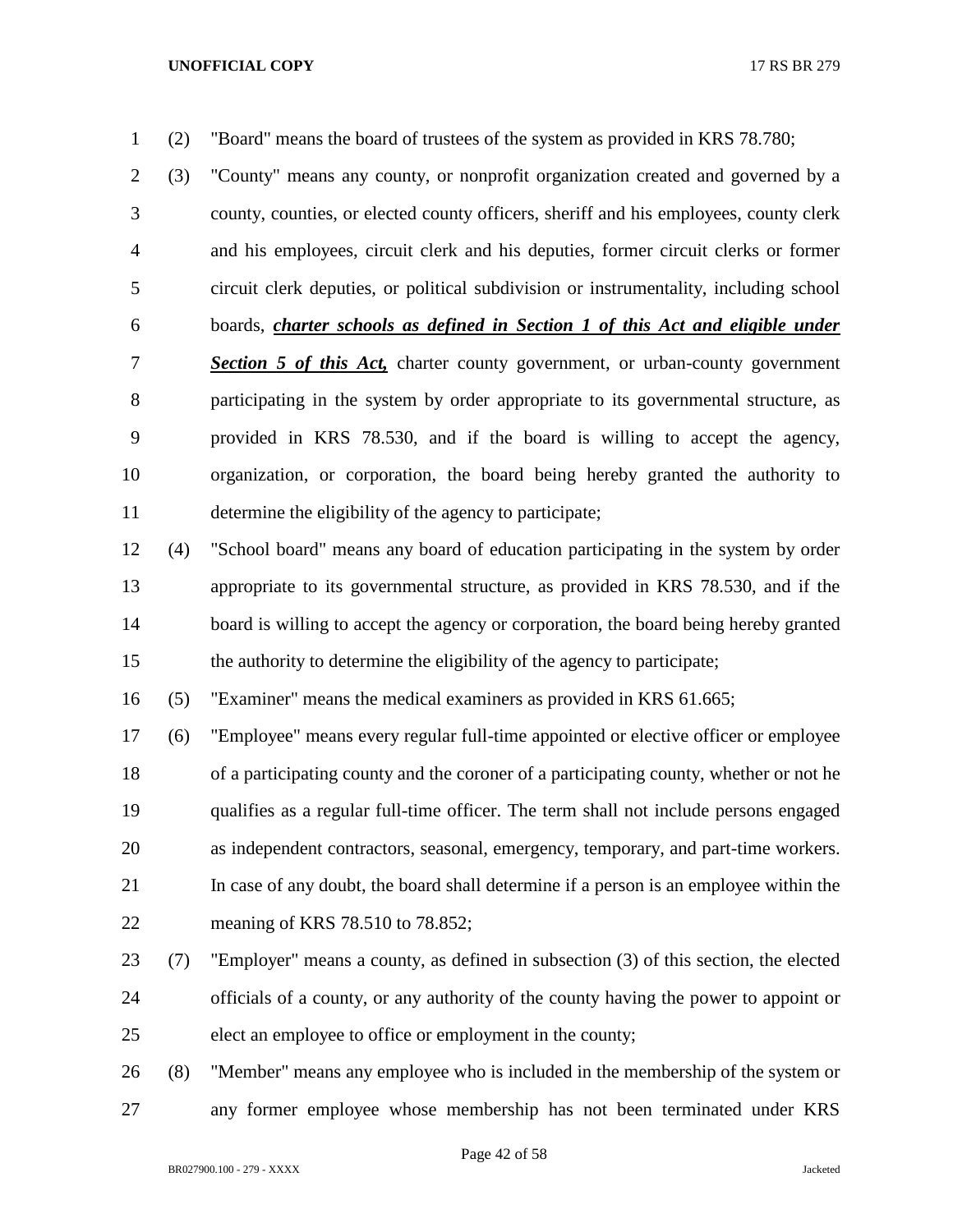- 61.535;
- (9) "Service" means the total of current service and prior service as defined in this section;
- (10) "Current service" means the number of years and months of employment as an employee, on and after July 1, 1958, for which creditable compensation is paid and employee contributions deducted, except as otherwise provided;
- (11) "Prior service" means the number of years and completed months, expressed as a fraction of a year, of employment as an employee, prior to July 1, 1958, for which creditable compensation was paid. An employee shall be credited with one (1) month of prior service only in those months he received compensation for at least one hundred (100) hours of work. Twelve (12) months of current service in the system shall be required to validate prior service;
- (12) "Accumulated contributions" means the sum of all amounts deducted from the compensation of a member and credited to his individual account in the members' account, including employee contributions picked up after August 1, 1982, pursuant to KRS 78.610(4), together with interest credited on the amounts, and any other amounts the member shall have contributed thereto, including interest credited thereon. For members who begin participating on or after September 1, 2008, "accumulated contributions" shall not include employee contributions that are deposited into accounts established pursuant to 26 U.S.C. sec. 401(h) within the funds established in KRS 16.510, 61.515, and 78.520, as prescribed by KRS 22  $61.702(2)(b)$ ;
- (13) "Creditable compensation" means all salary, wages, and fees, including payments for compensatory time, paid to the employee as a result of services performed for the employer or for time during which the member is on paid leave, which are includable on the member's federal form W-2 wage and tax statement under the heading "wages, tips, other compensation", including employee contributions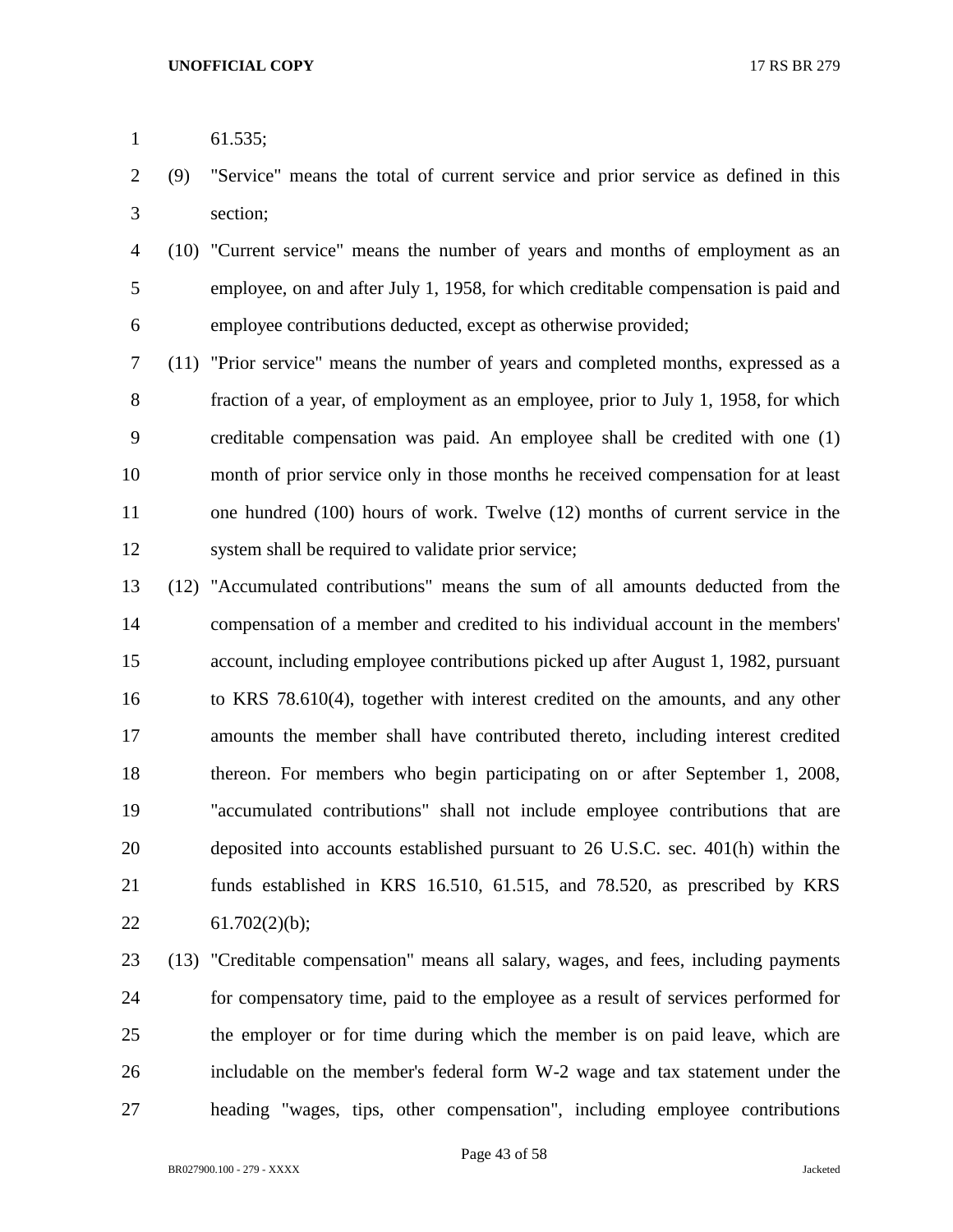picked up after August 1, 1982, pursuant to KRS 78.610(4). A lump-sum bonus, severance pay, or employer-provided payment for purchase of service credit shall be included as creditable compensation but shall be averaged over the employee's service with the system in which it is recorded if it is equal to or greater than one thousand dollars (\$1,000). If compensation includes maintenance and other perquisites, the board shall fix the value of that part of the compensation not paid in money. Living allowances, expense reimbursements, lump-sum payments for accrued vacation leave, sick leave except as provided in KRS 78.616(5), and other items determined by the board shall be excluded. Creditable compensation shall also include amounts that are not includable in the member's gross income by virtue of the member having taken a voluntary salary reduction provided for under applicable provisions of the Internal Revenue Code. Creditable compensation shall also include elective amounts for qualified transportation fringes paid or made available on or after January 1, 2001, for calendar years on or after January 1, 2001, that are not includable in the gross income of the employee by reason of 26 U.S.C. sec. 132(f)(4). For employees who begin participating on or after September 1, 2008, creditable compensation shall not include payments for compensatory time. Creditable compensation shall not include training incentive payments for city officers paid as set out in KRS 64.5277 to 64.5279. For employees who begin participating on or after August 1, 2016, creditable compensation shall exclude nominal fees paid for services as a volunteer;

(14) "Final compensation" means:

 (a) For a member who begins participating before September 1, 2008, who is not employed in a hazardous position, as provided in KRS 61.592, the creditable compensation of the member during the five (5) fiscal years he was paid at the highest average monthly rate divided by the number of months of service credit during that five (5) year period multiplied by twelve (12). The five (5)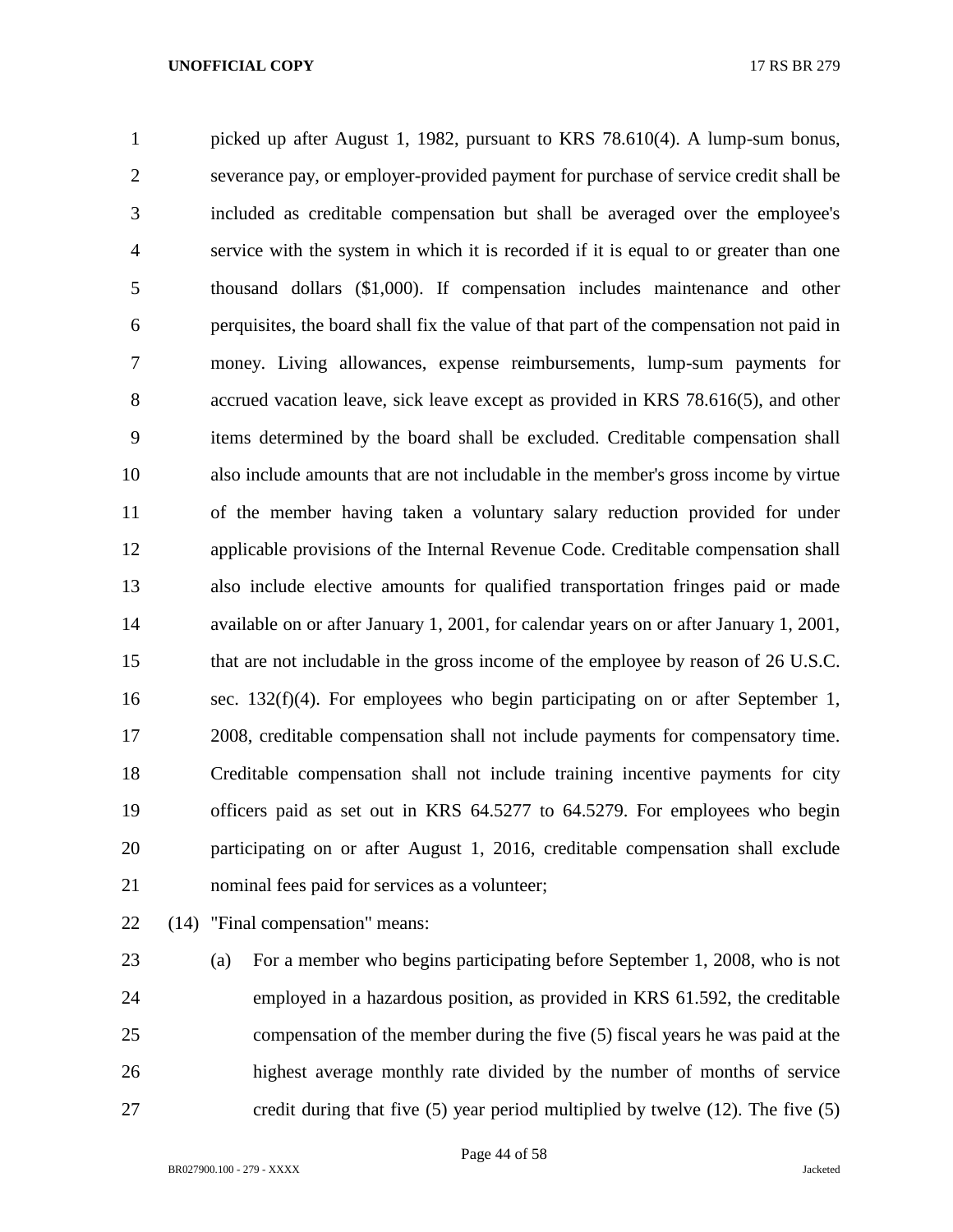years may be fractional and need not be consecutive. If the number of months of service credit during the five (5) year period is less than forty-eight (48), one (1) or more additional fiscal years shall be used;

 (b) For a member who is not employed in a hazardous position, as provided in KRS 61.592, whose effective retirement date is between August 1, 2001, and January 1, 2009, and whose total service credit is at least twenty-seven (27) years and whose age and years of service total at least seventy-five (75), final compensation means the creditable compensation of the member during the three (3) fiscal years the member was paid at the highest average monthly rate divided by the number of months of service credit during that three (3) year period multiplied by twelve (12). The three (3) years may be fractional and need not be consecutive. If the number of months of service credit during the 13 three (3) year period is less than twenty-four (24), one (1) or more additional fiscal years shall be used. Notwithstanding the provision of KRS 61.565, the funding for this paragraph shall be provided from existing funds of the retirement allowance;

 (c) For a member who begins participating before September 1, 2008, who is employed in a hazardous position, as provided in KRS 61.592, the creditable compensation of the member during the three (3) fiscal years he was paid at the highest average monthly rate divided by the number of months of service credit during that three (3) year period multiplied by twelve (12). The three (3) years may be fractional and need not be consecutive. If the number of months of service credit during the three (3) year period is less than twenty-four (24), one (1) or more additional fiscal years shall be used;

 (d) For a member who begins participating on or after September 1, 2008, but prior to January 1, 2014, who is not employed in a hazardous position, as provided in KRS 61.592, the creditable compensation of the member during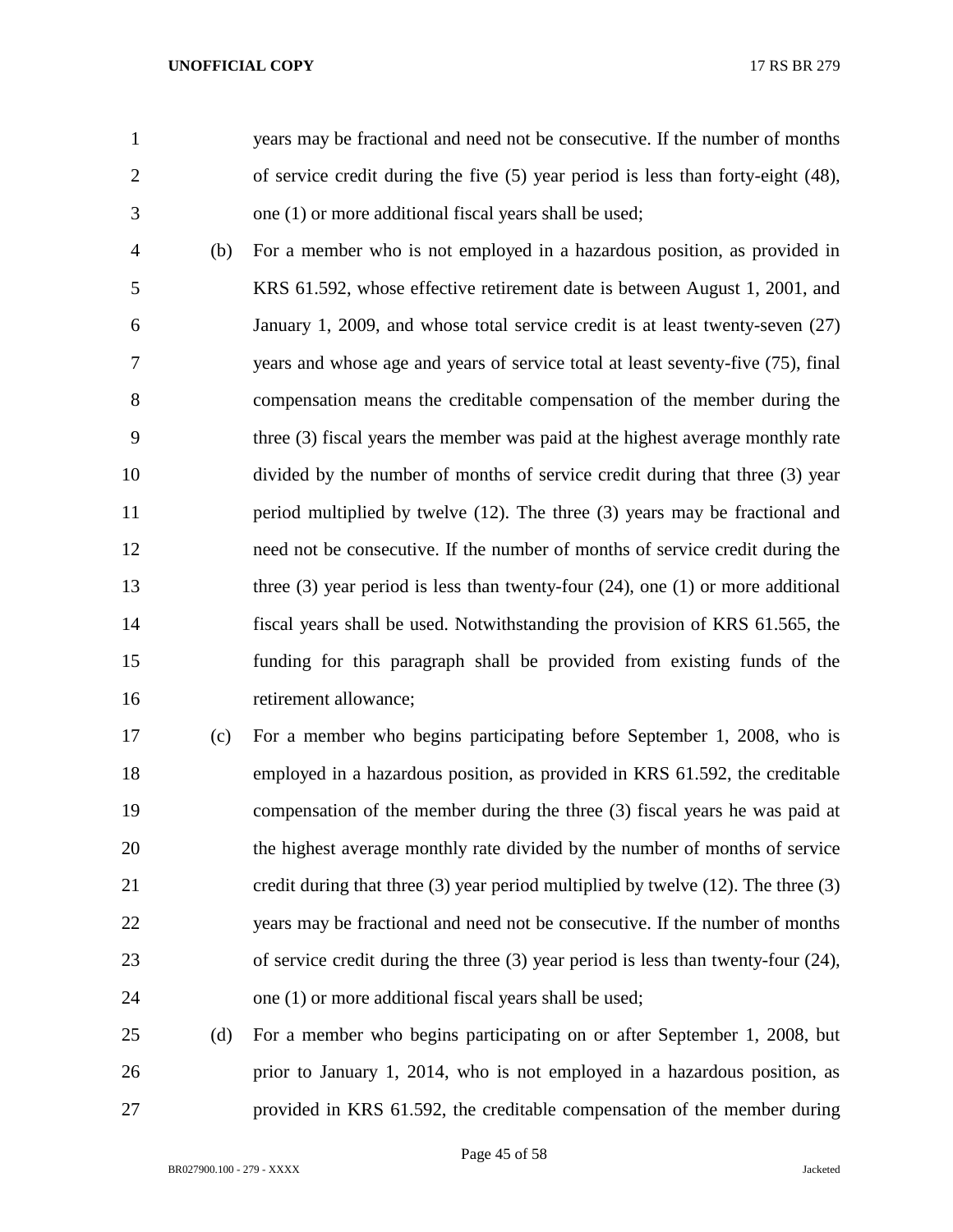the five (5) complete fiscal years immediately preceding retirement divided by five (5). Each fiscal year used to determine final compensation must contain twelve (12) months of service credit. If the member does not have five (5) complete fiscal years that each contain twelve (12) months of service credit, then one (1) or more additional fiscal years shall be used; or

- (e) For a member who begins participating on or after September 1, 2008, but prior to January 1, 2014, who is employed in a hazardous position, as provided in KRS 61.592, the creditable compensation of the member during the three (3) complete fiscal years he was paid at the highest average monthly rate divided by three (3). Each fiscal year used to determine final compensation must contain twelve (12) months of service credit;
- (15) "Final rate of pay" means the actual rate upon which earnings of an employee were calculated during the twelve (12) month period immediately preceding the member's effective retirement date, and shall include employee contributions picked up after August 1, 1982, pursuant to KRS 78.610(4). The rate shall be certified to the system by the employer and the following equivalents shall be used to convert the rate to an annual rate: two thousand eighty (2,080) hours for eight (8) hour workdays, one thousand nine hundred fifty (1,950) hours for seven and one-half (7.5) hour workdays, two hundred sixty (260) days, fifty-two (52) weeks, twelve 20  $(12)$  months, one  $(1)$  year;

# (16) "Retirement allowance" means the retirement payments to which a member is entitled;

 (17) "Actuarial equivalent" means a benefit of equal value when computed upon the basis of the actuarial tables adopted by the board. In cases of disability retirement, the options authorized by KRS 61.635 shall be computed by adding ten (10) years to the age of the member, unless the member has chosen the Social Security adjustment option as provided for in KRS 61.635(8), in which case the member's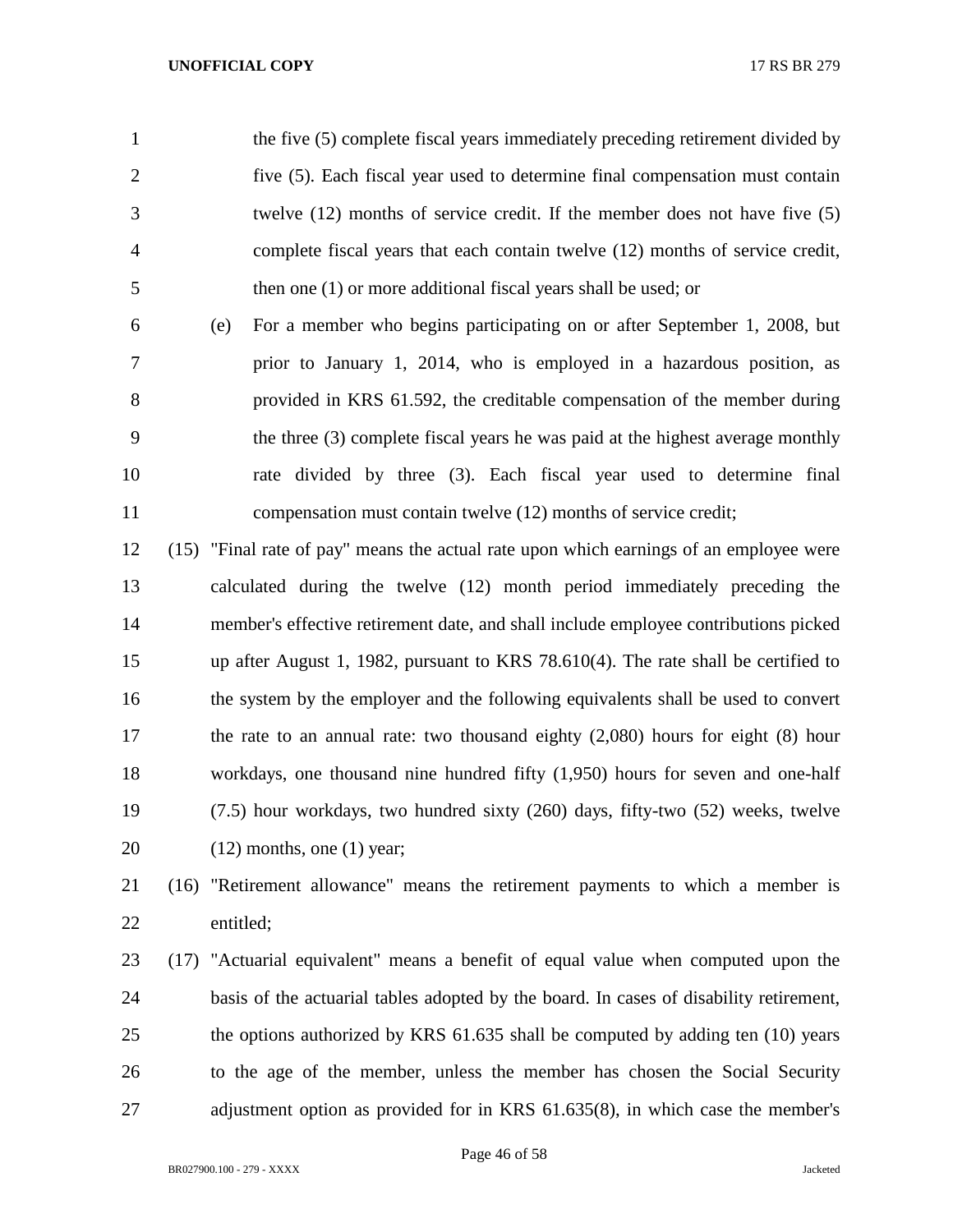| $\mathbf{1}$   |      |     | actual age shall be used. For members who begin participating in the system prior to      |
|----------------|------|-----|-------------------------------------------------------------------------------------------|
| $\overline{2}$ |      |     | January 1, 2014, no disability retirement option shall be less than the same option       |
| 3              |      |     | computed under early retirement;                                                          |
| 4              | (18) |     | "Normal retirement date" means the sixty-fifth birthday of a member unless                |
| 5              |      |     | otherwise provided in KRS 78.510 to 78.852;                                               |
| 6              |      |     | $(19)$ "Fiscal year" of the system means the twelve $(12)$ months from July 1 through the |
| 7              |      |     | following June 30, which shall also be the plan year. The "fiscal year" shall be the      |
| 8              |      |     | limitation year used to determine contribution and benefits limits as set out in 26       |
| 9              |      |     | U.S.C. sec. 415;                                                                          |
| 10             |      |     | (20) "Agency reporting official" means the person designated by the participating agency  |
| 11             |      |     | who shall be responsible for forwarding all employer and employee contributions           |
| 12             |      |     | and a record of the contributions to the system and for performing other                  |
| 13             |      |     | administrative duties pursuant to the provisions of KRS 78.510 to 78.852;                 |
| 14             | (21) |     | "Regular full-time positions," as used in subsection (6) of this section, shall mean      |
| 15             |      |     | all positions that average one hundred (100) or more hours per month, determined          |
| 16             |      |     | by using the number of hours actually worked in a calendar or fiscal year, or eighty      |
| 17             |      |     | (80) or more hours per month in the case of noncertified employees of school              |
| 18             |      |     | boards, determined by using the number of hours actually worked in a calendar or          |
| 19             |      |     | school year, unless otherwise specified, except:                                          |
| 20             |      | (a) | Seasonal positions, which although temporary in duration, are positions which             |
| 21             |      |     | coincide in duration with a particular season or seasons of the year and that             |
| 22             |      |     | may recur regularly from year to year, in which case the period of time shall             |
| 23             |      |     | not exceed nine (9) months, except for employees of school boards, in which               |
| 24             |      |     | case the period of time shall not exceed six (6) months;                                  |
| 25             |      | (b) | Emergency positions that are positions that do not exceed thirty (30) working             |
| 26             |      |     | days and are nonrenewable;                                                                |
|                |      |     |                                                                                           |

(c) Temporary, also referred to as probationary, positions that are positions of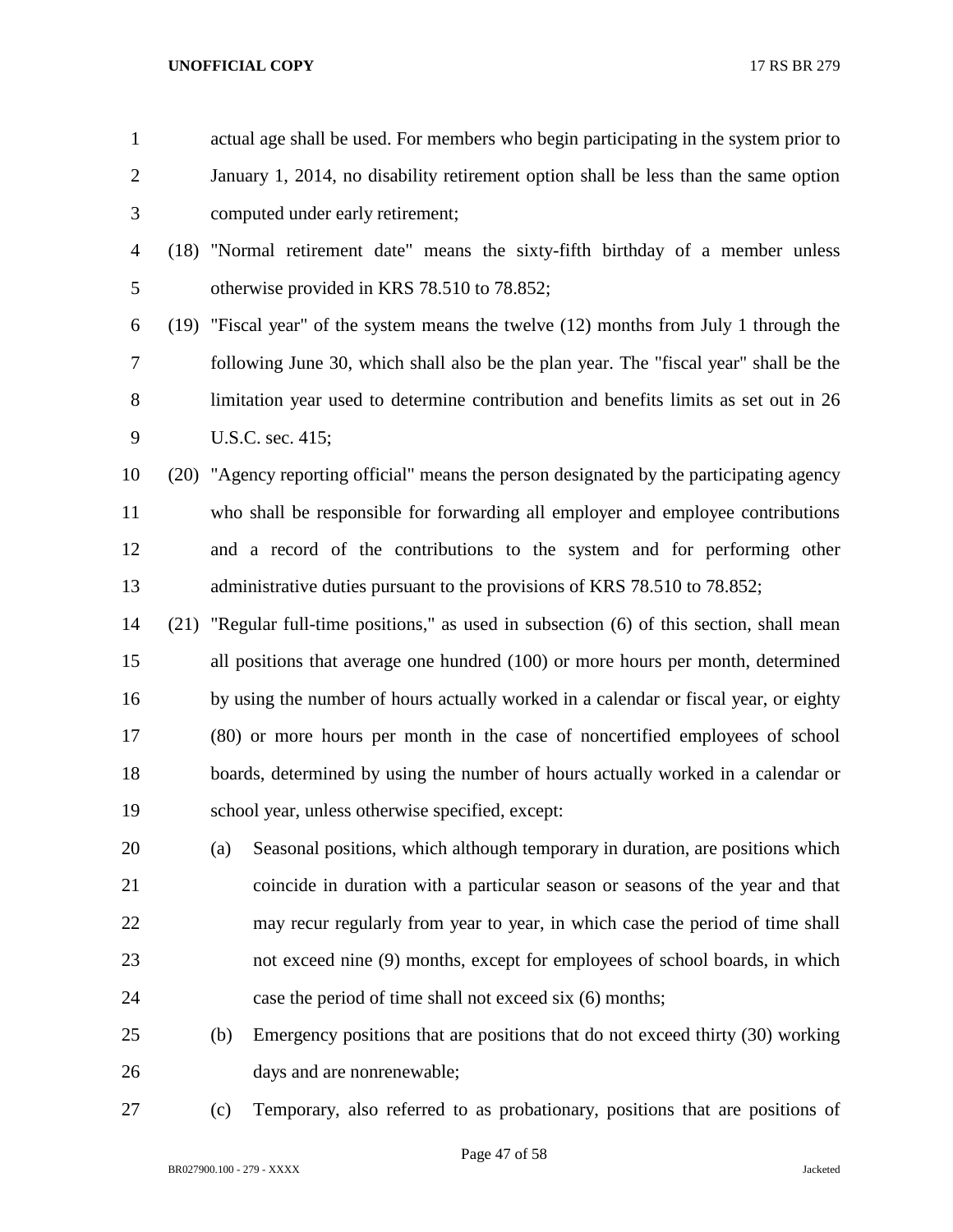- employment with a participating agency for a period of time not to exceed twelve (12) months and not renewable; or (d) Part-time positions that are positions that may be permanent in duration, but that require less than a calendar or fiscal year average of one hundred (100) hours of work per month, determined by using the number of months actually worked within a calendar or fiscal year, in the performance of duty, except in case of noncertified employees of school boards, the school term average shall be eighty (80) hours of work per month, determined by using the number of
- months actually worked in a calendar or school year, in the performance of duty;

# (22) "Alternate participation plan" means a method of participation in the system as provided for by KRS 78.530(3);

- (23) "Retired member" means any former member receiving a retirement allowance or any former member who has on file at the retirement office the necessary documents for retirement benefits and is no longer contributing to the system;
- (24) "Current rate of pay" means the member's actual hourly, daily, weekly, biweekly, monthly, or yearly rate of pay converted to an annual rate as defined in final rate of pay. The rate shall be certified by the employer;
- (25) "Beneficiary" means the person, persons, estate, trust, or trustee designated by the member in accordance with KRS 61.542 or 61.705 to receive any available benefits in the event of the member's death. As used in KRS 61.702, beneficiary shall not mean an estate, trust, or trustee;
- (26) "Recipient" means the retired member, the person or persons designated as beneficiary by the member and drawing a retirement allowance as a result of the member's death, or a dependent child drawing a retirement allowance. An alternate payee of a qualified domestic relations order shall not be considered a recipient, except for purposes of KRS 61.623;

Page 48 of 58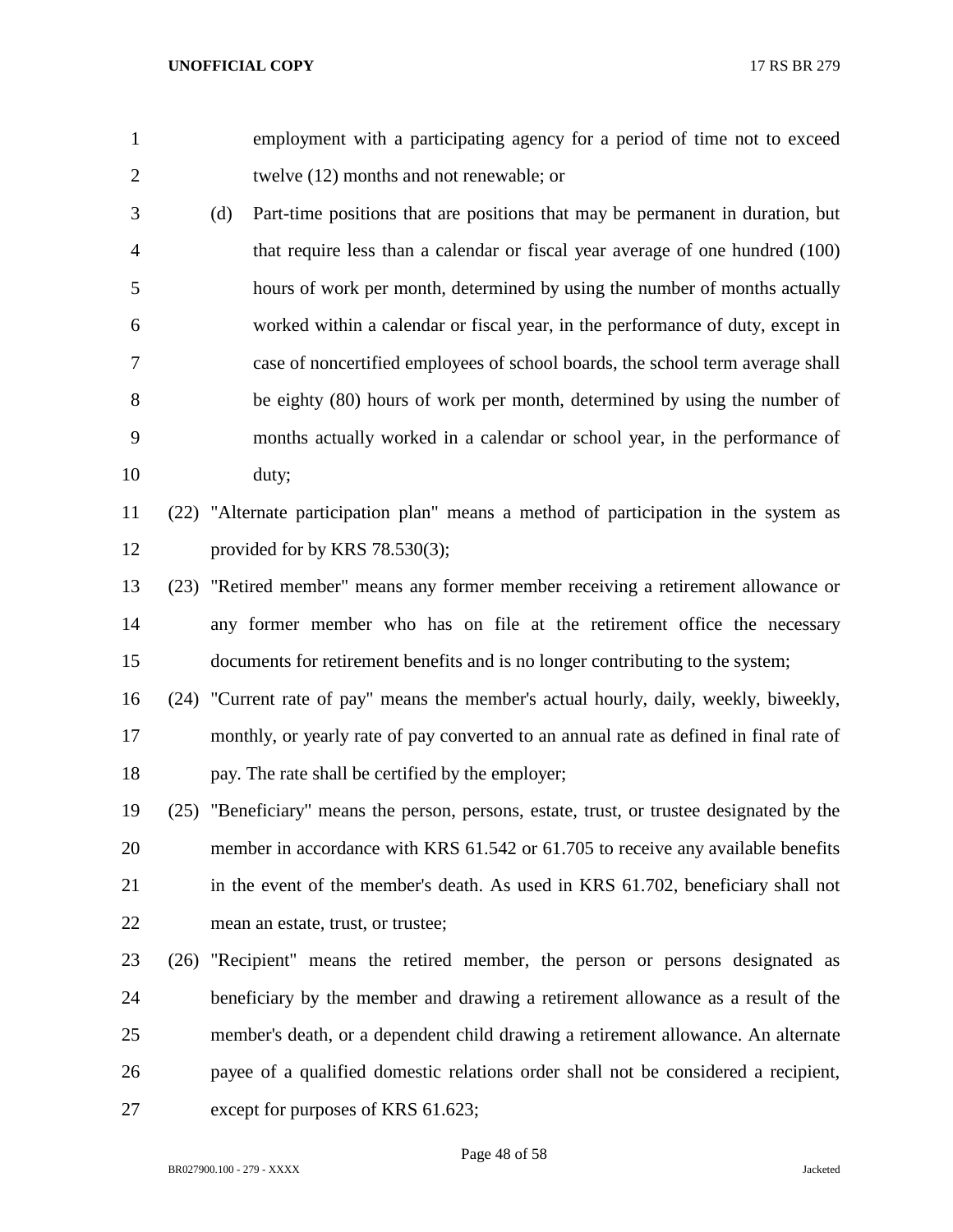- 
- (27) "Person" means a natural person;
- (28) "School term or year" means the twelve (12) months from July 1 through the following June 30;
- (29) "Retirement office" means the Kentucky Retirement Systems office building in Frankfort;
- (30) "Delayed contribution payment" means an amount paid by an employee for current service obtained under KRS 61.552. The amount shall be determined using the same formula in KRS 61.5525, except the determination of the actuarial cost for classified employees of a school board shall be based on their final compensation, and the payment shall not be picked up by the employer. A delayed contribution payment shall be deposited to the member's account and considered as accumulated contributions of the individual member. In determining payments under this subsection, the formula found in this subsection shall prevail over the one found in KRS 212.434;
- (31) "Participating" means an employee is currently earning service credit in the system as provided in KRS 78.615;
- (32) "Month" means a calendar month;
- (33) "Membership date" means the date upon which the member began participating in 19 the system as provided in KRS 78.615;
- (34) "Participant" means a member, as defined by subsection (8) of this section, or a retired member, as defined by subsection (23) of this section;
- (35) "Qualified domestic relations order" means any judgment, decree, or order, including approval of a property settlement agreement, that:
- (a) Is issued by a court or administrative agency; and
- (b) Relates to the provision of child support, alimony payments, or marital property rights to an alternate payee;
- (36) "Alternate payee" means a spouse, former spouse, child, or other dependent of a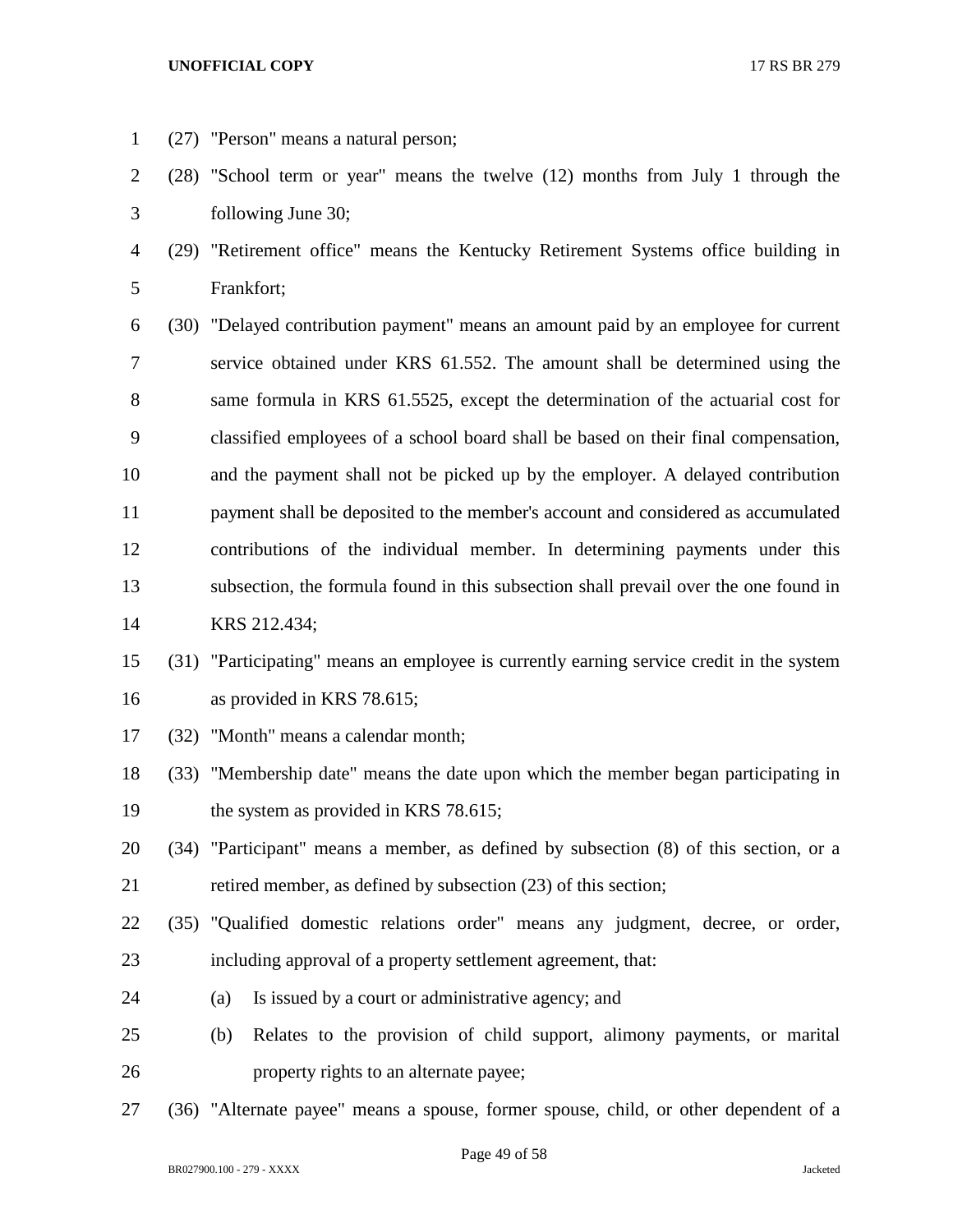| $\mathbf{1}$   |     | participant, who is designated to be paid retirement benefits in a qualified domestic  |
|----------------|-----|----------------------------------------------------------------------------------------|
| $\overline{2}$ |     | relations order;                                                                       |
| 3              |     | (37) "Accumulated employer credit" means the employer pay credit deposited to the      |
| $\overline{4}$ |     | member's account and interest credited on such amounts as provided by KRS              |
| 5              |     | 16.583 and 61.597;                                                                     |
| 6              |     | (38) "Accumulated account balance" means:                                              |
| 7              | (a) | For members who began participating in the system prior to January 1, 2014,            |
| $8\,$          |     | the member's accumulated contributions; or                                             |
| 9              | (b) | For members who began participating in the system on or after January 1,               |
| 10             |     | 2014, in the hybrid cash balance plan as provided by KRS 16.583 and 61.597,            |
| 11             |     | the combined sum of the member's accumulated contributions and the                     |
| 12             |     | member's accumulated employer credit;                                                  |
| 13             |     | (39) "Volunteer" means an individual who:                                              |
| 14             | (a) | Freely and without pressure or coercion performs hours of service for an               |
| 15             |     | employer participating in one (1) of the systems administered by Kentucky              |
| 16             |     | Retirement Systems without receipt of compensation for services rendered,              |
| 17             |     | except for reimbursement of actual expenses, payment of a nominal fee to               |
| 18             |     | offset the costs of performing the voluntary services, or both; and                    |
| 19             | (b) | If a retired member, does not become an employee, leased employee, or                  |
| 20             |     | independent contractor of the employer for which he or she is performing               |
| 21             |     | volunteer services for a period of at least twenty-four (24) months following          |
| 22             |     | the retired member's most recent retirement date; and                                  |
| 23             |     | (40) "Nominal fee" means compensation earned for services as a volunteer that does not |
| 24             |     | exceed five hundred dollars (\$500) per month. Compensation earned for services as     |
| 25             |     | a volunteer from more than one (1) participating employer during a month shall be      |
| 26             |     | aggregated to determine whether the compensation exceeds the five hundred dollars      |
| 27             |     | (\$500) per month maximum provided by this subsection.                                 |

Page 50 of 58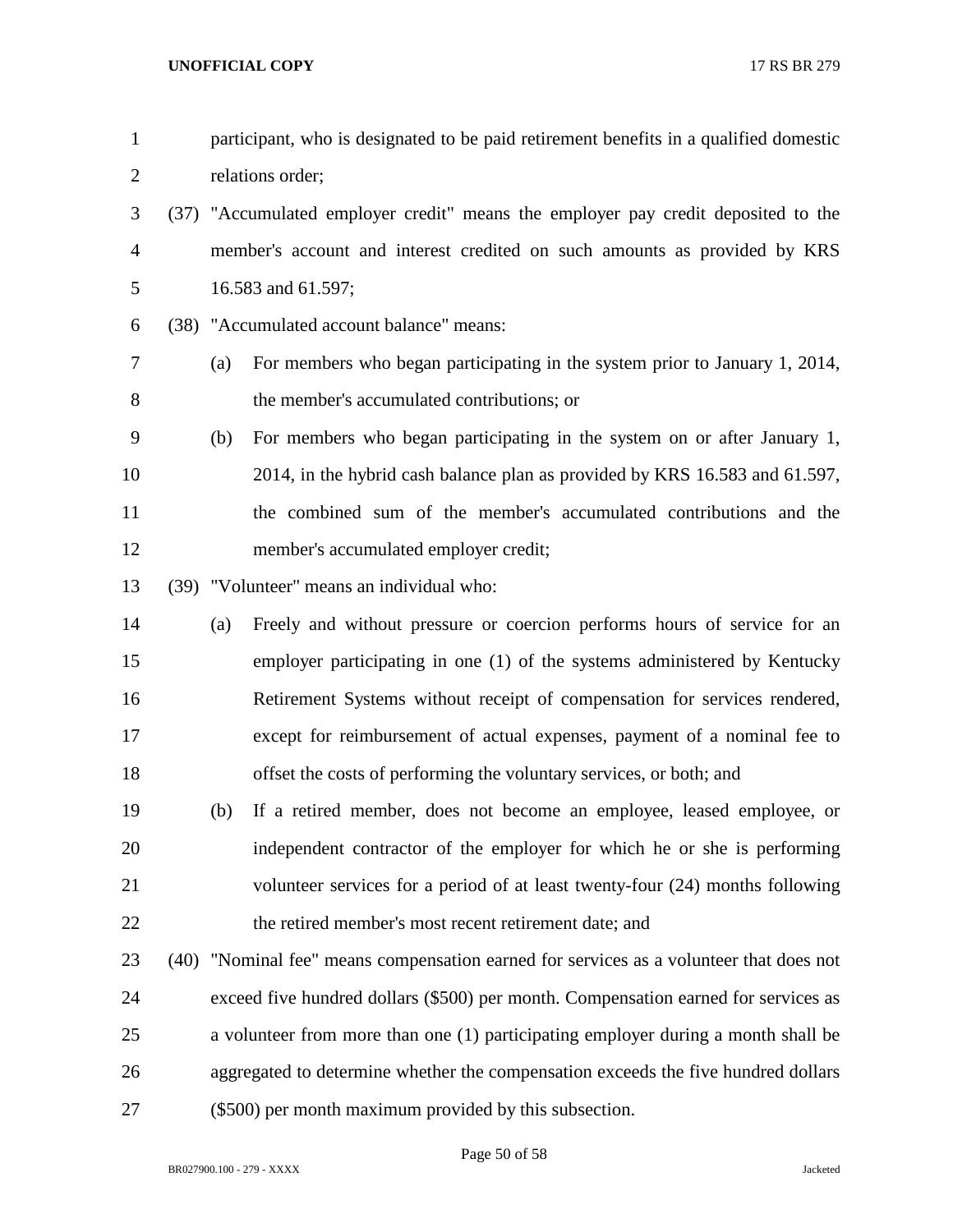| $\mathbf{1}$   |     |          | Section 15. KRS 156.108 is amended to read as follows:                               |
|----------------|-----|----------|--------------------------------------------------------------------------------------|
| $\overline{2}$ | (1) |          | For purposes of this section and KRS 160.107:                                        |
| 3              |     | (a)      | "District of innovation" means a district that has developed a plan of               |
| 4              |     |          | innovation in compliance with this section and has been approved by the              |
| 5              |     |          | Kentucky Board of Education to be exempted from certain administrative               |
| 6              |     |          | regulations and statutory provisions to improve the educational performance          |
| 7              |     |          | of students within the district. Beginning on the effective date of this Act, no     |
| 8              |     |          | new districts of innovation shall be approved by the board of education. A           |
| 9              |     |          | district currently approved as a district of innovation shall remain a district      |
| 10             |     |          | of innovation until the approval period expires;                                     |
| 11             |     | (b)      | "Opportunity school" means a school that has developed a plan of                     |
| 12             |     |          | innovation in compliance with this section and has been approved by the              |
| 13             |     |          | <b>Kentucky Board of Education to be exempted from certain administrative</b>        |
| 14             |     |          | regulations and statutory provisions to improve the educational                      |
| 15             |     |          | performance of students within the district; and                                     |
| 16             |     | $\omega$ | "Innovation" means a new or creative alternative to existing instructional and       |
| 17             |     |          | administrative practices intended to improve student learning and student            |
| 18             |     |          | performance of all students [; and                                                   |
| 19             |     |          | (c) "School of innovation" means a school that voluntarily participates in a         |
| 20             |     |          | district of innovation plan to improve instruction, including waivers and            |
| 21             |     |          | exemptions from local board of education policies, selected provisions of            |
| 22             |     |          | Kentucky Administrative Regulations promulgated by the Kentucky Board of             |
| 23             |     |          | Education, and selected sections of the Kentucky Revised Statutes, as                |
| 24             |     |          | permitted under this section and KRS 160.107.                                        |
| 25             | (2) |          | The Kentucky Board of Education is hereby authorized to approve <b>opportunity</b>   |
| 26             |     |          | schools districts of innovation] for the purposes of improving students' educational |
| 27             |     |          | performance. <b>Opportunity schools shall be exempt from all state statutes and</b>  |

Page 51 of 58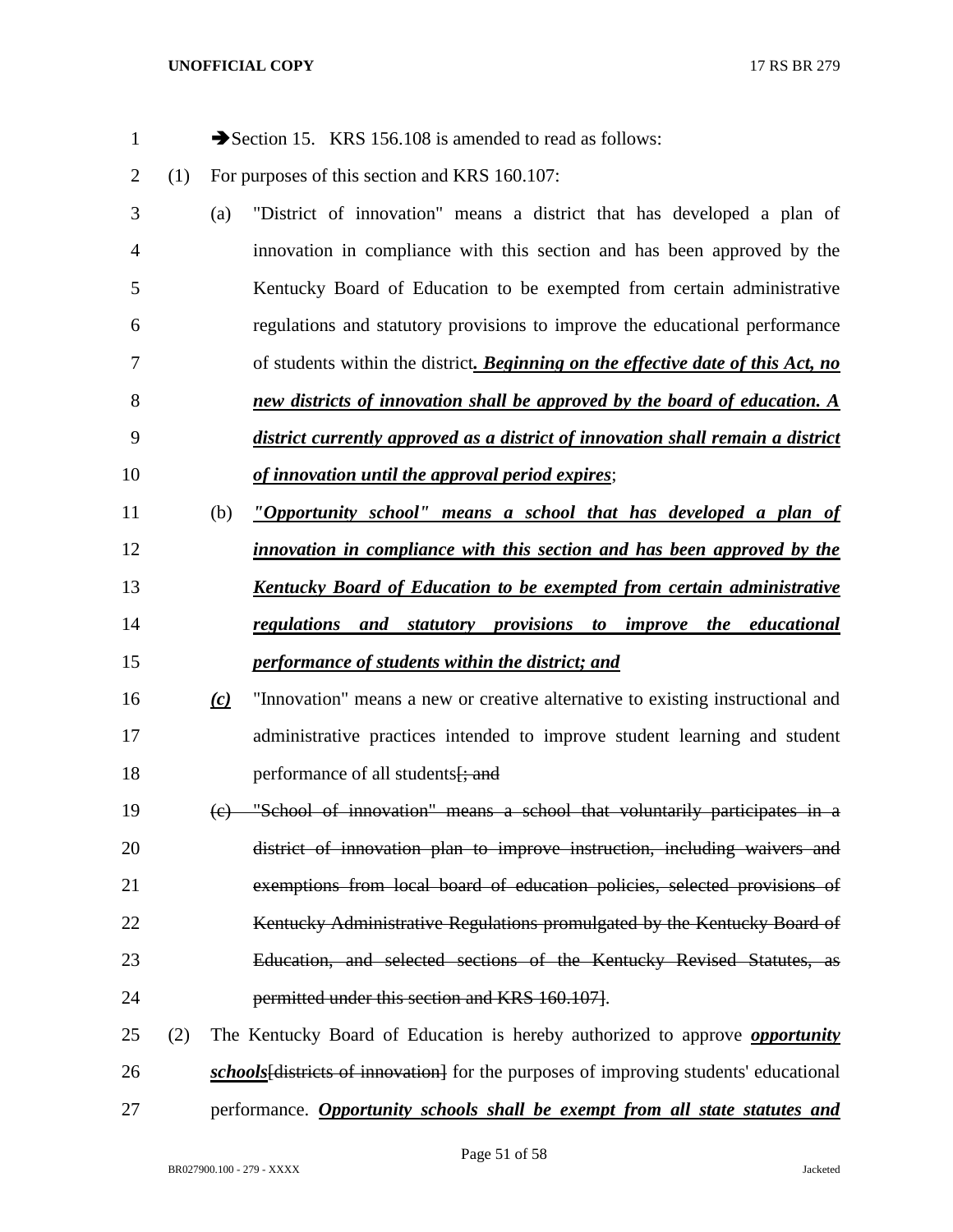| 1              |     | administrative regulations applicable to a local school board, school district, or                          |
|----------------|-----|-------------------------------------------------------------------------------------------------------------|
| $\overline{2}$ |     | school, except that opportunity schools shall adhere to the same health, safety,                            |
| 3              |     | civil rights, and disability rights requirements as are applicable to all public                            |
| 4              |     | schools Districts of innovation shall be provided flexibility from selected Kentucky                        |
| 5              |     | Administrative Regulations, Kentucky Revised Statutes, and local board of                                   |
| 6              |     | education policies for school administrators, teachers, and staff to meet the diverse                       |
| 7              |     | needs of students]. The initial approval of <u>an opportunity school</u> a district of                      |
| 8              |     | innovation] shall be for a five (5) year period. Each renewal of an opportunity                             |
| 9              |     | <i>school</i> <sup>{a}</sup> district of innovation} shall not exceed five (5) years and shall comply       |
| 10             |     | with administrative regulations promulgated by the board pursuant to subsection (4)                         |
| 11             |     | of this section.                                                                                            |
| 12             | (3) | The Kentucky Board of Education shall promulgate administrative regulations to                              |
| 13             |     | prescribe the conditions and procedures to be used by a <b>school</b> [local board of                       |
| 14             |     | education] to be approved as <i>an opportunity school</i> [a district of innovation].                       |
| 15             | (4) | Administrative regulations promulgated by the board under subsection (3) of this                            |
| 16             |     | section shall specify:                                                                                      |
| 17             |     | $(a)$ The regulatory areas which may be exempted or modified if approved by the                             |
| 18             |     | state board, except as provided in KRS 160.107(2) and in addition to those                                  |
| 19             |     | areas identified in KRS 160.107(3);                                                                         |
| 20             |     | $\left(\frac{b}{c}\right)$ The application, plan review, approval, and amendment process for a              |
| 21             |     | school[district];                                                                                           |
| 22             |     | Timelines for initial approval as <i>an opportunity school</i> <sup>[a district of</sup><br>$(b)$ [ $(e)$ ] |
| 23             |     | innovation], the renewal process, and on-going evaluative procedures required                               |
| 24             |     | of the district;                                                                                            |
| 25             |     | Acceptable documentation of a critical mass of parental f, community,<br>$(c)$ [(d)]                        |
| 26             |     | educator, and business support and capacity to effect a change;                                             |
| 27             |     | The approvals required of the plan by certain employees of a school;<br>$(d)$ [(e)]                         |

Page 52 of 58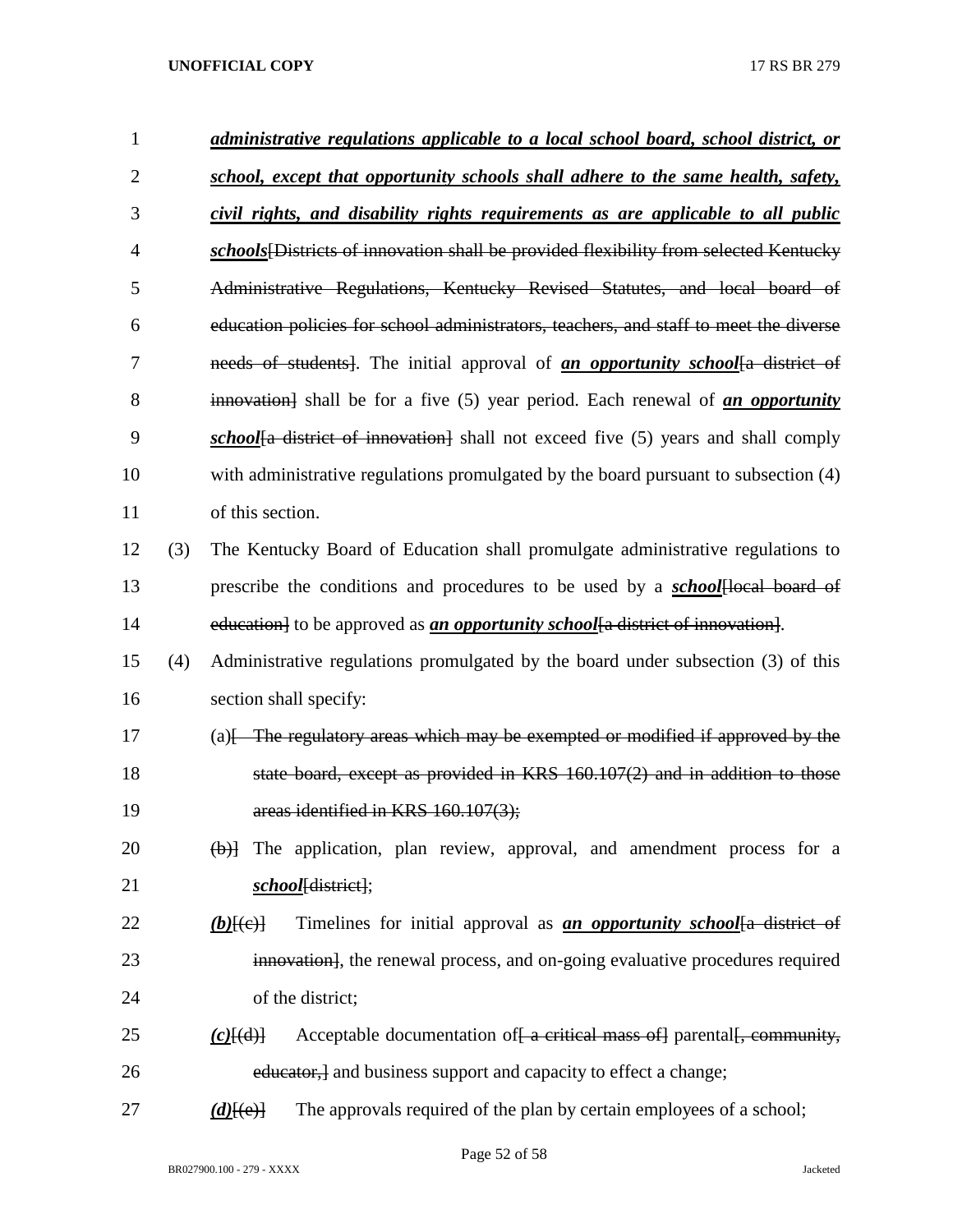| $\mathbf{1}$   |     |                        | [(f) Evidence of teacher collaboration and shared leadership within the district and                                     |
|----------------|-----|------------------------|--------------------------------------------------------------------------------------------------------------------------|
| $\overline{2}$ |     |                        | the schools to be designated as schools of innovation;                                                                   |
| 3              |     | $(e)$ $\{e\}$          | The process of revocation of the designation of <b>opportunity</b>                                                       |
| 4              |     |                        | school[district of innovation or school of innovation];                                                                  |
| 5              |     | $(f)$ $\{(\text{h})\}$ | Reporting and oversight responsibilities of the <i>school</i> [district] and the                                         |
| 6              |     |                        | Kentucky Department of Education;                                                                                        |
| 7              |     | $(g)$ $(i)$            | The financial detail relating to budgets of schools and evidence of sound                                                |
| 8              |     |                        | fiscal management practices;                                                                                             |
| 9              |     | $(h)$ $\{(\cdot)\}$    | Acceptable areas of emphasis for innovation;                                                                             |
| 10             |     |                        | [(k) Acceptable documentation of job embedded professional development within                                            |
| 11             |     |                        | the proposed innovation design; and                                                                                      |
| 12             |     | $(i)$ $(4)$            | Other components deemed necessary to implement this section and KRS                                                      |
| 13             |     |                        | 160.107.                                                                                                                 |
| 14             |     |                        | Section 16. KRS 160.107 is amended to read as follows:                                                                   |
| 15             | (1) |                        | A school[district] which is an applicant to be designated as an opportunity school[                                      |
| 16             |     |                        | a district of innovation] under KRS 156.108 shall:                                                                       |
| 17             |     | (a)                    | Establish [ goals and ] performance targets for the <b>opportunity school</b> [ district                                 |
| 18             |     |                        | of innovation] proposal, which $shall$ may include one (1) or more of the                                                |
| 19             |     |                        | following:                                                                                                               |
| 20             |     |                        | <b>Significantly</b> reducing achievement gaps among groups of public school<br>1.                                       |
| 21             |     |                        | students by expanding learning experiences for students who are                                                          |
| 22             |     |                        | identified as academically low-achieving];                                                                               |
| 23             |     |                        | 2.<br>Increasing <i>student</i> [pupil] learning <i>for all students as evidenced by</i>                                 |
| 24             |     |                        | <i>performance</i><br><i>college</i><br><i>state</i><br>$\boldsymbol{on}$<br><i>assessments</i><br><u>entrance</u><br>or |
| 25             |     |                        | <i>examinations</i> [through the implementation of high, rigorous standards                                              |
| 26             |     |                        | for pupil performance];                                                                                                  |
| 27             |     |                        | 3.<br>Significantly increasing the number and percentage of students                                                     |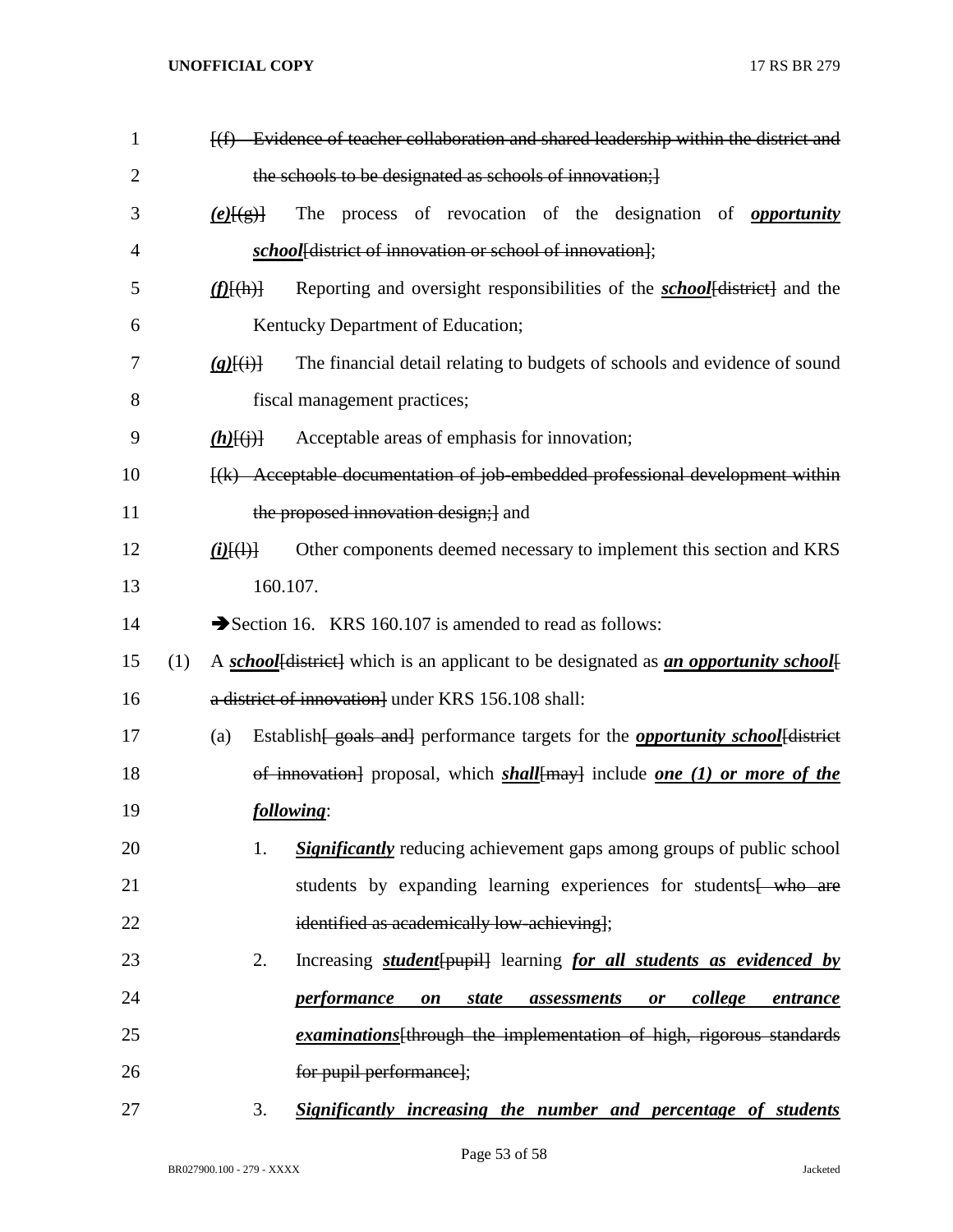| 1              |               | graduating high school with industry-recognized credentials,                       |        |     |     |                 |        |
|----------------|---------------|------------------------------------------------------------------------------------|--------|-----|-----|-----------------|--------|
| $\overline{2}$ |               | advanced placement credit, articulated credit, or dual credit[Increasing           |        |     |     |                 |        |
| 3              |               | the participation of students in various curriculum components and                 |        |     |     |                 |        |
| 4              |               | instructional components within selected schools to enhance students'              |        |     |     |                 |        |
| 5              |               | preparation at each grade level];                                                  |        |     |     |                 |        |
| 6              | 4.            | <b>Significantly</b> increasing the number and percentage of high school           |        |     |     |                 |        |
| 7              |               | graduates who enroll in a postsecondary education institution or                   |        |     |     |                 |        |
| 8              |               | training program immediately following high school graduation; or [of              |        |     |     |                 |        |
| 9              |               | students who are college and career-ready; and]                                    |        |     |     |                 |        |
| 10             | 5.            | <b>Significantly increasing the number and percentage of high school</b>           |        |     |     |                 |        |
| 11             |               | graduates that successfully complete thirty (30) or more postsecondary             |        |     |     |                 |        |
| 12             |               | credit<br><i>hours</i>                                                             | within | one | (I) | year after high | school |
| 13             |               | graduation [Motivating students at different grade levels by offering              |        |     |     |                 |        |
| 14             |               | more curriculum choices and student learning opportunities to parents              |        |     |     |                 |        |
| 15             |               | and students within the district;                                                  |        |     |     |                 |        |
| 16             |               | (b) Identify changes needed in the district and schools to lead to better-prepared |        |     |     |                 |        |
| 17             |               | students for success in life and work];                                            |        |     |     |                 |        |
| 18             | $(b)$ $(e)$   | Have <u>an opportunity school plan</u> a district-wide plan of innovation          |        |     |     |                 |        |
| 19             |               | that describes and <i>provides rationale for the innovative practices to be</i>    |        |     |     |                 |        |
| 20             |               | employed iustifies which schools and innovative practices will be                  |        |     |     |                 |        |
| 21             |               | incorporated];                                                                     |        |     |     |                 |        |
| 22             | $(c)$ $\{d\}$ | Provide documentation of <b>parental and local board</b> {- community,             |        |     |     |                 |        |
| 23             |               | educator, parental, and the local board's] support of the proposed innovations;    |        |     |     |                 |        |
| 24             | and           |                                                                                    |        |     |     |                 |        |
| 25             |               | [(e) Provide detailed information regarding the rationale of requests for waivers  |        |     |     |                 |        |
| 26             |               | from Kentucky Revised Statutes and administrative regulations, and                 |        |     |     |                 |        |
| 27             |               | exemptions for selected schools regarding waivers of local board of education      |        |     |     |                 |        |

Page 54 of 58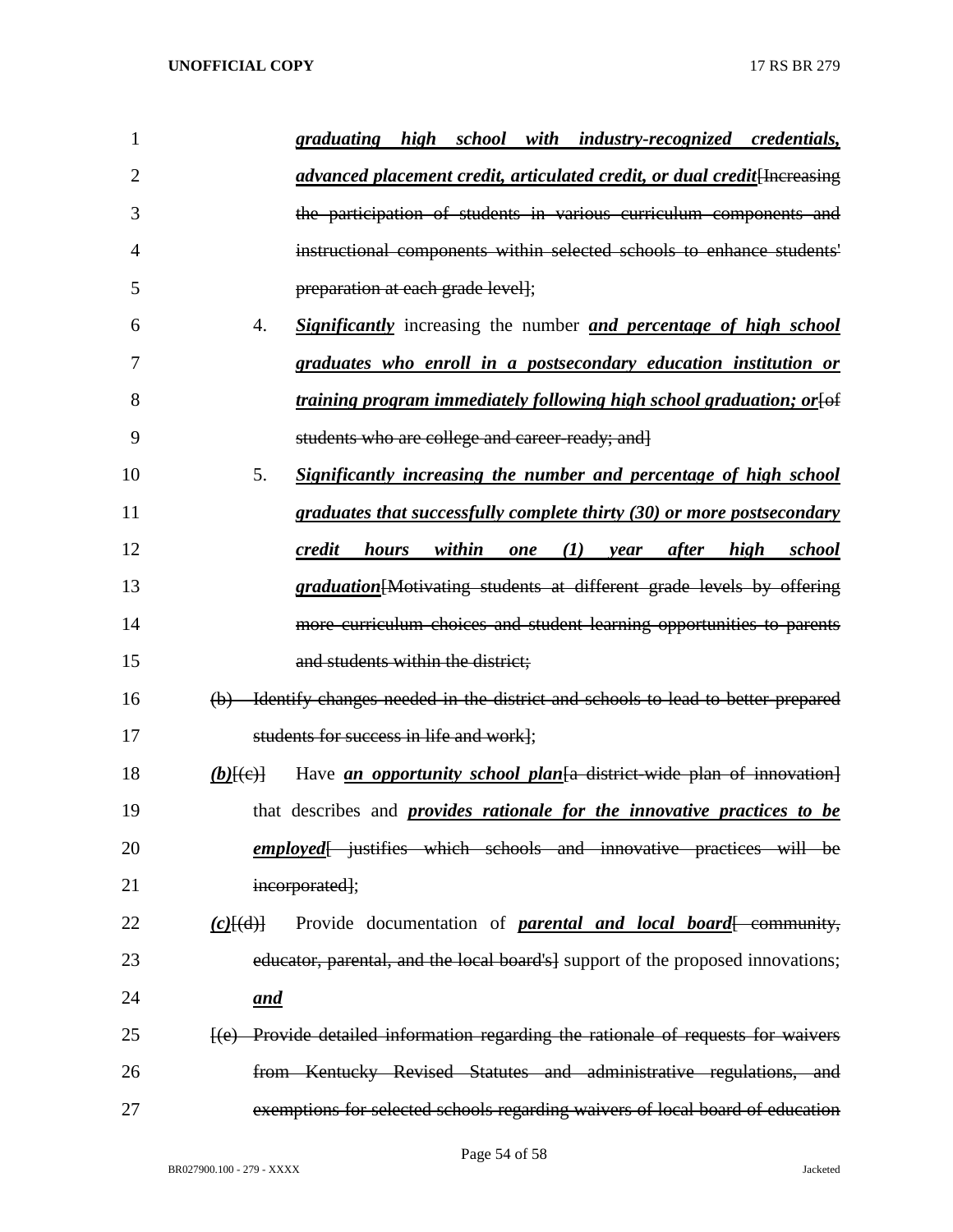| $\mathbf{1}$   |     |                    | policies;                                                                            |
|----------------|-----|--------------------|--------------------------------------------------------------------------------------|
| $\overline{2}$ |     | $(d)$ [(f)]        | Document the fiscal and human resources the board will provide                       |
| 3              |     |                    | throughout the term of the implementation of the innovations within its plan.        |
| 4              |     |                    | and                                                                                  |
| 5              |     | $\left( 8 \right)$ | Provide other materials as required by the Kentucky Department of Education          |
| 6              |     |                    | in compliance with the state board's administrative regulations and application      |
| 7              |     |                    | procedures].                                                                         |
| 8              | (2) |                    | The <i>opportunity school</i> district and all schools participating in a district's |
| 9              |     |                    | innovation plan shall:                                                               |
| 10             |     | (a)                | Ensure the same health, safety, civil rights, and disability rights requirements     |
| 11             |     |                    | as are applied to all public schools;                                                |
| 12             |     | (b)                | Ensure students meet compulsory attendance requirements under KRS                    |
| 13             |     |                    | 158.030 and 158.100;                                                                 |
| 14             |     | (c)                | Ensure that high school course offerings meet or exceed the minimum                  |
| 15             |     |                    | required under KRS 156.160 for high school graduation or meet early                  |
| 16             |     |                    | graduation requirements that may be enacted by the General Assembly;                 |
| 17             |     | (d)                | Ensure the student performance standards meet or exceed those adopted by the         |
| 18             |     |                    | Kentucky Board of Education as required by KRS 158.685, including                    |
| 19             |     |                    | compliance with the statewide assessment system specified in KRS 158.6453;           |
| 20             |     | (e)                | Adhere to the same financial audits, audit procedures, and audit requirements        |
| 21             |     |                    | as are applied under KRS 156.265;                                                    |
| 22             |     | (f)                | Require state and criminal background checks for staff and volunteers as             |
| 23             |     |                    | required of all public school employees and volunteers within the public             |
| 24             |     |                    | schools and specified in KRS 160.380 and 161.148;                                    |
| 25             |     | (g)                | Comply with open records and open meeting requirements under KRS                     |
| 26             |     |                    | Chapter 61;                                                                          |
| 27             |     | (h)                | Comply with purchasing requirements and limitations under KRS Chapter                |

BR027900.100 - 279 - XXXX Jacketed

Page 55 of 58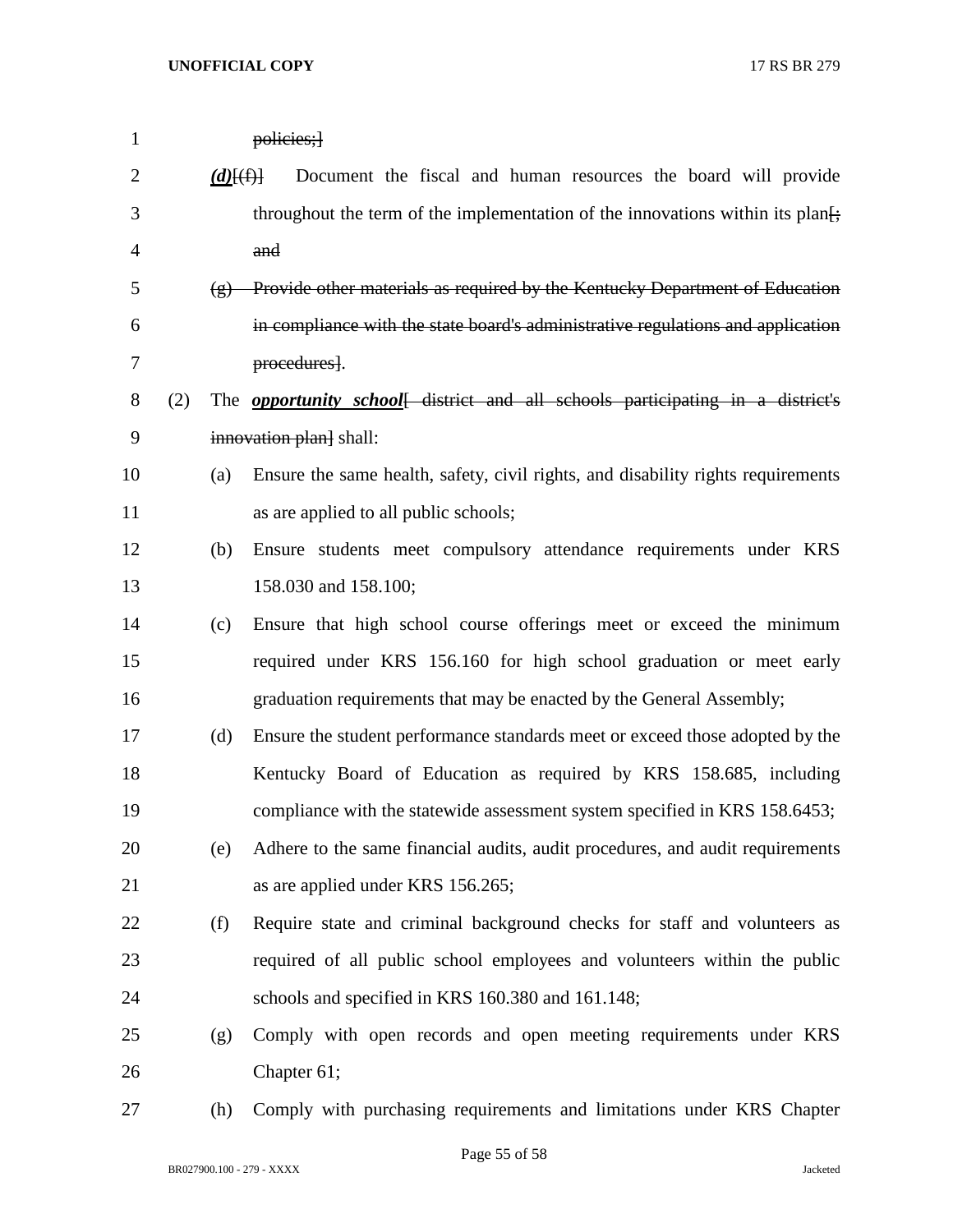| $\mathbf{1}$   |     | 45A and KRS 156.074 and 156.480;                                                                                    |
|----------------|-----|---------------------------------------------------------------------------------------------------------------------|
| $\overline{2}$ | (i) | Provide overall instructional time that is equivalent to or greater than that                                       |
| 3              |     | required under KRS 158.070, but which may include on-site instruction,                                              |
| 4              |     | distance or virtual learning, and work-based learning on nontraditional school                                      |
| 5              |     | days or hours; and                                                                                                  |
| 6              | (j) | Provide data to the Kentucky Department of Education as deemed necessary                                            |
| 7              |     | to generate school and district reports.                                                                            |
| 8              |     | $\left(\frac{3}{2}, \frac{a}{2}\right)$ Only schools that choose to be designated as schools of innovation shall be |
| 9              |     | included in a district's application.                                                                               |
| 10             |     | $(b)$ 1. As used in this paragraph, "eligible employees" means employees that                                       |
| 11             |     | are regularly employed at the school and those employees whose                                                      |
| 12             |     | primary job duties will be affected by the plan.                                                                    |
| 13             |     | 2. A vote shall be taken among eligible employees in a school to determine                                          |
| 14             |     | if the school shall be an applicant as a school of innovation in a district's                                       |
| 15             |     | proposal and to approve the school's plan of innovation before it is                                                |
| 16             |     | submitted to the district. At least seventy percent (70%) of those casting                                          |
| 17             |     | votes shall vote in the affirmative in order for the school to request                                              |
| 18             |     | inclusion in the district's plan and to approve the school's plan of                                                |
| 19             |     | innovation.                                                                                                         |
| 20             |     | The school-based decision making council shall be responsible for                                                   |
| 21             |     | conducting the vote provided for in subparagraph 2. of this paragraph,                                              |
| 22             |     | which shall be by secret ballot.                                                                                    |
| 23             |     | (c) Notwithstanding the provisions of paragraph (a) of this subsection, a local                                     |
| 24             |     | board of education may require a school that has been identified as a                                               |
| 25             |     | persistently low-achieving school under KRS 160.346 to participate in the                                           |
| 26             |     | district's plan of innovation.                                                                                      |
| 27             | (a) | With approval of the state board, a school of innovation may request and be                                         |

BR027900.100 - 279 - XXXX Jacketed

Page 56 of 58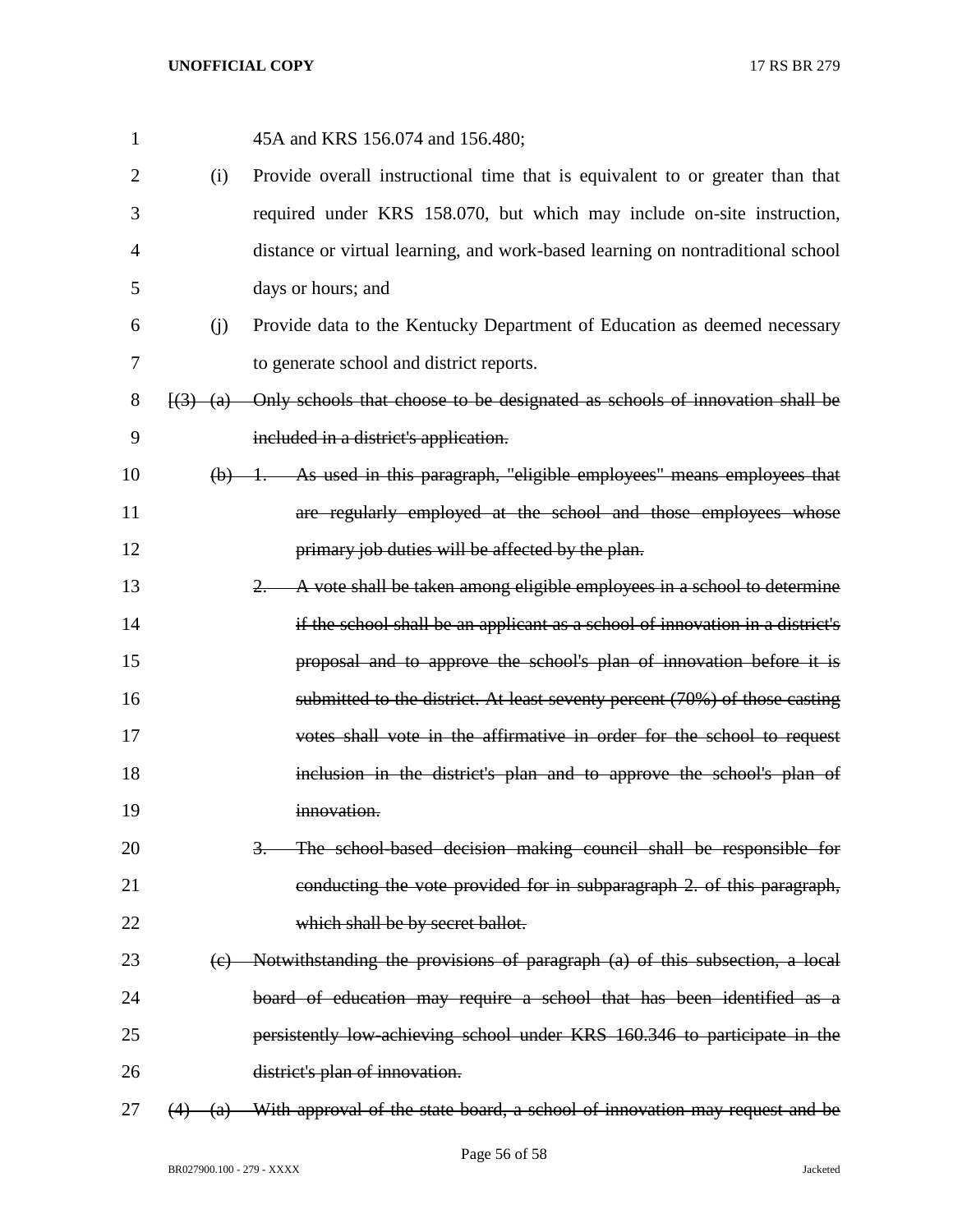| 1              | granted waivers from all or selected provisions of KRS 160.345 relating to            |
|----------------|---------------------------------------------------------------------------------------|
| $\overline{2}$ | school-based decision making.                                                         |
| 3              | (b) To be exempt from KRS 160.345, a school based decision making council             |
| 4              | shall vote by secret ballot to determine if it wishes to request a waiver from        |
| 5              | KRS 160.345 or specific provisions within that statute. Only a school that has        |
| 6              | seventy percent (70%) or more of the teachers and staff in the school voting to       |
| 7              | waive its rights and responsibilities under KRS 160.345 shall be eligible.            |
| 8              | (c) No local board of education or superintendent nor the Kentucky Board of           |
| 9              | Education may compel a school to waive its rights under KRS 160.345, except           |
| 10             | as provided in KRS 160.346.                                                           |
| 11             | (d) Before the provisions of KRS 160.345 are waived by the Kentucky Board of          |
| 12             | Education for a specific school, there shall be assurances that teachers,             |
| 13             | parents, and staff in the affected school will be actively involved in the            |
| 14             | management and decision-making operations of the schools, including input             |
| 15             | into employment matters and selection of personnel.                                   |
| 16             | (5) Notwithstanding any statutes to the contrary, the Kentucky Board of Education may |
| 17             | approve the requests of districts of innovation to:                                   |
| 18             | Use capital outlay funds for operational costs;                                       |
| 19             | (b) Hire persons for classified positions in nontraditional school and district       |
| 20             | assignments who have bachelor's and advanced degrees from postsecondary               |
| 21             | education institutions accredited by a regional accrediting association as            |
| 22             | defined in KRS 164.740;                                                               |
| 23             | (c) Employ teachers on extended employment contracts or extra duty contracts          |
| 24             | and compensate them on a salary schedule other than the single salary                 |
| 25             | schedule;                                                                             |
| 26             | (d) Extend the school days as is appropriate within the district with compensation    |
| 27             | for the employees as determined locally;                                              |

Page 57 of 58